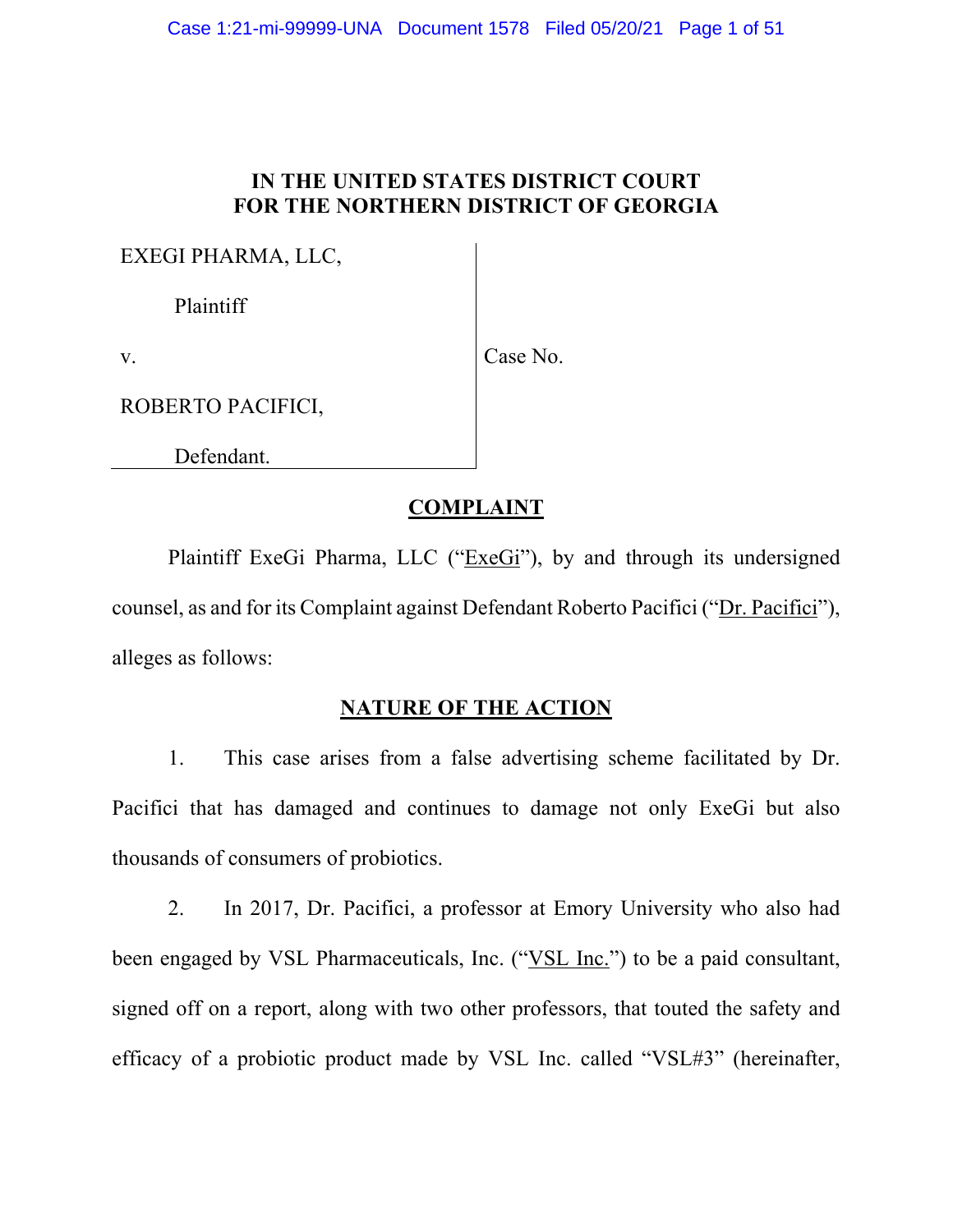"GRAS Panel Report" or "Report"). Importantly, for VSL Inc.'s purposes, the Report certified that the VSL#3 product met the criteria to qualify as a "medical food" and could be considered "generally recognized as safe" (GRAS)—a critical standard for this kind of product. The Report, therefore, provided the foundation for VSL Inc.'s (and its distributors') marketing of this product as a "medical food" and GRAS certified, which fact was fully known to Dr. Pacifici at all relevant times. Since 2017, VSL Inc. has extensively and continuously marketed the VSL#3 product as a "medical food" and as GRAS certified, in reliance on Dr. Pacifici's Report and with his knowledge and explicit or implied consent.

3. Dr. Pacifici's Report, however, was based on a thoroughly false premise. Although purporting to certify the safety and efficacy of the probiotic formula then being sold as VSL#3, the Report was, in fact, based upon and supported by a dossier of clinical research performed on and related solely to a *materially different* probiotic formulation, which, at the time of the GRAS Panel Report and to this day, no longer was contained in VSL#3. No published safety or efficacy studies have been performed on the version of VSL#3 that was the actual subject of the Report, notwithstanding the Report's false statements to the contrary.

4. The product upon which the studies were *actually* performed was the unique, eight-strain, high-potency probiotic formula created by Professor Claudio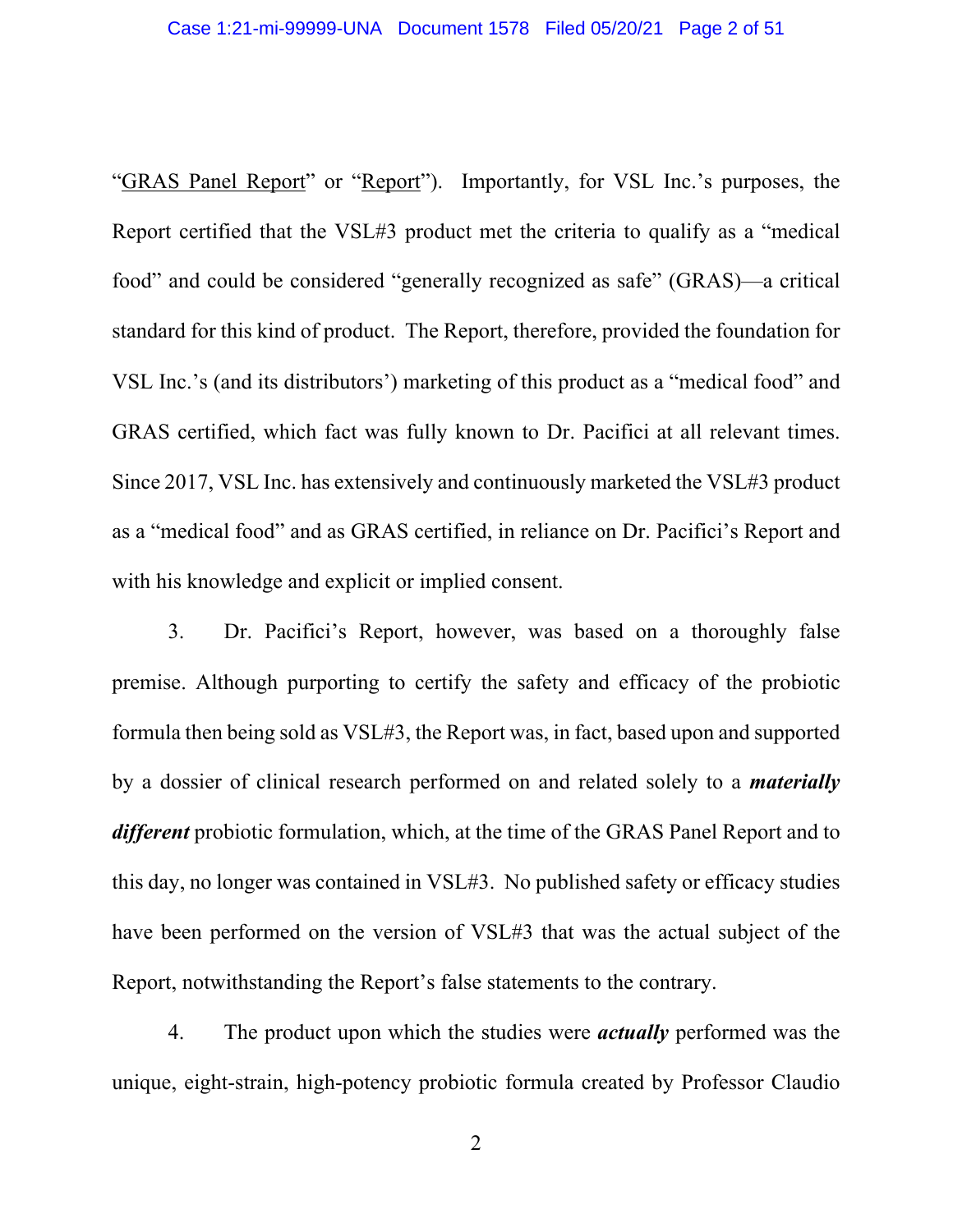De Simone ("De Simone Formulation"). Professor De Simone previously had worked for VSL Inc., and the De Simone Formulation was sold under the brand name VSL#3 until 2016. However, Professor De Simone left VSL Inc. and took his know-how and Formulation with him. The De Simone Formulation now is exclusively licensed to and sold by ExeGi under the brand name "Visbiome."

5. The De Simone Formulation is one of the most extensively studied probiotics now available in the marketplace, having been the subject of more than 70 human clinical trials. Based upon those trials and various studies, the De Simone Formulation is widely considered the gold standard for such products.

6. VSL Inc. and its advisors, including Dr. Pacifici, have capitalized on those trials and studies—albeit falsely—as part of an effort choreographed by VSL Inc. and its licensee distributors, and materially and knowingly assisted by Dr. Pacifici, to palm off the De Simone Formulation and divert product sales from Visbiome to VSL#3.

7. After Professor De Simone left VSL Inc. and VSL Inc.'s license to his De Simone Formulation expired, VSL Inc. and its licensee distributors, Sigma-Tau Pharmaceuticals, Inc. (n/k/a Leadiant Biosciences, Inc. ("Leadiant")) and Alfasigma USA, Inc. ("Alfasigma"), scrambled to manufacture an imitation version of the De Simone Formulation in Italy. The result (hereinafter, "Italian VSL#3" or the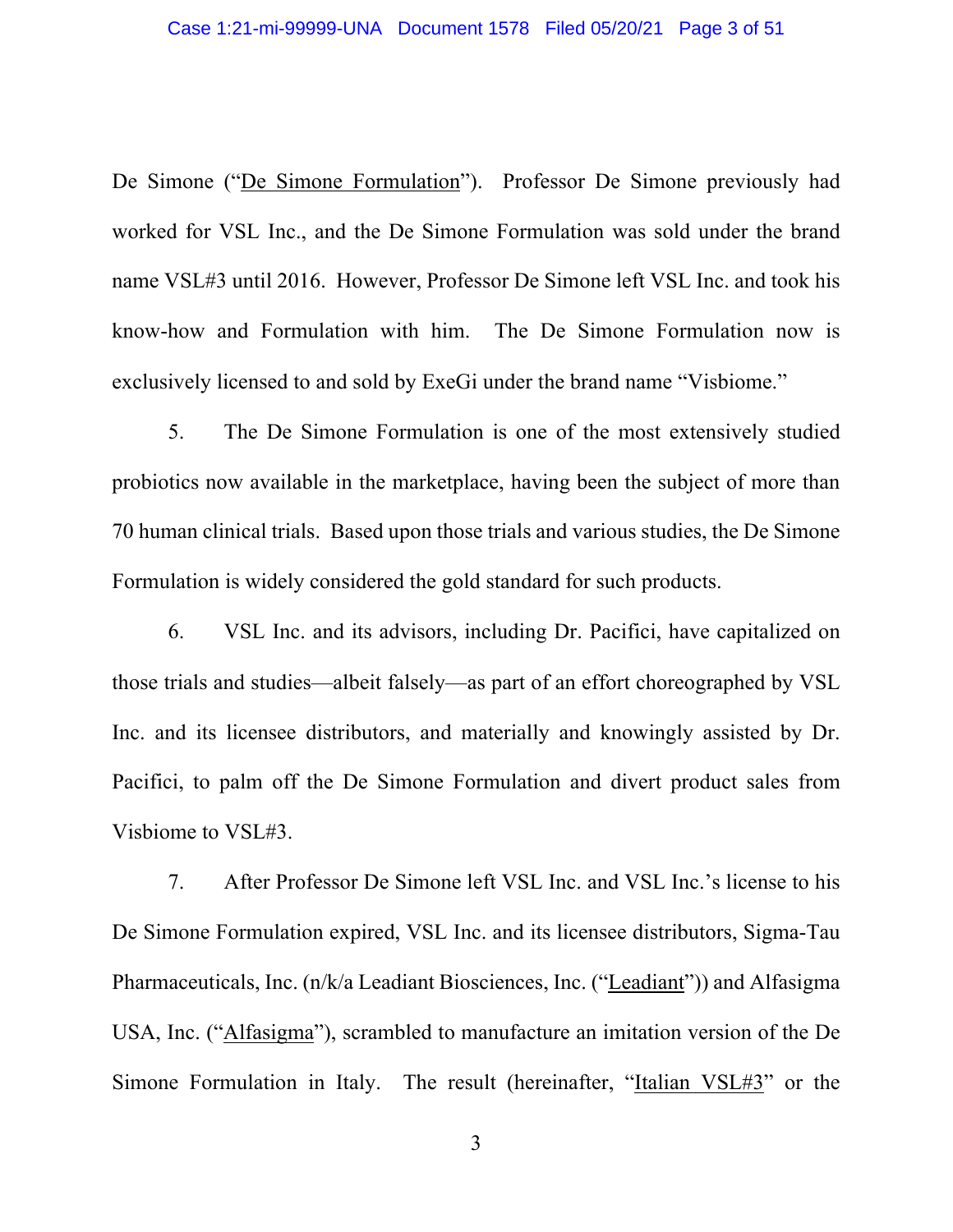"Imitation Formula") is but a poor imitation of the De Simone Formulation. It has not been the subject of rigorous testing and studies like the De Simone Formulation, and neither its safety nor its efficacy has been proven. But because VSL Inc. gave it the brand name "VSL#3"—the very same brand name under which VSL Inc. had previously sold the De Simone Formulation—VSL Inc. has passed its product off as the same as the De Simone Formulation.

8. VSL Inc. and its distributors bolstered this misleading branding with demonstratively false advertising equating VSL#3 and the De Simone Formulation in their product packaging, the VSL#3 website, social media, and other communication channels, all of which was ultimately reliant on the baseless conclusions in Dr. Pacifici's Report. This false advertising also included false claims that Italian VSL#3 was a "medical food" for the dietary management of various gastrointestinal diseases and disorders, and was GRAS certified, claims made possible by the erroneous Report.

9. In 2017, a company hired by VSL Inc., Intertek, contacted Dr. Pacifici and the two other professors who signed off on the Report to inquire as to whether they would participate in a GRAS panel on Italian VSL#3. Intertek told the professors that the product "has previously been determined to be GRAS twice before," but such was not true. It was the De Simone Formulation that had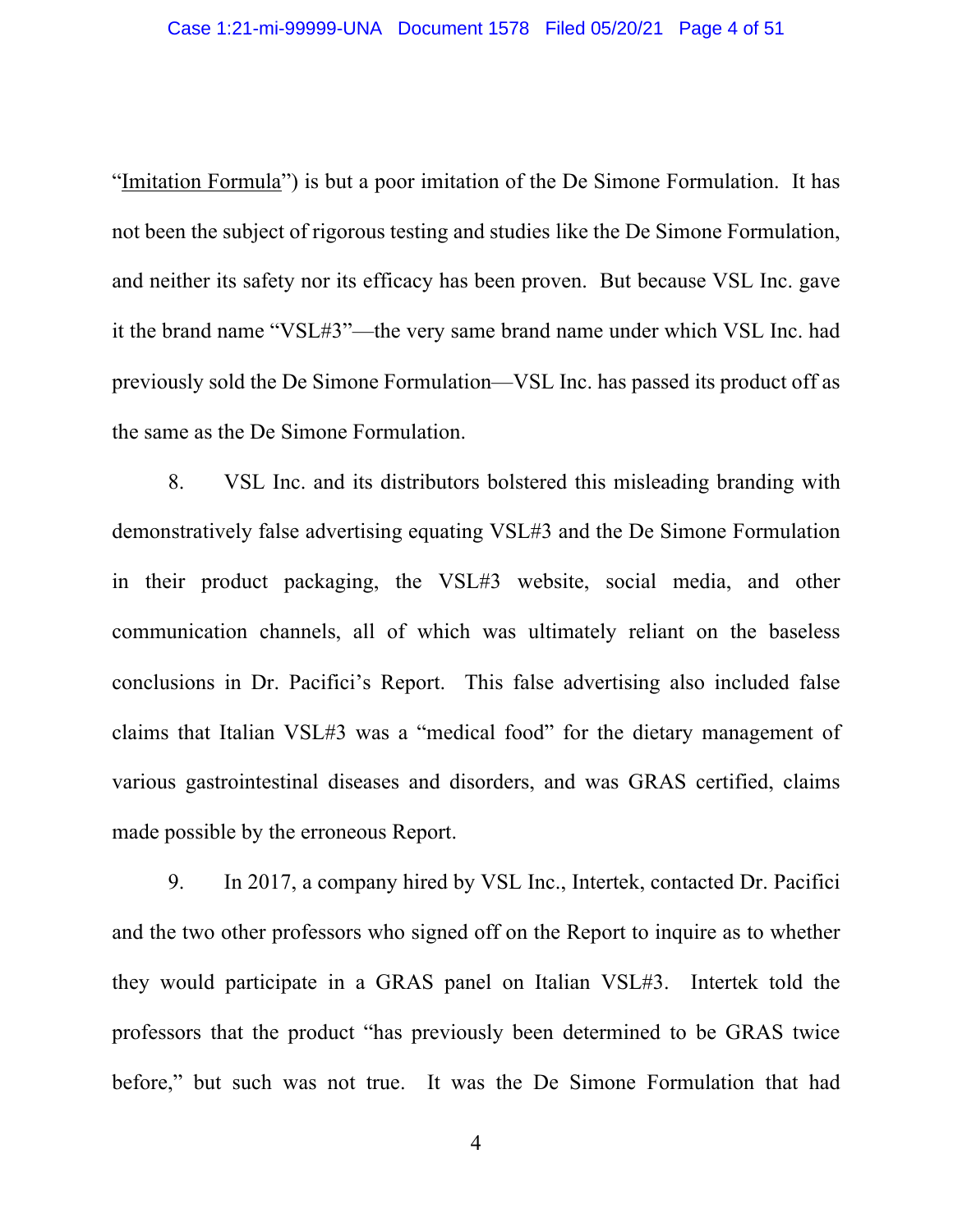previously been determined to be GRAS. Similarly, the dossier that Intertek prepared for the professors included numerous studies that had been performed on the De Simone Formulation (not Italian VSL#3), and the first draft of the report that Intertek prepared for the professors' review glossed over the significant differences between the two products and asserted a false continuity between them. Furthermore, the draft report prepared by Intertek intimated that clinical studies performed on the De Simone Formulation (including those when it was being sold under the brand name VSL#3) were applicable to VSL Inc.'s imitation of the De Simone Formulation. Indeed, Intertek's draft report was based almost entirely upon the false premise that Italian VSL#3 and the De Simone Formulation were, essentially, the same.

10. By the time Dr. Pacifici received the draft report from Intertek, Dr. Pacifici knew that premise was false. Dr. Pacifici was aware that the version of VSL#3 that was the subject of the GRAS panel was composed of a new formula and was being manufactured by a different company, at a different facility, under different conditions. Saliently, this means Dr. Pacifici knew that the clinical studies were inapplicable to Italian VSL#3.

11. Punctuating this, Professor De Simone specifically contacted Dr. Pacifici via email on April 8, 2016, to inform him of all of these relevant facts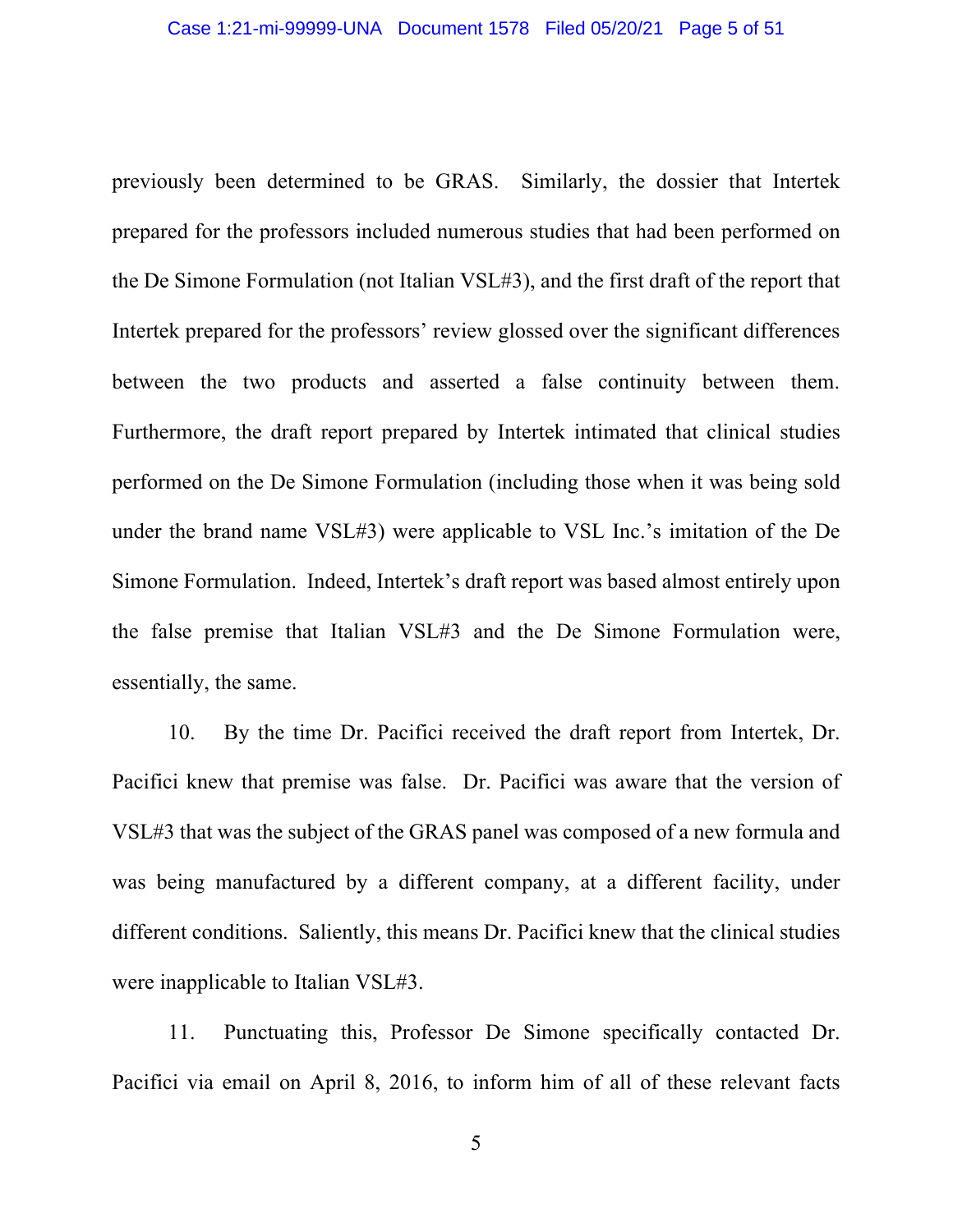concerning the change in VSL#3's formulation and to ensure that Dr. Pacifici knew he could not use the clinical studies about the De Simone Formulation to draw a false equivalence with Italian VSL#3. Dr. Pacifici and Professor De Simone spoke about these matters the week after Professor De Simone sent his email, and they discussed the possibility of scientific collaboration, the ongoing legal dispute about Italian VSL#3, and the ownership of a patent and know-how.

12. On May 10, 2016, Dr. Pacifici sent a letter of introduction to some of his colleagues, in which he indicated that Professor De Simone was the inventor of the original VSL#3 formulation that Dr. Pacifici had used in a recent study, prior to the creation of the imitation Italian VSL#3.

13. Dr. Pacifici, therefore, knew in 2016—well before even being approached about participating in the GRAS panel—about the legal disputes surrounding VSL#3 and the truth about Italian VSL#3. Undeterred, he agreed to participate in the GRAS Panel. Even worse, in 2017, Dr. Pacifici, along with two other professors, signed the final version of the GRAS Panel Report, which was still based almost entirely upon the false premise that Italian VSL#3 and the De Simone Formulation were, essentially, the same. Moreover, subsequent to signing the false GRAS Panel Report, Dr. Pacifici persisted in making public statements (available to U.S. medical professionals involved in recommending probiotics to their patients)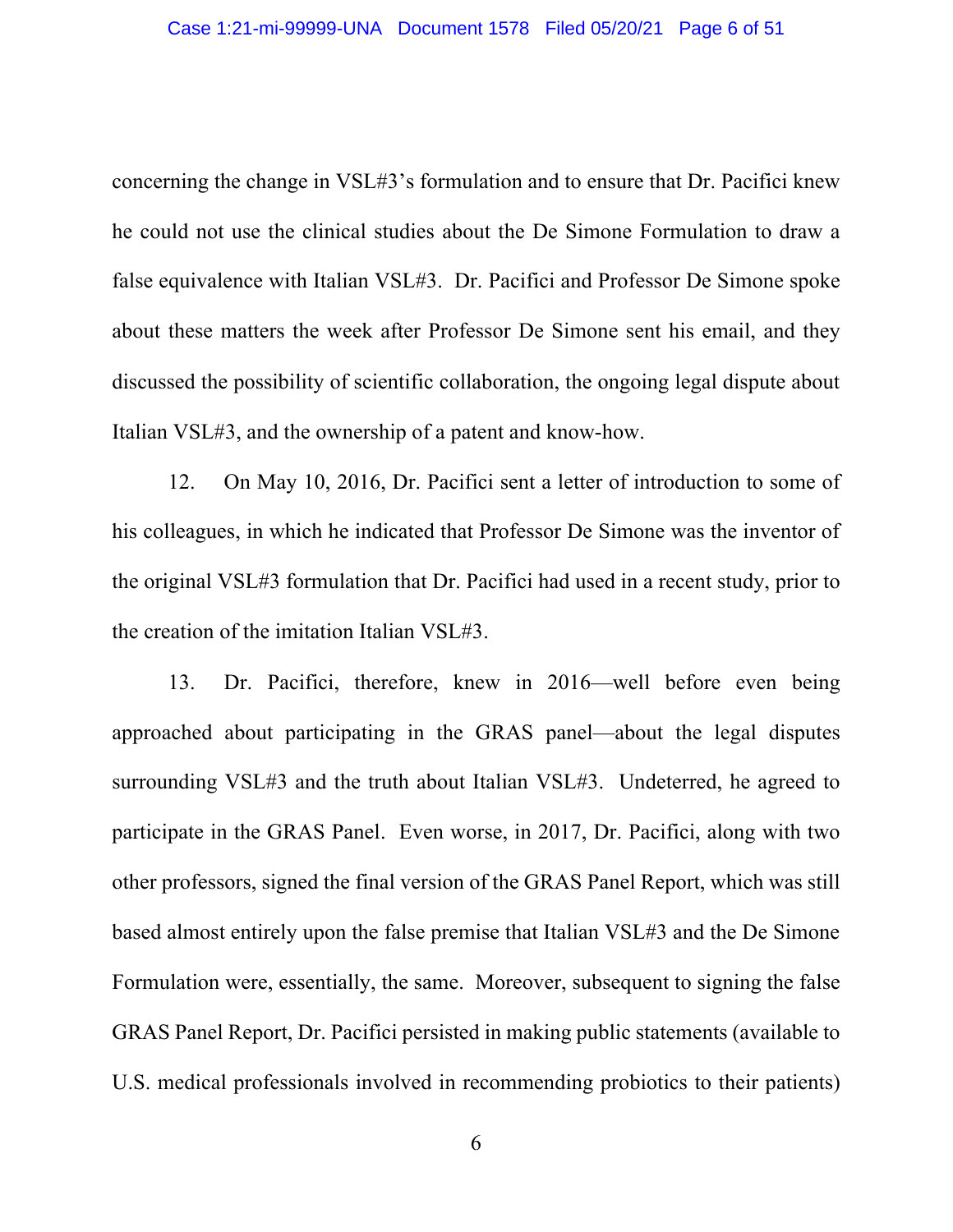suggesting a false equivalence between Italian VSL#3 and the De Simone Formulation.

14. Even if Dr. Pacifici had been confused about the change from the De Simone Formulation to Italian VSL#3—and he clearly was not—the stark differences between the products were made abundantly clear in the months after he signed the GRAS Panel Report. First, in September of 2017, Dr. Pacifici received a letter from Guido Carpineti, an attorney representing Mendes SA, the Swiss company selling the De Simone Formulation in Europe. As Dr. Pacifici was about to give a presentation at a conference in Rome that referenced VSL#3, Mr. Carpineti requested Dr. Pacifici consider the consequences, which he noted were not trivial, arising from the dissemination of information, even by means of press releases, which led people to believe that the De Simone Formulation and Italian VSL#3 were identical or equivalent in terms of composition, efficacy, and safety.

15. Then, in November of 2017, Dr. Pacifici was deposed in conjunction with litigation in the United States District Court for the District of Maryland (the "Maryland District Court Action"). During that deposition, it was made abundantly clear that the studies upon which the GRAS panel had relied were performed on the De Simone Formulation and not Italian VSL#3.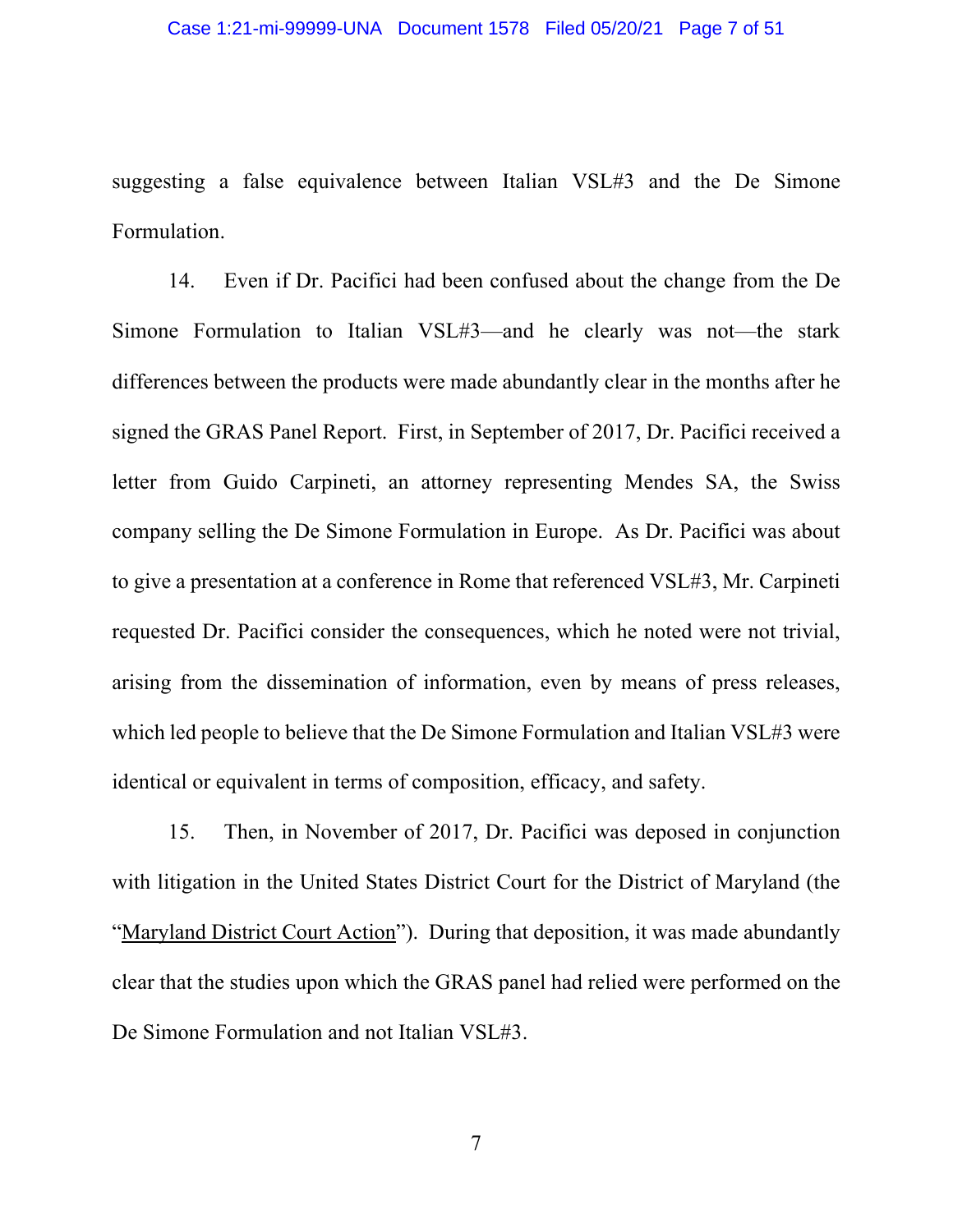16. Subsequently, one year later, in perhaps the most significant of a series of legal victories by Professor De Simone and ExeGi related to the De Simone Formulation, a jury in the Maryland District Court Action unanimously found that the distributors of Italian VSL#3 were liable for false advertising by misrepresenting that product to be the same as the De Simone Formulation (now sold as Visbiome). The jury awarded damages of \$15 million on ExeGi's false advertising claim, which represented one of the distributors' wrongfully earned profits on the sales of the product.

17. The jury's verdict was then upheld by the federal district court judge, who also entered a permanent injunction to prevent further misrepresentation of Italian VSL#3 as being equivalent to Visbiome. Specifically, the injunction prohibited Alfasigma and Leadiant from citing clinical studies performed on the De Simone Formulation the way they had been citing them or from otherwise implying a false continuity between Italian VSL#3 and the De Simone Formulation. These rulings were upheld by the United States Court of Appeals for the Fourth Circuit.

18. Despite these significant legal victories, which have laid bare the false underpinnings of the GRAS Panel Report and, saliently, have been brought to the attention of Dr. Pacifici multiple times by Professor De Simone, his counsel, and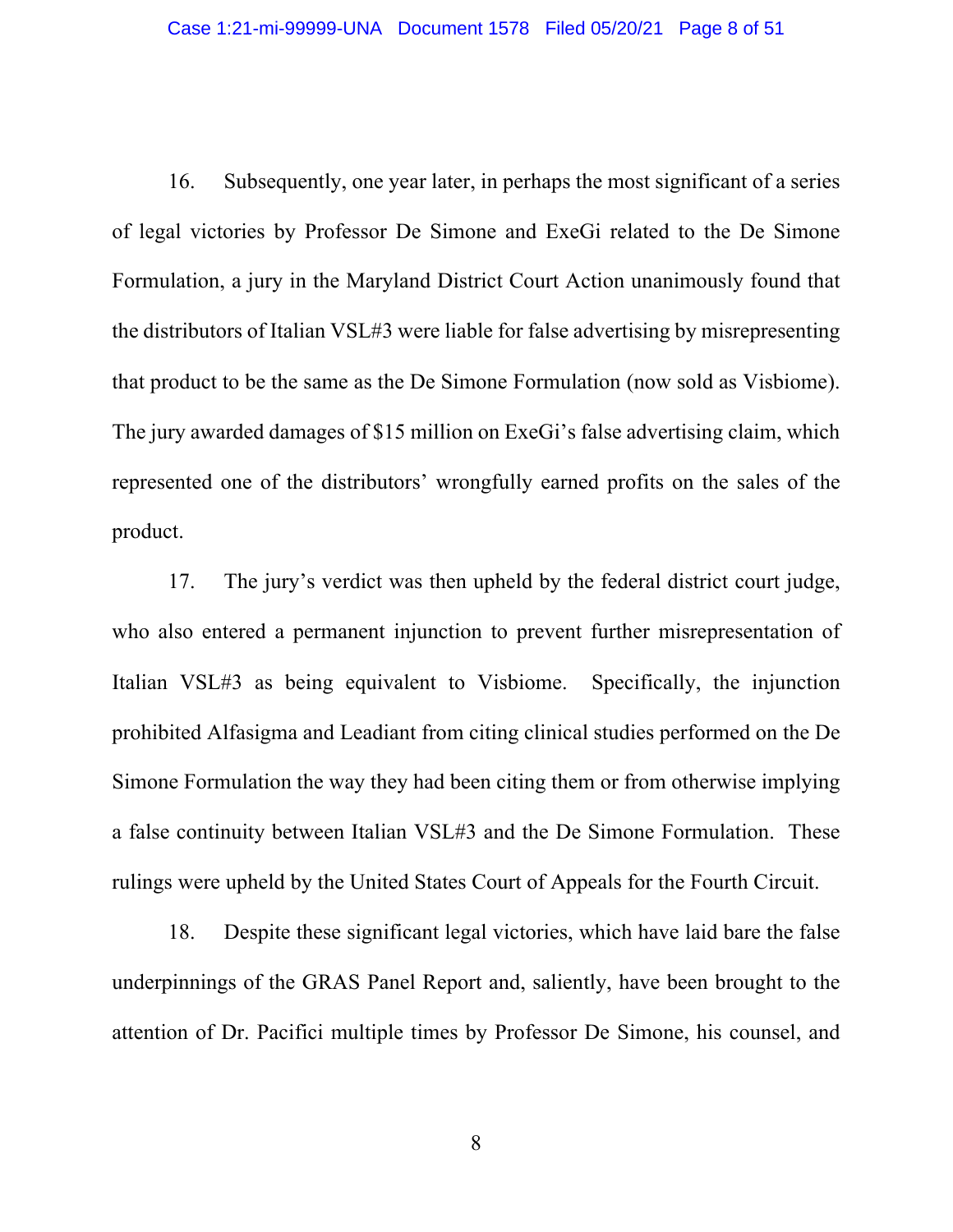counsel for the Swiss company Mendes SA, Dr. Pacifici has stubbornly refused to withdraw his authorization and approval of the GRAS Panel Report.

19. Based on Dr. Pacifici's continued authorization of the Report, VSL Inc. and its distributors to this day continue to rely upon the Report to tout that their current version of VSL#3 is a "medical food" and is GRAS. This has continued to cause ExeGi to lose sales to VSL#3. Dr. Pacifici has been specifically and repeatedly informed about these continuing marketing claims based on the Report. Such claims are entirely false and, when relied upon by consumers, harm not only ExeGi but also those consumers. Yet, Dr. Pacifici has repeatedly and continuously refused to back down from his approval of the Report, and indeed he has persisted in making false and misleading public remarks similar to the false information contained in the Report.

20. ExeGi now brings this action to obtain compensatory damages, injunctive relief, and other remedies against Dr. Pacifici for his ongoing role in contributing to VSL Inc.'s false advertising of VSL#3 to the detriment of ExeGi's product, Visbiome.

### **THE PARTIES**

21. Plaintiff ExeGi Pharma, LLC is a limited liability company organized under the laws of New York with its principal place of business at 90 Church Street,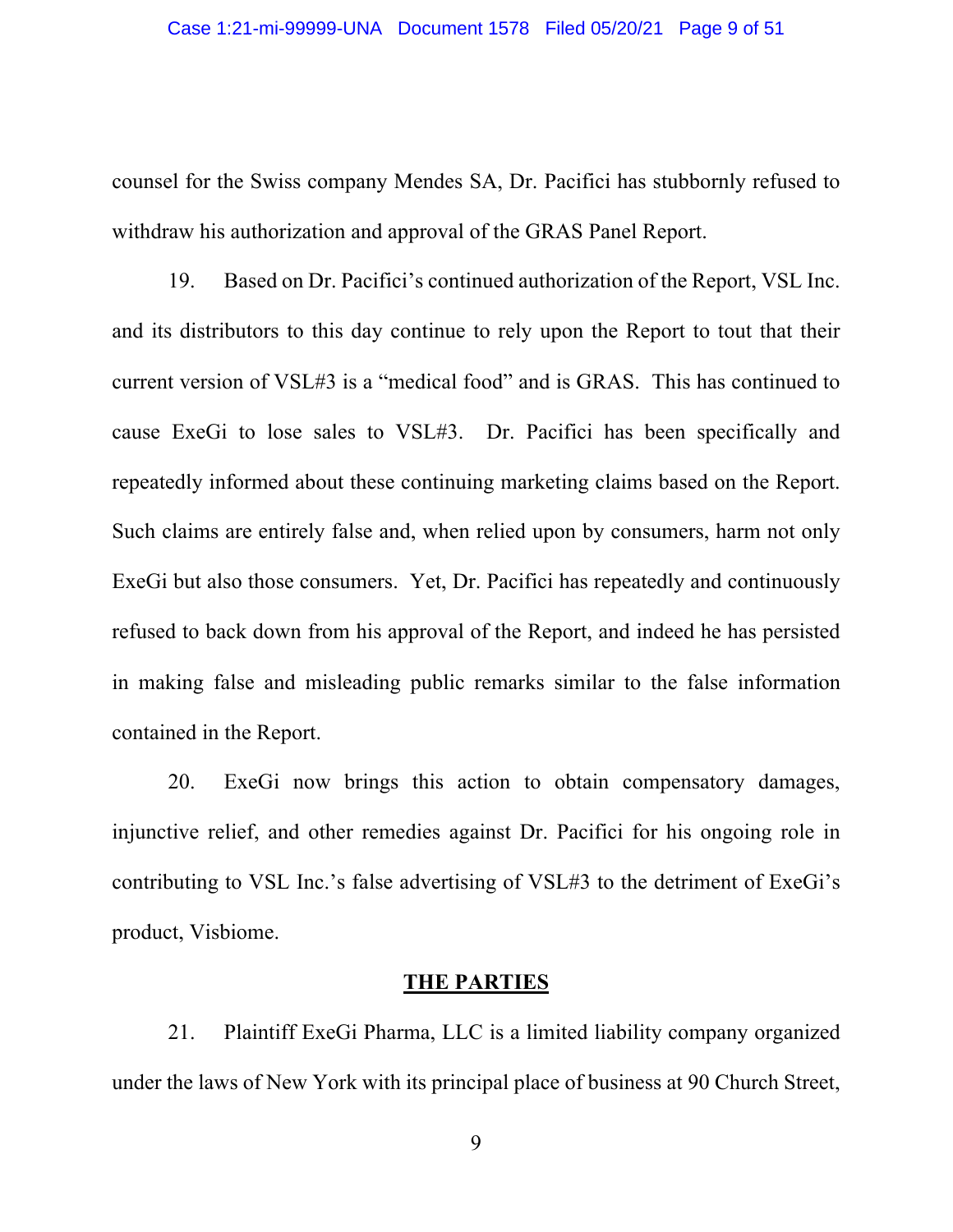Rockville, Maryland 20850. The members of ExeGi are citizens of Maryland and Switzerland; ExeGi is therefore a citizen of Maryland and Switzerland.

22. Defendant Roberto Pacifici is an individual residing at 730 Brook-Woods Trace, Atlanta, Georgia 30342. He is domiciled in and a citizen of Georgia.

#### **JURISDICTION AND VENUE**

23. As the sole plaintiff in this action is a citizen of Maryland and Switzerland, and the sole defendant is a citizen of Georgia, there is complete diversity between the parties.

24. As alleged herein, the amount in controversy between the parties exceeds \$75,000.00, exclusive of interest and costs.

25. By virtue of the foregoing facts, this Court has jurisdiction over the subject matter of the claims brought by Plaintiff under 28 U.S.C.  $\S$  1332(a)(1).

26. In addition, because this dispute concerns a federal question under Section 43(a) of the Lanham Act, this Court has jurisdiction under 28 U.S.C. § 1331.

27. This Court has personal jurisdiction over Dr. Pacifici as he is domiciled in Georgia.

28. Venue is properly laid in this judicial district under 28 U.S.C. § 1391(b)(1), as Dr. Pacifici is a resident of this judicial district.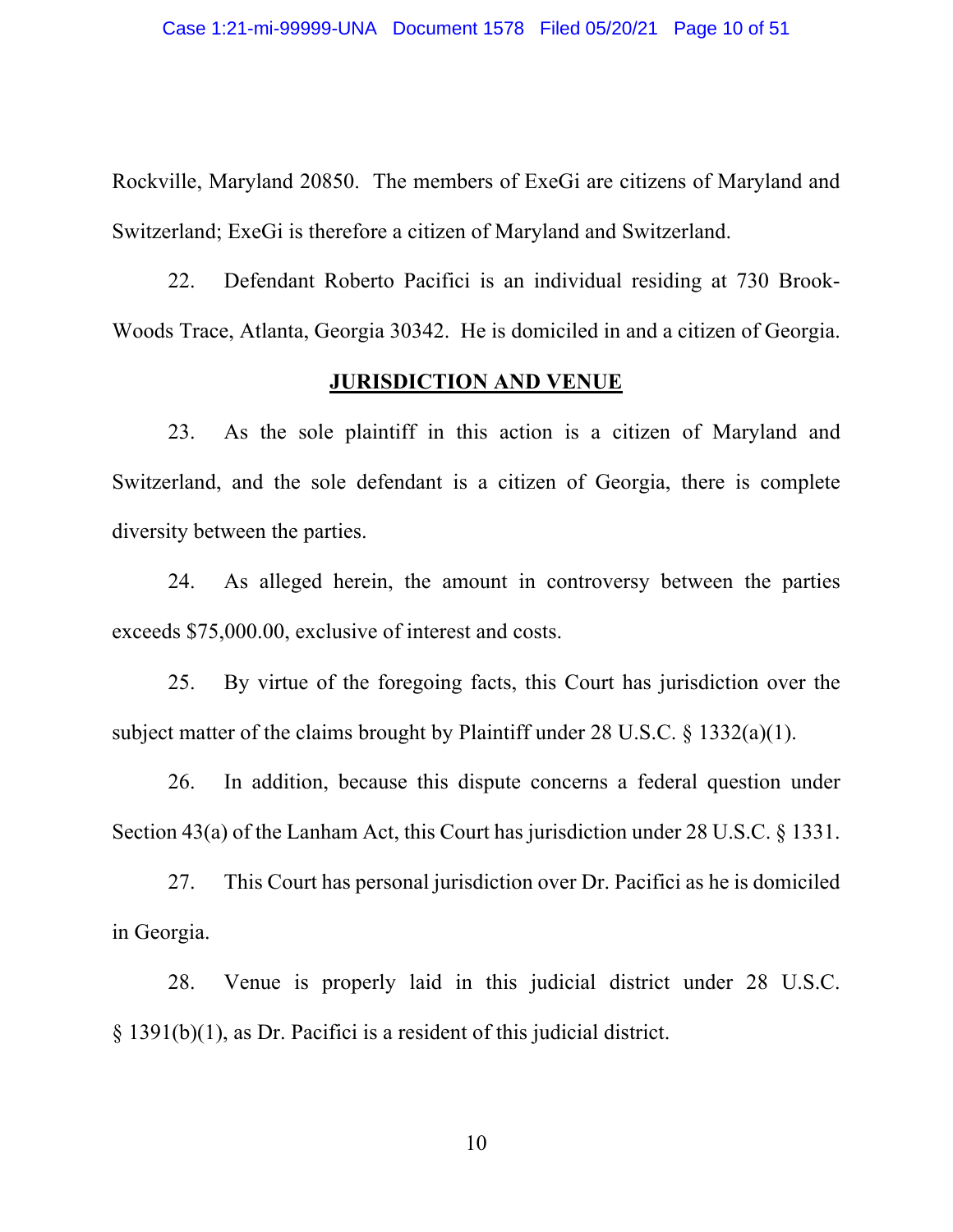### **FACTUAL ALLEGATIONS**

## **A. Professor De Simone's Groundbreaking Work Inventing Probiotic Formulations**

29. Professor De Simone is a renowned scientist, inventor, physician, and leader in the field of medical research focused on the health benefits of certain "friendly" bacteria that live on and within the human body. He is a Professor of Infectious Diseases and has degrees in Gastroenterology and Immunology, is a Fellow of the American Gastroenterology Association, and is an inventor of bacterial compositions used in the fields of human and veterinary nutrition and hygiene. Professor De Simone has authored hundreds of clinical studies and scholarly papers in the field of probiotics<sup>1</sup>, and he also has developed a series of new probiotic products that have helped thousands of people afflicted with gastrointestinal disorders, such as Inflammatory Bowel Disease ("IBD"), Ulcerative Colitis ("UC"), Pouchitis, and Irritable Bowel Syndrome ("IBS").

<sup>&</sup>lt;sup>1</sup> Probiotics are formulations comprised of living microorganisms, most often live bacterial cultures, which may be similar to those normally present in the human gastrointestinal tract, and which have a beneficial effect on the host. Probiotics are supplied commercially in a variety of forms, including capsules, tablets and sachets containing a powder dosage form, as well as in some foods, such as yogurt. The consumption of probiotics can help to re-establish a healthy balance of bacteria in the intestine by replenishing beneficial bacterial strains.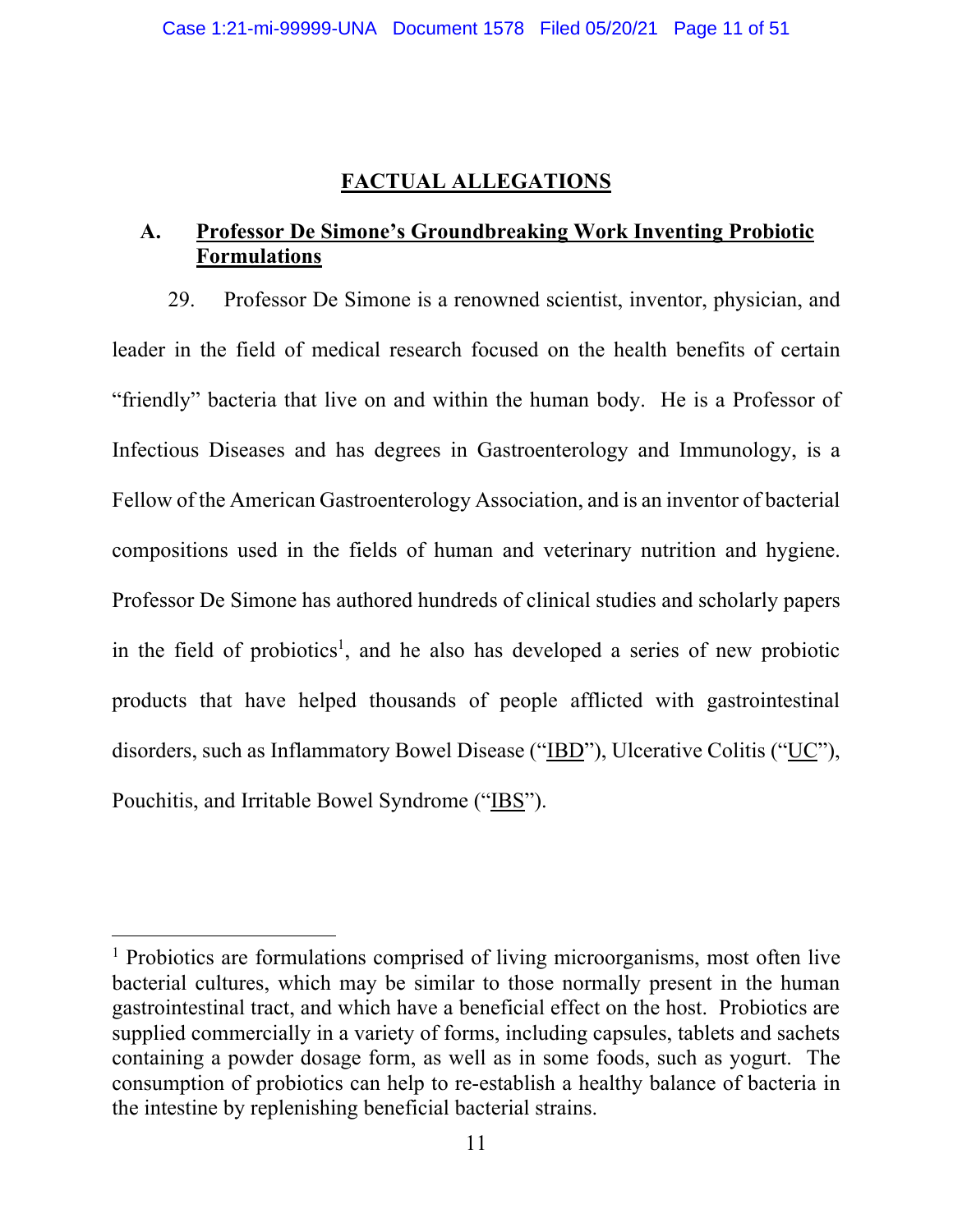30. During the early 1980s and 1990s, Professor De Simone conducted extensive research into the clinical use of bacterial strains to treat the symptoms associated with various serious diseases, including IBD, IBS, enteral feeding, liver diseases, and many other conditions. Professor De Simone's work resulted in the synthesis of several probiotic formulations, which clinical experience and data demonstrated had beneficial effects on those suffering from these maladies. Professor De Simone obtained several patents and other intellectual property rights relating to his probiotic formulations in multiple countries, including in the United States. One of Professor De Simone's probiotic formulations was the eight-strain probiotic mix known as the De Simone Formulation.

#### **B. VSL Inc. Commercializes the De Simone Formulation**

31. About 20 years ago, Professor De Simone and two brothers, Claudio and Paolo Cavazza, formed VSL Inc. Professor De Simone served for a time as its CEO and as a member of its board. Beginning in 2002, after Professor De Simone decided to license (temporarily) his patent for the De Simone Formulation to VSL Inc., the formulation was launched in the United States under the trademark "VSL#3®."

32. In the ensuing years, VSL Inc. sold VSL#3® with great success. Dozens of human clinical trials of the De Simone Formulation were completed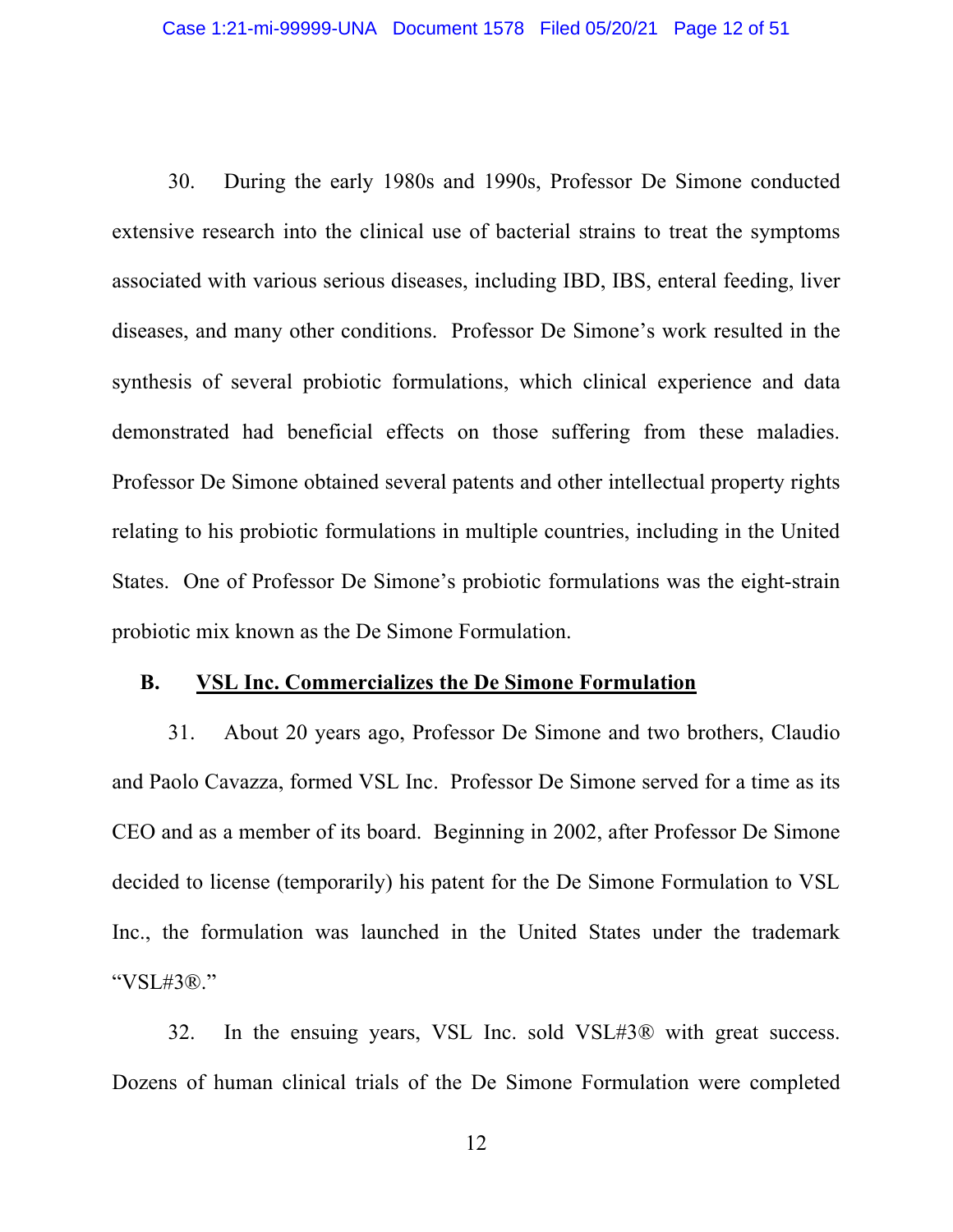successfully, and the results of these studies were published in peer-reviewed medical and scientific journals. Such trials demonstrated the safety and effectiveness of the De Simone Formulation in the dietary management of, *inter alia*, IBD, IBS, and Pouchitis, a very serious and rare chronic disorder. With respect to Pouchitis, the De Simone Formulation was ultimately recognized by the world's professional gastroenterology societies as a "standard of care," an achievement that no other probiotic had attained previously.

33. Eventually, some of the other owners of VSL Inc., including members of the Cavazza family, proposed reducing VSL#3's production costs by changing the product's composition and substituting cheaper bacterial strains without informing customers. Professor De Simone rejected this idea, recognizing the potential harm to those who had come to depend upon his formula. This ignited a long conflict between Professor De Simone and the Cavazzas that included years of litigation in federal court. During this time, the Cavazzas also entered into an agreement with Alfa Wassermann, through which they merged their own company, Sigma Tau, with Alfa Wasserman to create a new company, Alfasigma.

34. Professor De Simone resigned from VSL Inc. in November of 2014 and took with him the "Know-How" that was necessary to manufacture his De Simone Formulation. However, Leadiant and VSL were permitted to continue to sell the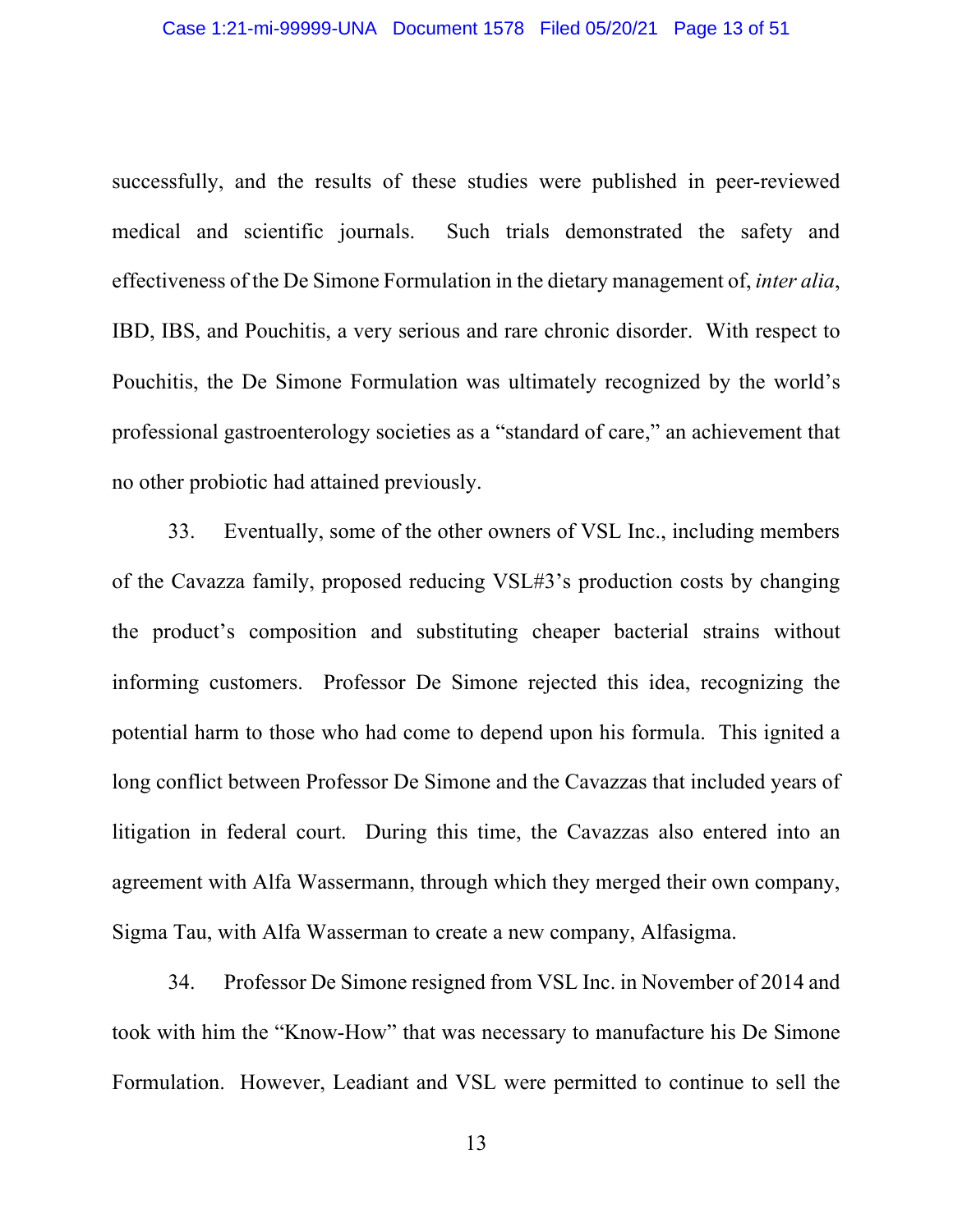version of VSL#3 containing the De Simone Formulation until January  $2016$ <sup>2</sup> He eventually licensed his De Simone Formulation to ExeGi, which began to sell it under the name Visbiome in February of 2016.

35. The Cavazzas, meanwhile, having lost access to the coveted De Simone Formulation, hired a team of dairy experts to attempt to reverse engineer it. When that task proved impossible, as the dairy experts were unable to ascertain the exact strains used in the product or the correct proportions of the strains they did identify, they instead created a new product—a poor imitation of the De Simone Formulation, Italian VSL#3 (previously defined as the "Imitation Formula"). The Cavazzas went to a new manufacturer in Italy and then began producing the Imitation Formula. Beginning in mid-2016, Leadiant and Alfasigma began selling this Imitation Formula under the trademark "VSL#3®" without informing the public that the formula had changed.

36. Rather, Leadiant and Alfasigma usurped the history of and research into the De Simone Formulation and simply used it for the Imitation Formula. Leadiant and Alfasigma publicly announced that production of VSL#3® would move from

<sup>2</sup> Leadiant and VSL Inc. failed to pay Professor De Simone for the right to sell the De Simone Formulation during this period, however. Based on that failure, the jury in the Maryland District Court Action found VSL Inc. liable for breach of contract and both VSL Inc. and Leadiant liable for unjust enrichment. The jury awarded several million dollars in damages to Professor De Simone for these claims.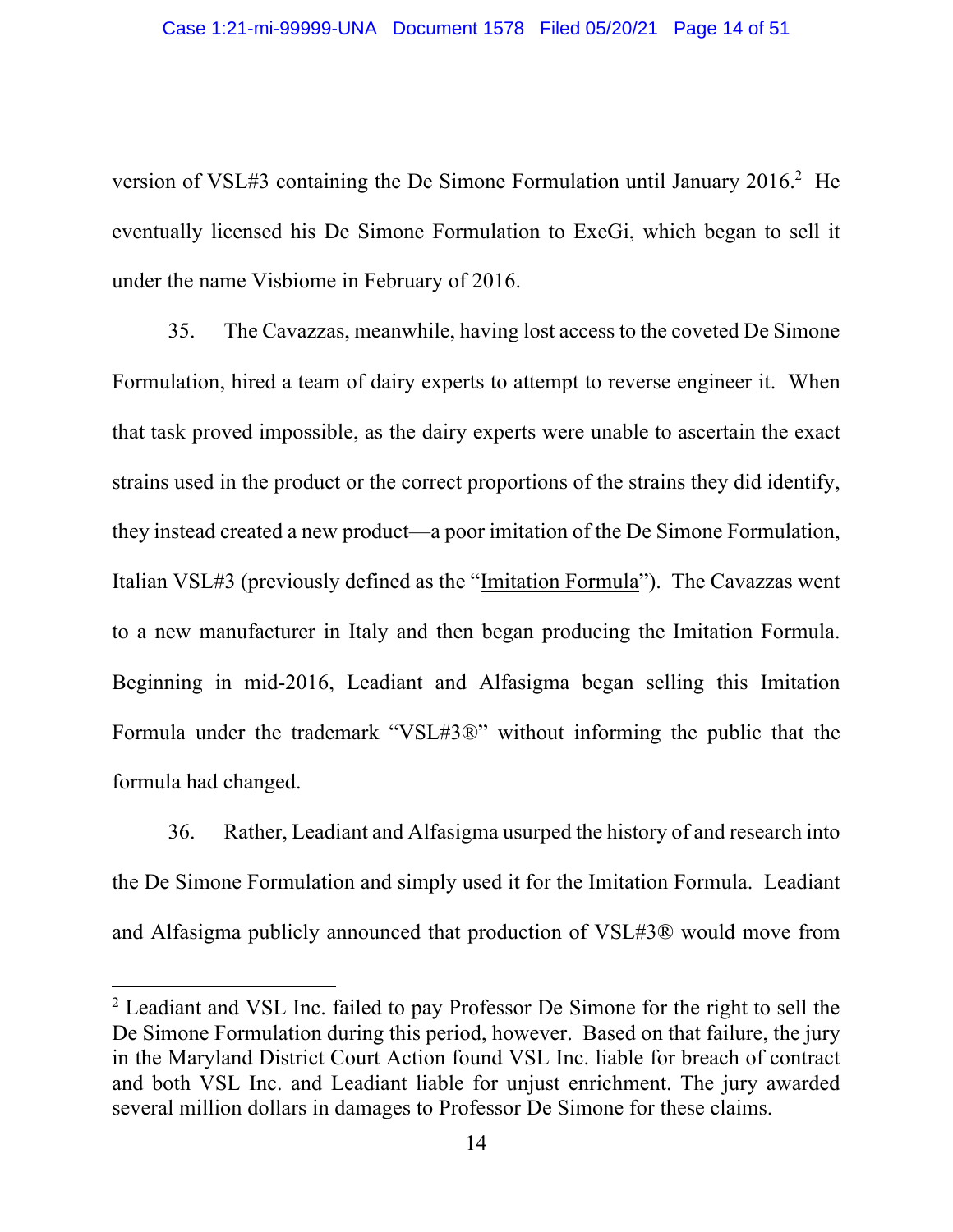the Danisco facility in the United States to a new manufacturer in Italy, but they went to great lengths to assure the public that there would be "no effect" on patients because of that change in manufacturer. In reality, Leadiant and Alfasigma were converting from selling the De Simone Formulation as VSL#3® to selling the Imitation Formula as VSL#3® and simply pretended that there had merely been a change in manufacturing location and nothing more.

37. However, the Imitation Formula is materially different from the De Simone Formulation in numerous ways: the Imitation Formula uses different bacterial strains in a different ratio, has a different biological and immunologic profile, is made with different manufacturing methods, and is not the subject of the extensive studies and research that were performed on the De Simone Formulation.

38. Furthermore, independent testing (corroborated by anecdotal reports and complaints from consumers) confirmed that the Imitation Formula was demonstrably different from the original De Simone Formulation (then being sold by ExeGi as Visbiome). Since the launch of the Imitation Formula (first in Europe, in early 2016, then in the U.S. and Canada, in mid-2016), multiple investigators in Europe have compared the Imitation Formula to the De Simone Formulation and found striking differences between them.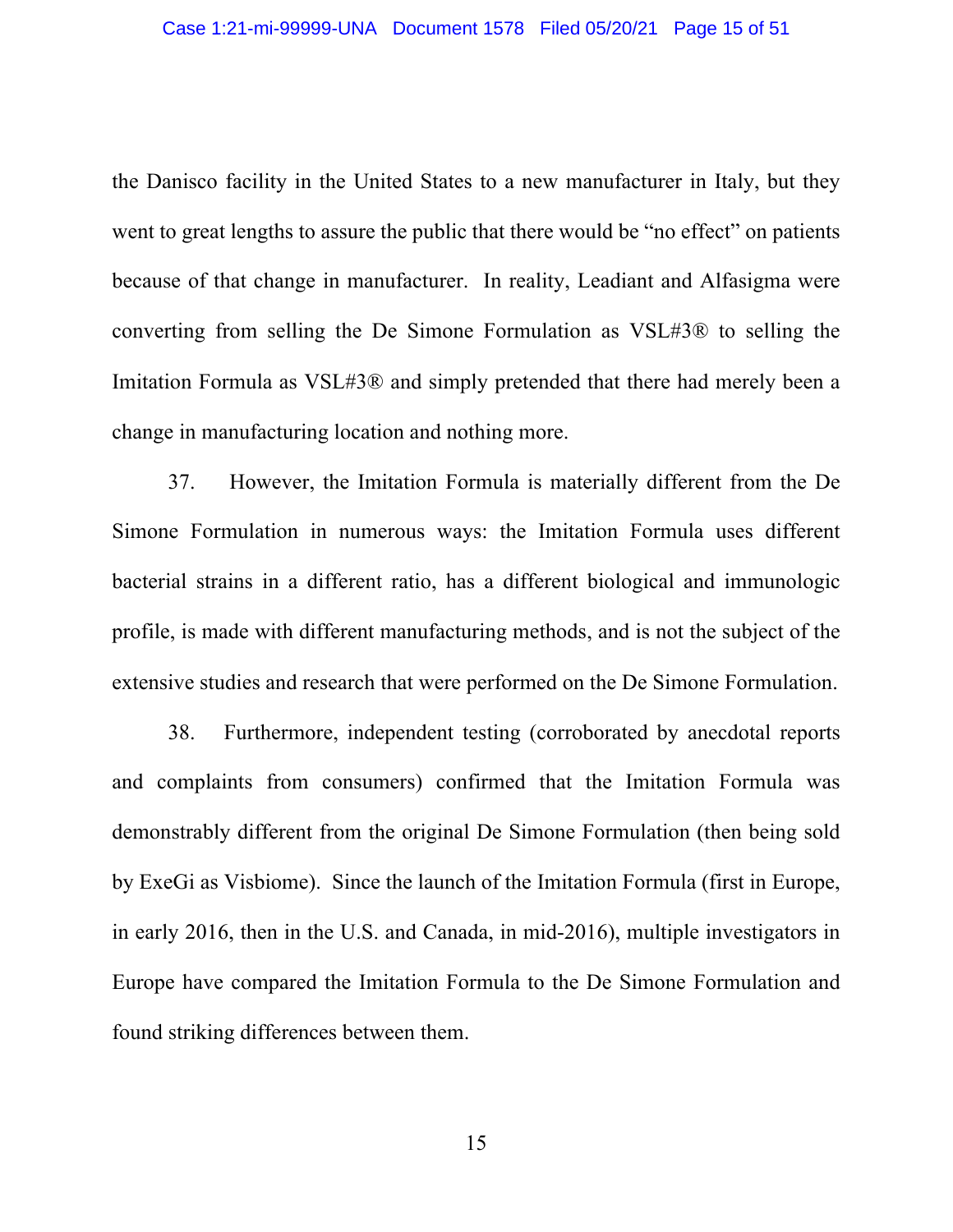### **C. Dr. Pacifici's Involvement with VSL Inc.**

39. Dr. Pacifici has been involved in medical research for more than 30 years and currently is a professor at Emory University. In 2012, he began doing work on the application of probiotics to medical issues, and it eventually became the main focus of his research.

40. In or around 2015, Dr. Pacifici and collaborators at Emory University designed a study to determine if, in mice, probiotics are capable of preventing the loss of bone mass induced by menopause.

41. One of Dr. Pacifici's collaborators suggested using VSL#3—then still composed of the De Simone Formulation—and the group used the De Simone Formulation as one of two probiotics for the study.

42. The study was completed and published in the Journal of Clinical Investigation in April of 2016.

43. Shortly thereafter, Professor De Simone and Dr. Pacifici spoke by telephone, with Professor De Simone informing Dr. Pacifici about the emergence of Italian VSL#3 and the material differences between that new Imitation Formula and the De Simone Formulation.

44. Later in 2016, VSL Inc. contacted Dr. Pacifici about possibly performing a study to determine if VSL#3—now comprised of the Imitation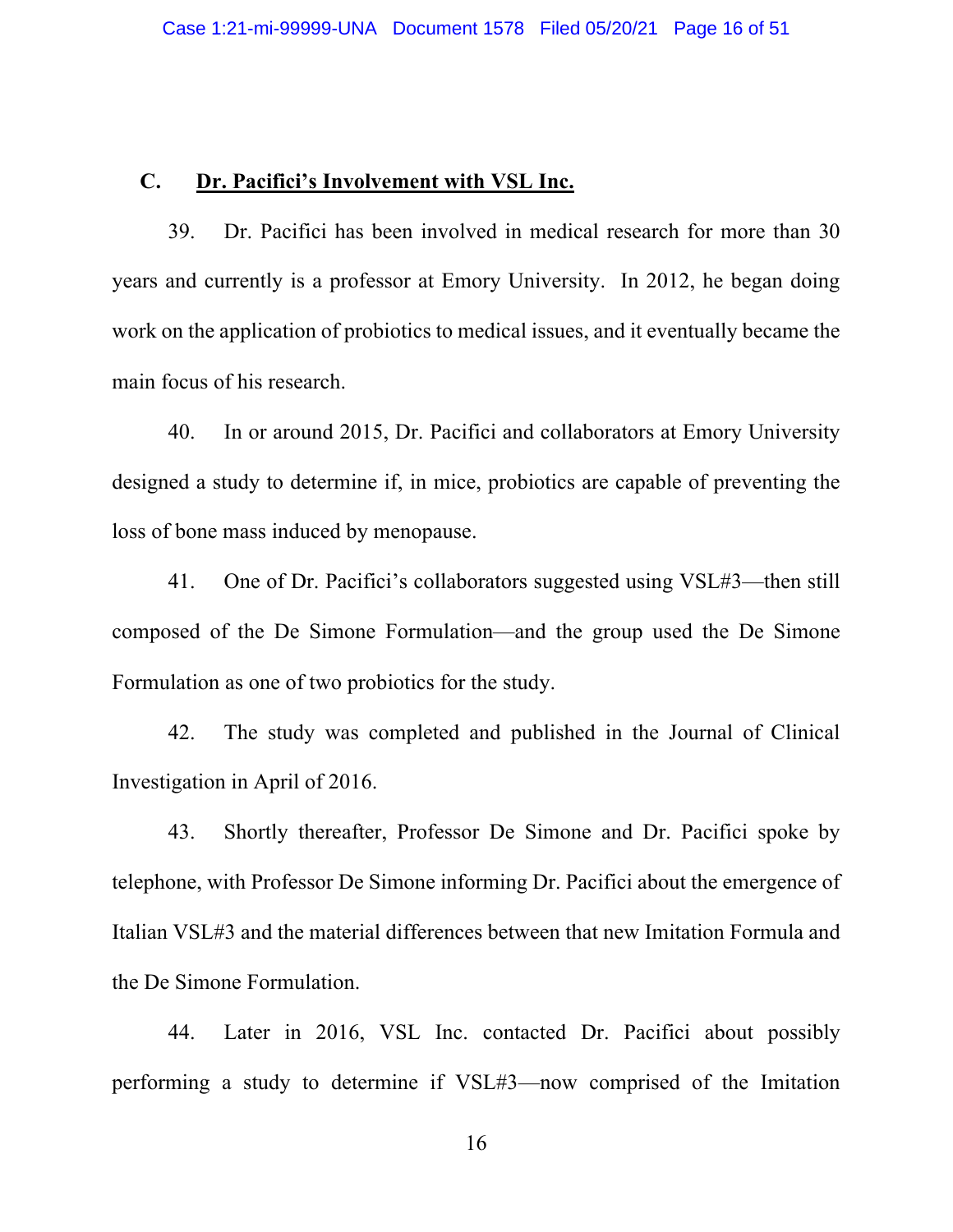Formula—was effective in preventing the loss of bone and the occurrence of osteoporosis in women ages 50 to 65 and whether it was safe. The study was titled "Effect of VSL#3 on Bone Mineral Density in Postmenopausal Women" ("ProBone  $VSL$ ").

45. VSL Inc. agreed to provide a grant of \$465,000 to Emory for the ProBone VSL study.3

46. VSL Inc. also inquired if Dr. Pacifici would become a scientific consultant/advisor for them. Dr. Pacifici said he would but that Emory would have to approve such an arrangement.

47. VSL provided Dr. Pacifici with an agreement specifying the terms of the consulting relationship and, after some revisions, Dr. Pacifici and VSL Inc. executed the agreement in early 2017.

48. Sometime thereafter, VSL Inc. asked if Dr. Pacifici would participate in a "GRAS panel" regarding Italian VSL#3. Dr. Pacifici agreed.

49. Dr. Pacifici also participated in a "VSL#3 Meeting" at the Grand Hotel del Gianicola, Roma, Italy in September of 2017. Dr. Pacifici was invited to the

<sup>&</sup>lt;sup>3</sup> According to Dr. Pacifici's testimony at his deposition in the Maryland District Court Action, approximately three percent of his salary for two years at Emory was funded by the grant.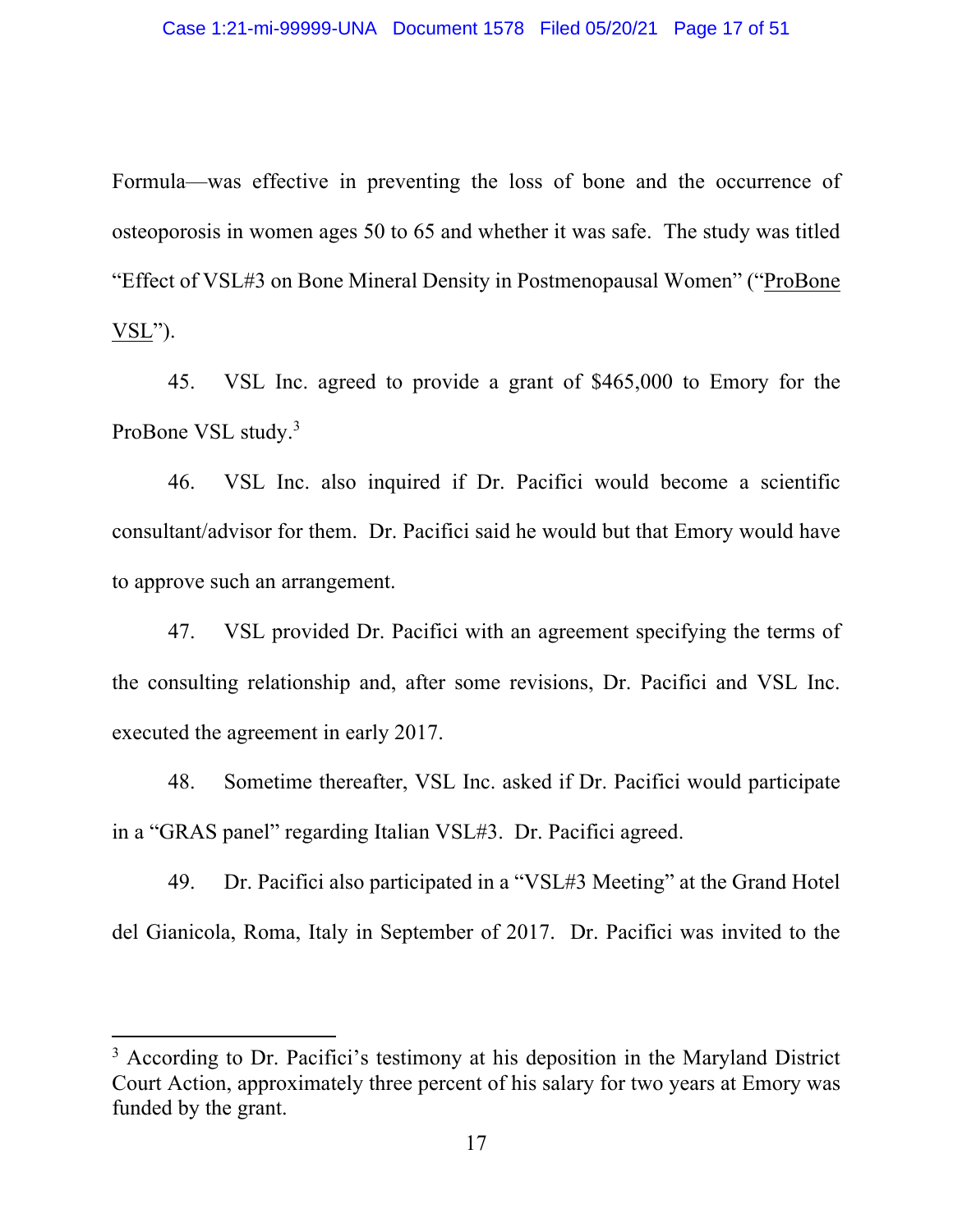conference by commercial sponsors of Italian VSL#3, including representatives of their European and Canadian distributor, Ferring. VSL Inc. paid for his trip.

50. On September 11, 2017, Dr. Pacifici gave a presentation titled "Multistrain bacteria formulation, a new therapeutic opportunity for the treatment of osteoporosis." This presentation took place during a portion of the conference that was called "Benefits of a Multistrain Bacteria Formulation for Health: From Microbiology to Clinical Trials."

51. During his presentation, which took place in a commercial environment, Dr. Pacifici reiterated the same false equivalence between Italian VSL#3 and the De Simone Formulation that had been relied upon and set forth in the GRAS Panel Report. Namely, Dr. Pacifici presented clinical data relating to the De Simone Formulation version of VSL#3 as if it were performed on Italian VSL#3. That presentation perpetuated the false impression that the new, untested formulation that makes up Italian VSL#3 was actually tested to favorable results.

52. Although this conference took place in Italy, it had an audience that included substantial participation from United States doctors and other United States market participants. And the materials for this conference (including video and written materials) were and continue to be readily available to a United States audience.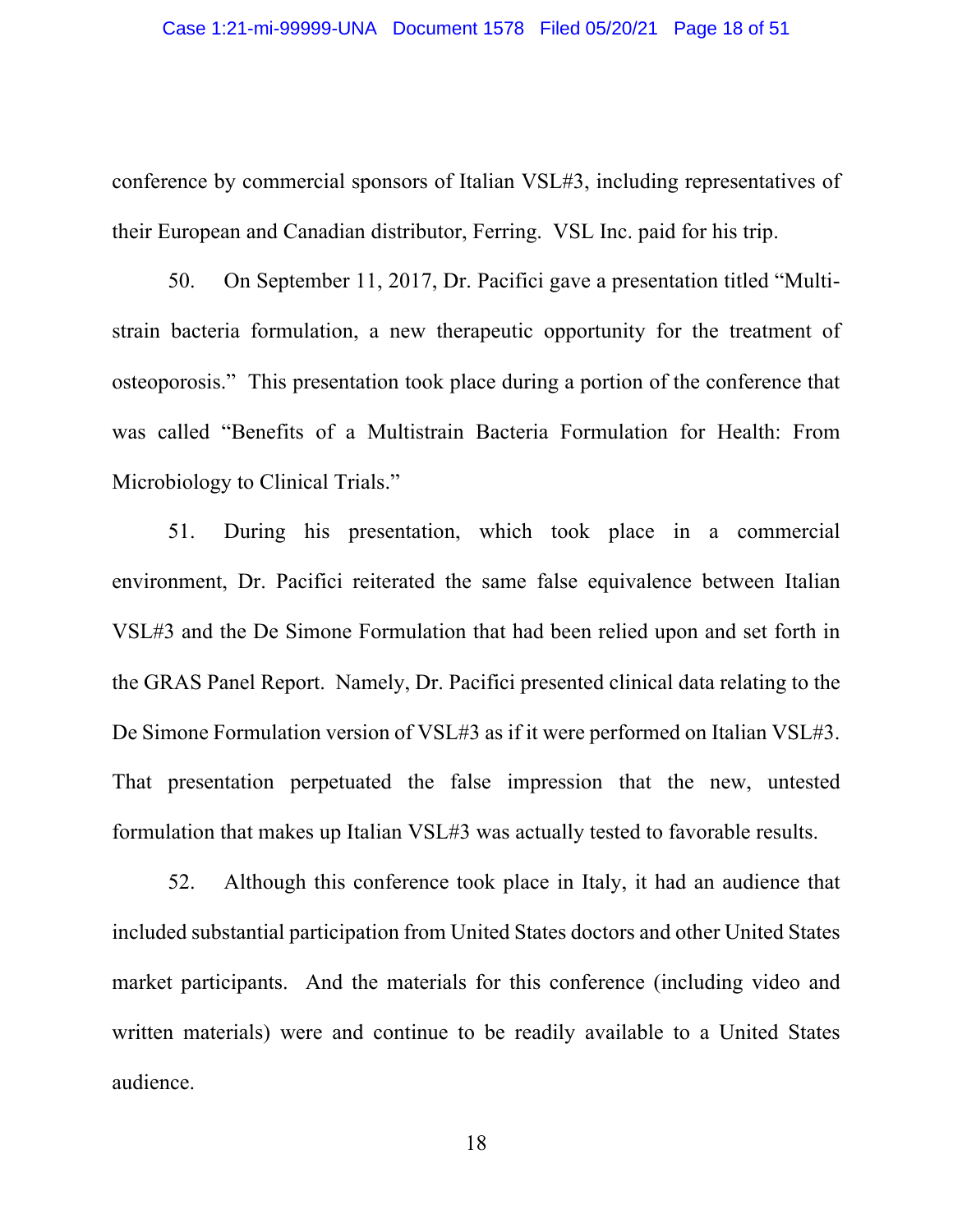### **D. The 2017 GRAS Panel Report**

53. In early 2017, a consulting company, Intertek, provided Dr. Pacifici and the other members of the GRAS panel with a draft report, which Intertek (acting as an agent for VSL Inc.) had prepared, and a dossier of reports and studies upon which this initial draft of the GRAS Panel Report purportedly was based. Intertek then asked the three professors to review the draft report and the dossier and then sign a final report. It was made clear to Dr. Pacifici that this was a commercial, rather than scientific, project meant to assist in commercializing Italian VSL#3.

54. At this time, Dr. Pacifici knew, and it was reasonably foreseeable, that his endorsement of the purported GRAS status of the Italian VSL#3 product would be used by VSL Inc. and its distributors as the premise for marketing the product as a safe and effective medical food for the dietary management of specific, serious gastrointestinal diseases and disorders. Indeed, around this time, on March 30, 2017, Dr. Pacifici received an email from Tomas Jonaitis at Intertek. In the email, Dr. Pacifici was specifically informed that his signing onto the GRAS Panel Report "allows VSL to market the product as described in the document."

55. Despite the serious consequences and public health implications of his endorsement, and despite his scientific and ethical duties, Dr. Pacifici (and the other two professors who worked on the GRAS Panel) failed to engage in scientific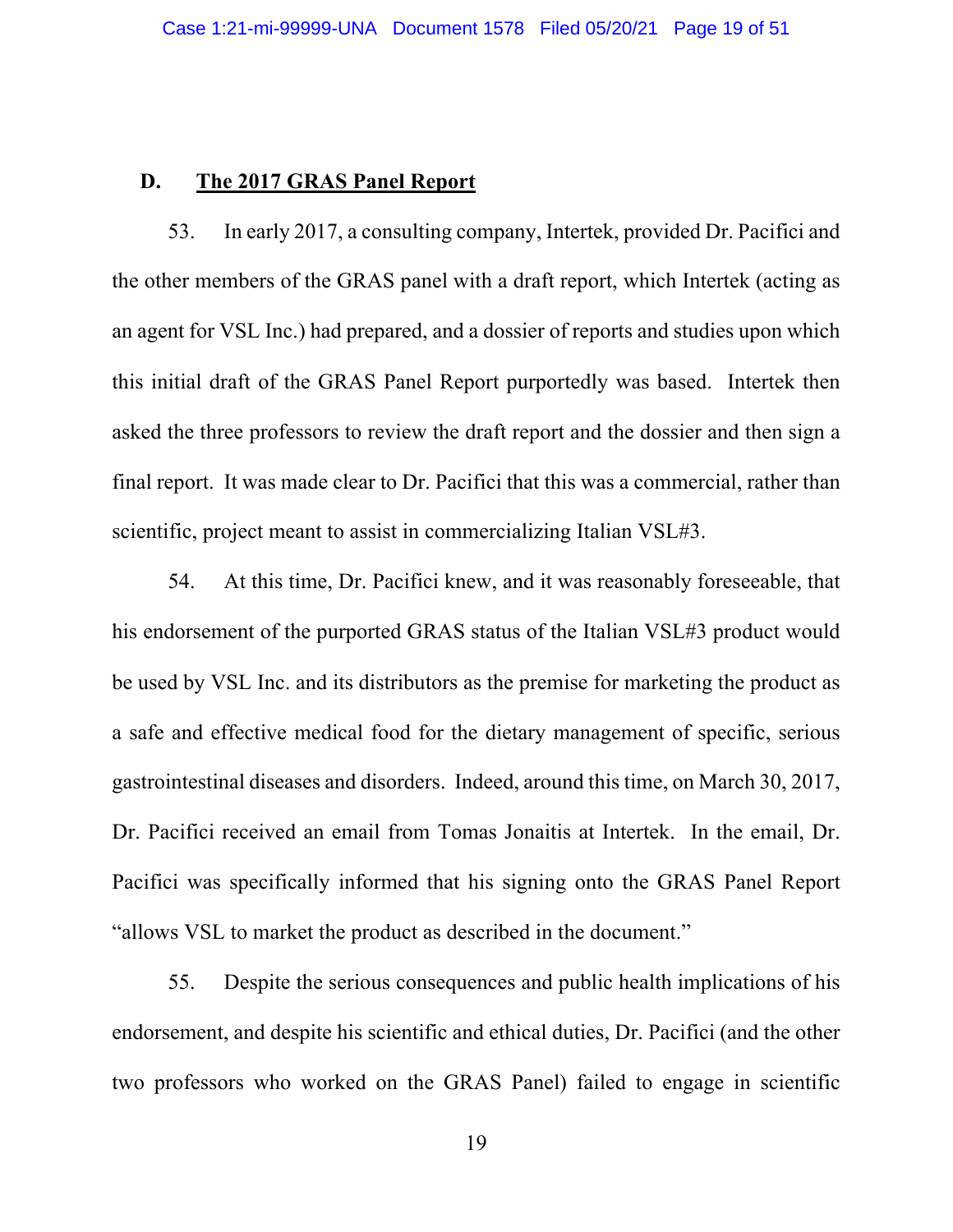inquiry or perform their own research in order to verify the information in the Report or to materially revise the Report. In fact, there were several published studies that showed the new version of VSL#3 was quite different from the De Simone Formulation. Upon information and belief, Dr. Pacifici was aware of, and simply ignored, those studies. At a minimum, Dr. Pacifici was obligated to check the correctness of the data and the Report provided to him. And, as detailed above, he had specific knowledge of the differences between Italian VSL#3 and the De Simone Formulation. Without regard for any of this information or his duties, Dr. Pacifici endorsed the GRAS Panel Report and its false claims of equivalence. Upon information and belief, Dr. Pacifici's failures were motivated by his desire to please VSL Inc. for his own personal benefit. VSL Inc. had, in this regard, provided Emory \$465,000 to support his research, paid for his travel to Italy, and signed a private consulting agreement with him.

56. Dr. Pacifici and the other professors on the GRAS Panel merely suggested minor revisions to Intertek's draft. On May 3, 2017, Dr. Pacifici signed the GRAS Panel Report, which touted Italian VSL#3's safety and efficacy and labeled it a "medical food." All three professors, including Dr. Pacifici, were required to sign the GRAS Panel Report for it to become effective; thus, without Dr. Pacifici's assent, the Report of this panel could not have been issued, and upon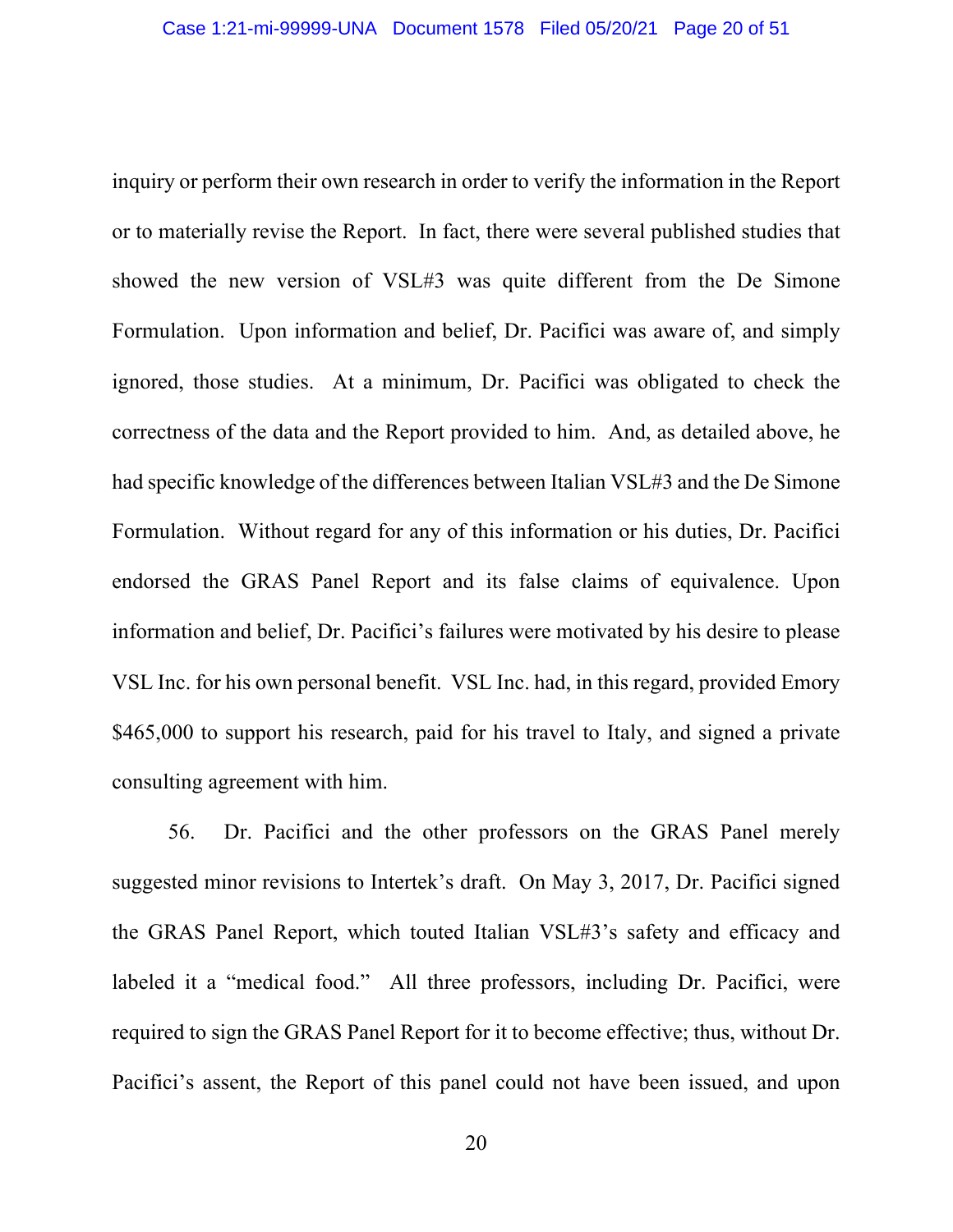information and belief no other GRAS Panel had been assembled as of 2017 or since that time.

57. The GRAS Panel Report, however, is fatally flawed, as it is based upon the false premises that (i) Italian VSL#3 was the subject of the studies performed on the De Simone Formulation and (ii) the Italian VSL#3 contains the same formulation as the De Simone Formulation. Notably, the Court in the Maryland District Court Action has prohibited such claims via a permanent injunction.

58. The problems with the GRAS Panel Report are legion. Most notably, the Report relies upon and repeatedly cites to the extensive clinical history *of the De*  **Simone Formulation** for its conclusion that Italian VSL#3 is safe and effective.

Specifically, the Report claims that the use of Italian VSL#3

under the intended conditions of use as a medical food is supported by a number of clinical studies conducted in adult patients and children, with [ulcerative colitis] or [irritable bowel syndrome], and in adult patients with pouchitis or hepatic encephalopathy. In addition to endpoints of efficacy in these patient groups, these studies support the safety of [Italian VSL#3 and] indicate no evidence of adverse effects associated with intended use.

Report, p. 10. Such claims are totally false as applied to Italian VSL#3.

59. Furthermore, the Report indicates heavy reliance on the studies of the De Simone Formulation to justify its "finding" of safety and efficacy of the Italian VSL#3 product. For example, the Report states: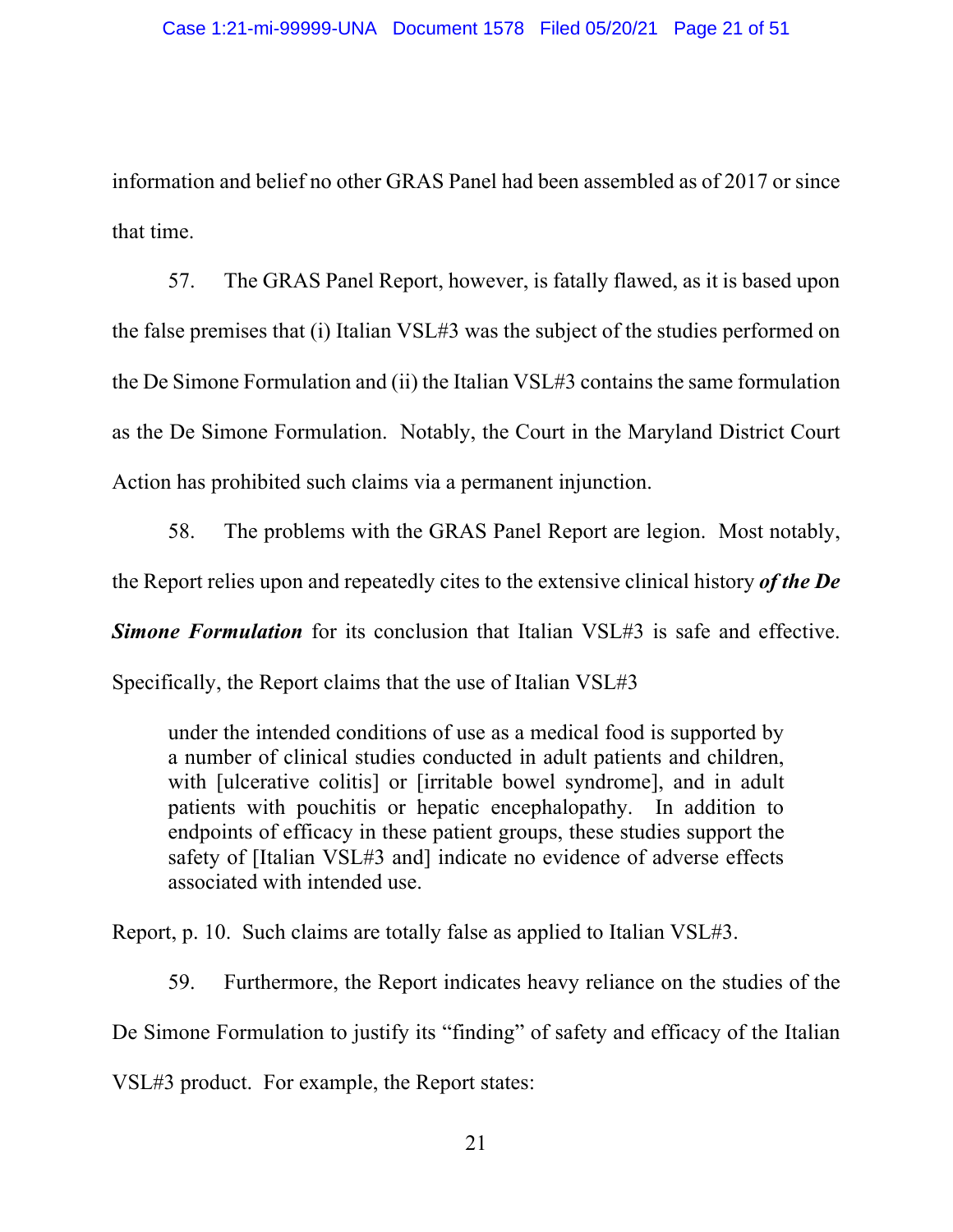- a. "Six published studies have been conducted on VSL#3® administration in subjects with [Ulcerative Colitis]." Report, p. 8. These studies were performed on the De Simone Formulation, not Italian VSL#3.
- b. "Six clinical trials have been published on VSL#3® administration in subjects with an ileoanal pouch with or without cases of pouchitis." *Id.*, p. 9. These studies were, again, done on the De Simone Formulation.
- c. "A total of 8 clinical trials have been published on use of VSL#3® as a medical food for subjects with IBS." *Id.* Again, these clinical trials were performed on the De Simone Formulation, not Italian VSL#3.
- d. "Dietary management with VSL#3® formulations was examined in a range of subjects from as early as 1.7 years old to 18 years of age with mild-to-moderate acute UC …, newly diagnosed UC …, or IBS," and these "randomized, double-blind, placebo-controlled studies in young patients" support the conclusion that VSL#3® is safe "for use in this target population." *Id.* The cited studies were on the De Simone Formulation rather than Italian VSL#3.
- e. "Ten clinical trials have been published on the use of VSL#3® as a medical food for subjects with cirrhosis and with and without a history of [Hepatic Encephalopathy]." *Id.*, p. 10. Not only were these trials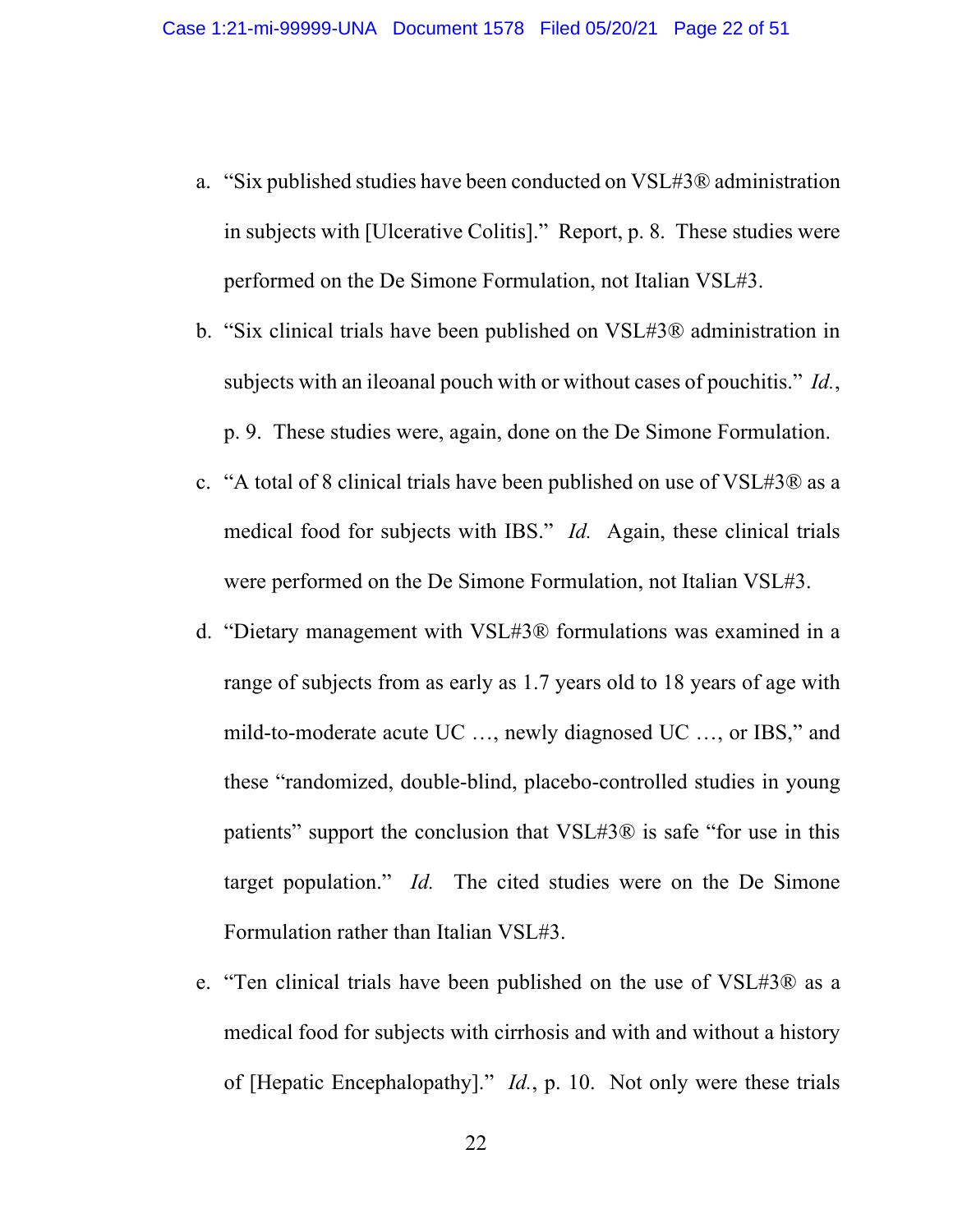performed on the De Simone Formulation rather than Italian VSL#3, the Report exacerbates this error by stating that intake of Italian VSL#3 "was well tolerated in all studies with no serious adverse effects reported."

60. Each of the above-referenced studies and trials was performed on or using the De Simone Formulation. Yet the Report portrays the findings of these studies and trials as though they were done with Italian VSL#3.

61. Of the 137 total citations and references in the GRAS Panel Report that purport to support the conclusion that Italian VSL#3 is safe and effective, Dr. Pacifici and his team reference at least 69 clinical studies on the De Simone Formulation. Thus, the GRAS designation falsely states or implies the continued applicability of these clinical studies to Italian VSL#3.

62. The differences between the version of Italian VSL#3 and the De Simone Formulation tested in the cited studies is obvious from the studies themselves. The GRAS Panel Report indicated that the Italian VSL#3 contained seven probiotic strains, while the studies in the dossier refer to the De Simone Formulation as being an eight-strain product. In addition, the GRAS Panel Report states that the product it is certifying is non-dairy, while the studies in the dossier indicate they were performed on a product (the De Simone Formulation) with dairy.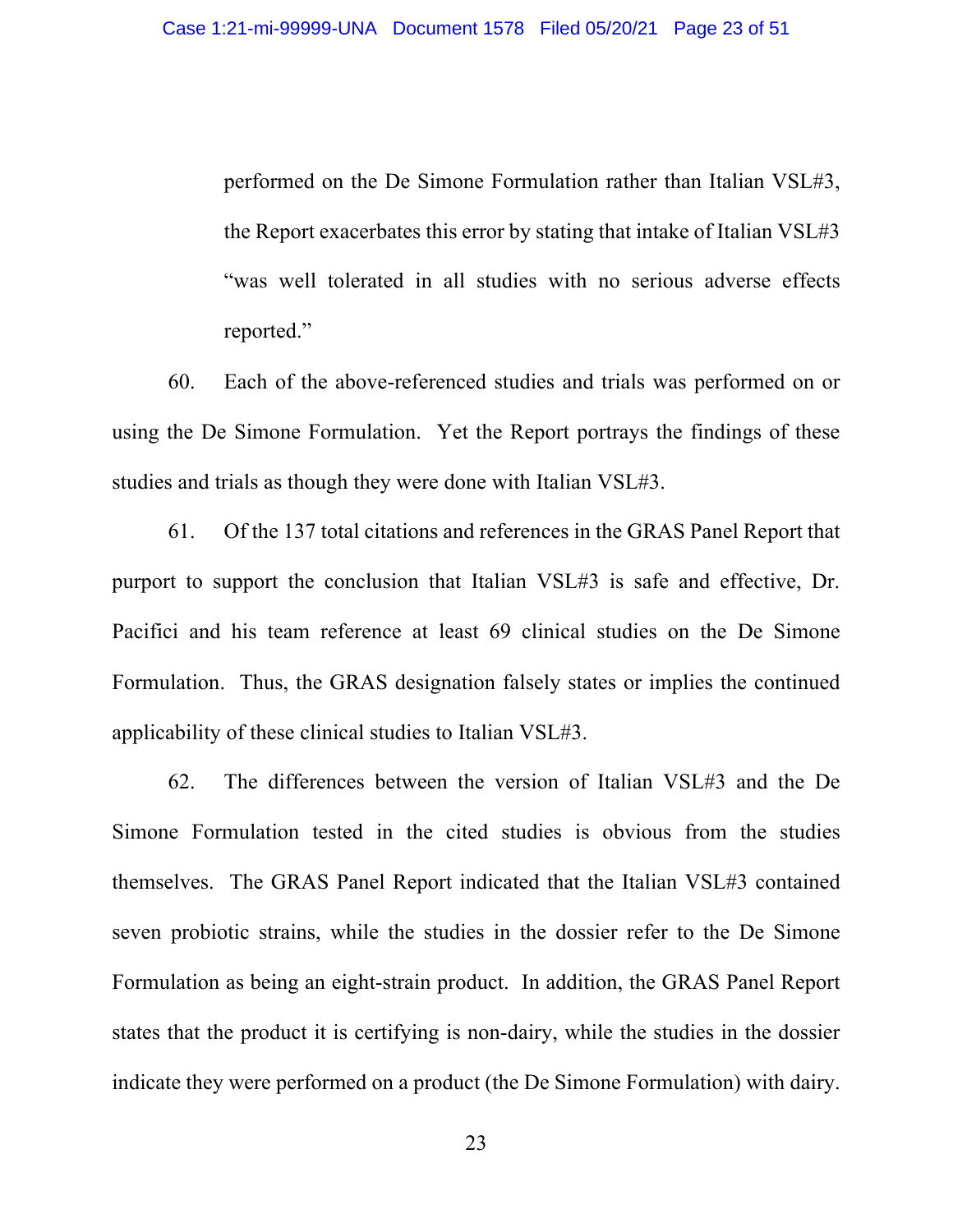Yet, the Report falsely concluded that Italian VSL#3—the seven-strain, non-dairy product—was the product studied in the previous clinical studies and was therefore safe and effective.

63. Furthermore, the Report ignored other significant differences between the manufacturing processes of the two formulations and the fact that the De Simone Formulation has a completely different proteomic, enzymatic, and immunological profile than Italian VSL#3.

64. The GRAS Panel Report also claimed "that the change in toll manufacturer for VSL#3® and VSL#3® DS does not result in meaningful changes in the quality or safety of these medical foods products." *Id.*, p. 11. This assertion was not supported by any visits to the production sites, and the Report signatories were not in a position to compare the different procedures in place in the United States and Italy.

65. The GRAS designation for Italian VSL#3 is false and misleading for a related reason: it is unsupported by scientific evidence. A GRAS determination requires two elements: "technical evidence of safety" and "common knowledge." (US FDA, 1997). The "common knowledge" element requires that (1) the pivotal data and information supporting safety be generally available to the scientific community and (2) there exists evidence of a consensus among qualified experts that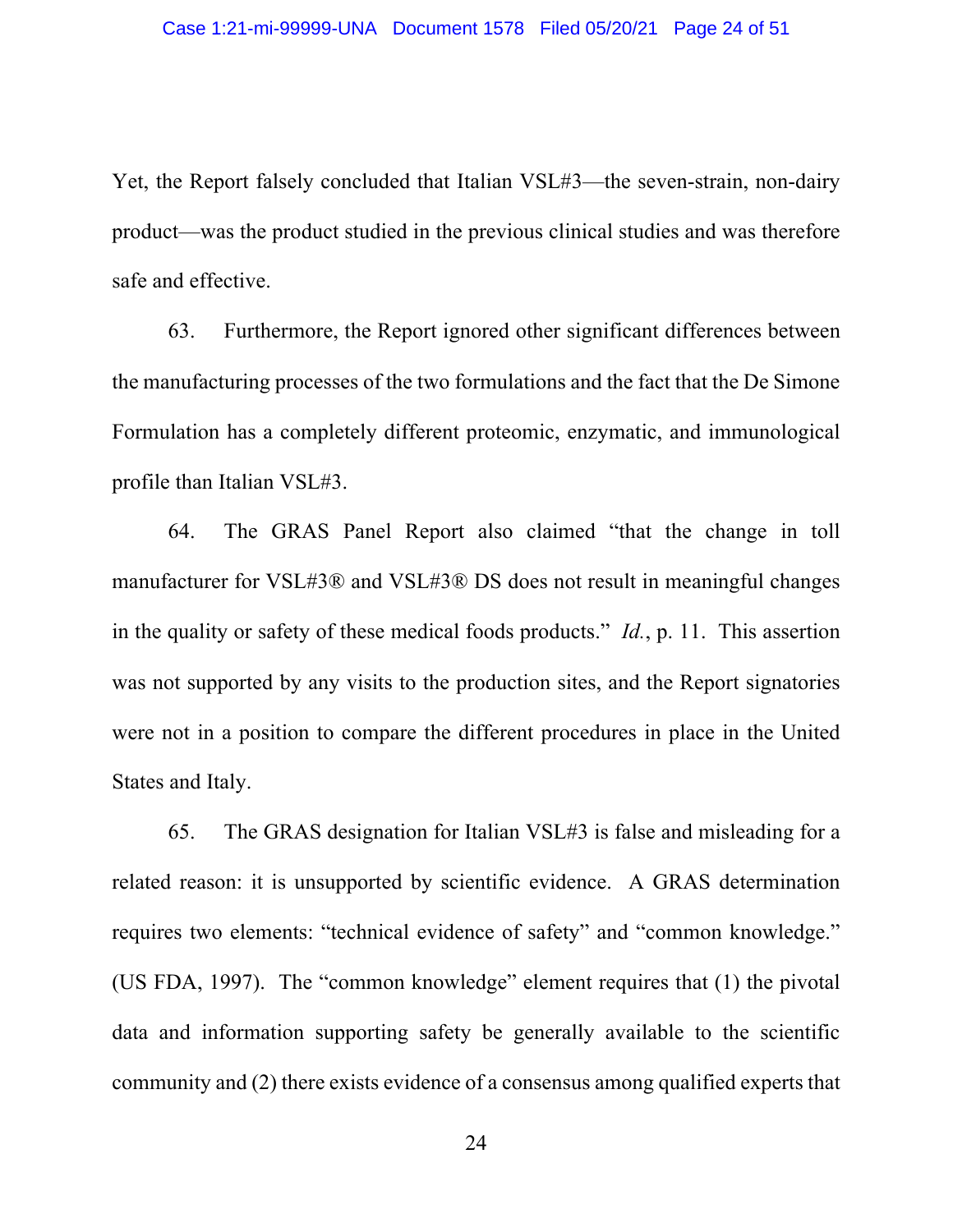such data and information establish the safety of the intended use. Italian VSL#3 has no such supporting data. Further, Italian VSL#3 does not have technical evidence of safety for its "intended use": the dietary management of the symptoms of UC, IBS, or pouchitis.

66. In addition to its improper claim that Italian VSL#3 is GRAS for the intended uses indicated in the GRAS Panel Report, the Report falsely relies upon the studies and trials done with the De Simone Formulation to make the claim that Italian VSL#3 is a "medical food."

67. The term "medical food" has a statutory definition, however, and assigning such term necessarily implies that the associated product has met certain criteria.

68. The definition is set out at 21 U.S.C. 360ee(b)(3) as "a food which is formulated to be consumed or administered enterally under the supervision of a physician and which is intended for the specific dietary management of a disease or condition for which distinctive nutritional requirements, based on recognized scientific principles, are established by medical evaluation."

69. Italian VSL#3 does not meet that definition and simply is not a "medical food." It has never been the subject of a medical evaluation under recognized scientific principles required to establish that it is effective and safe for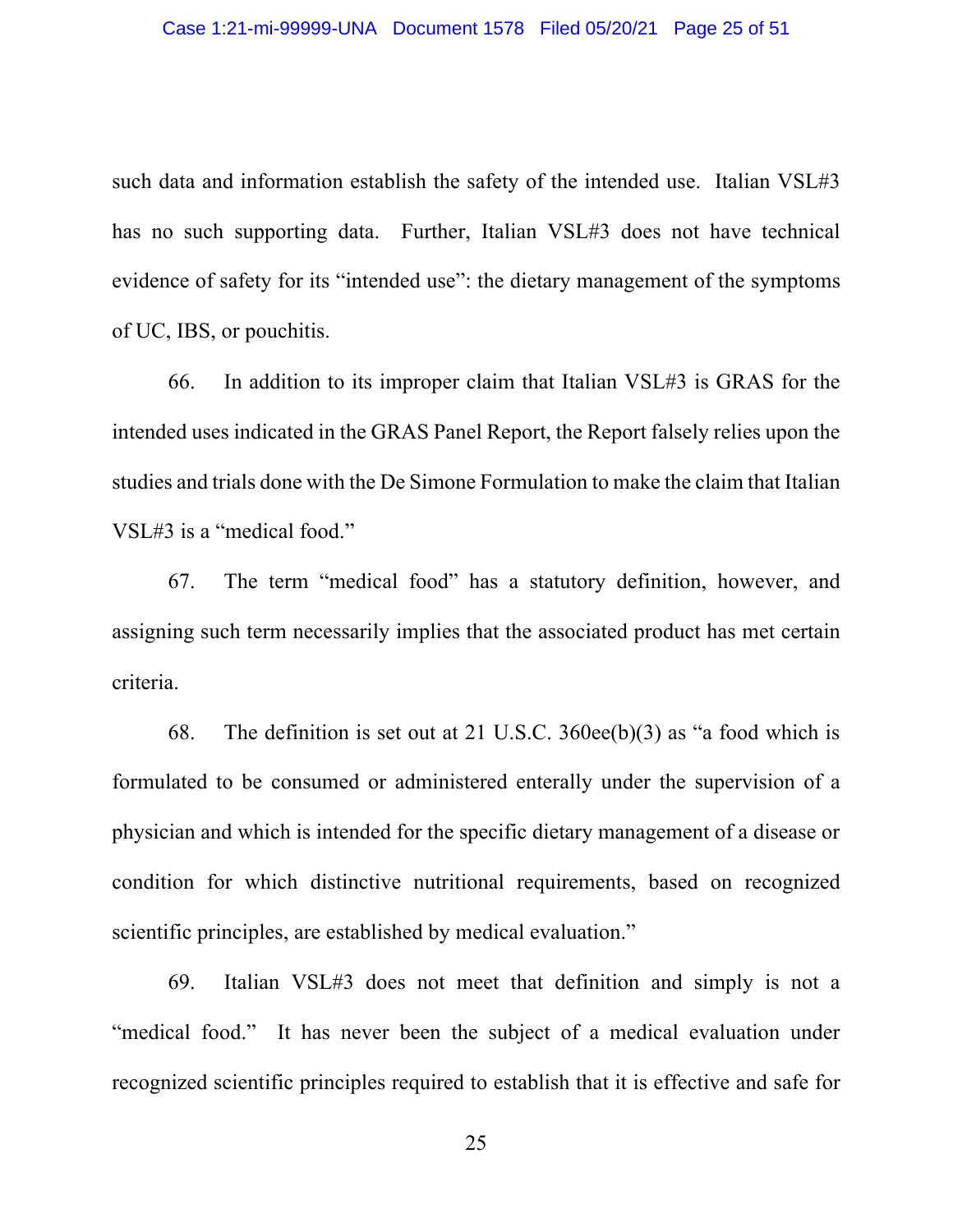the specific dietary management of *any* disease or condition.4 The De Simone Formulation, on the other hand, has undergone the requisite medical evaluation, *i.e.*, the studies that were provided to Dr. Pacifici and the GRAS panel, among others. Accordingly, the use of the term "medical food" with respect to Italian VSL#3 is not only unsupported, but it also falsely implies that the studies provided to Dr. Pacifici and the GRAS panel pertaining to the De Simone Formulation are applicable to Italian VSL#3 and suggests a "false continuity" between Italian VSL#3 and the De Simone Formulation.

70. According to its Frequently Asked Questions About Medical Foods; Second Edition Guidance for Industry ("Medical Foods FAQ"), the Food and Drug Administration ("FDA") "considers the statutory definition of medical foods to narrowly constrain the types of products that fit within this category of food." Medical Foods FAQ, p. 4. And the FDA has established criteria to clarify this statutory definition. Found at 21 CFR 101.9(j)(8), the criteria are as follows:

(i) It is a specially formulated and processed product (as opposed to a naturally occurring foodstuff used in its natural state) for the partial or

<sup>&</sup>lt;sup>4</sup> Stating that a product is a "medical food" necessarily means that medical evaluations have determined it provides specifically modified nutritional support to manage the unique nutritional needs that result from certain conditions. Here, no medical evaluations have determined Italian VSL#3 provides specifically modified nutritional support to manage the unique nutrient needs resulting from IBS or Ulcerative Colitis.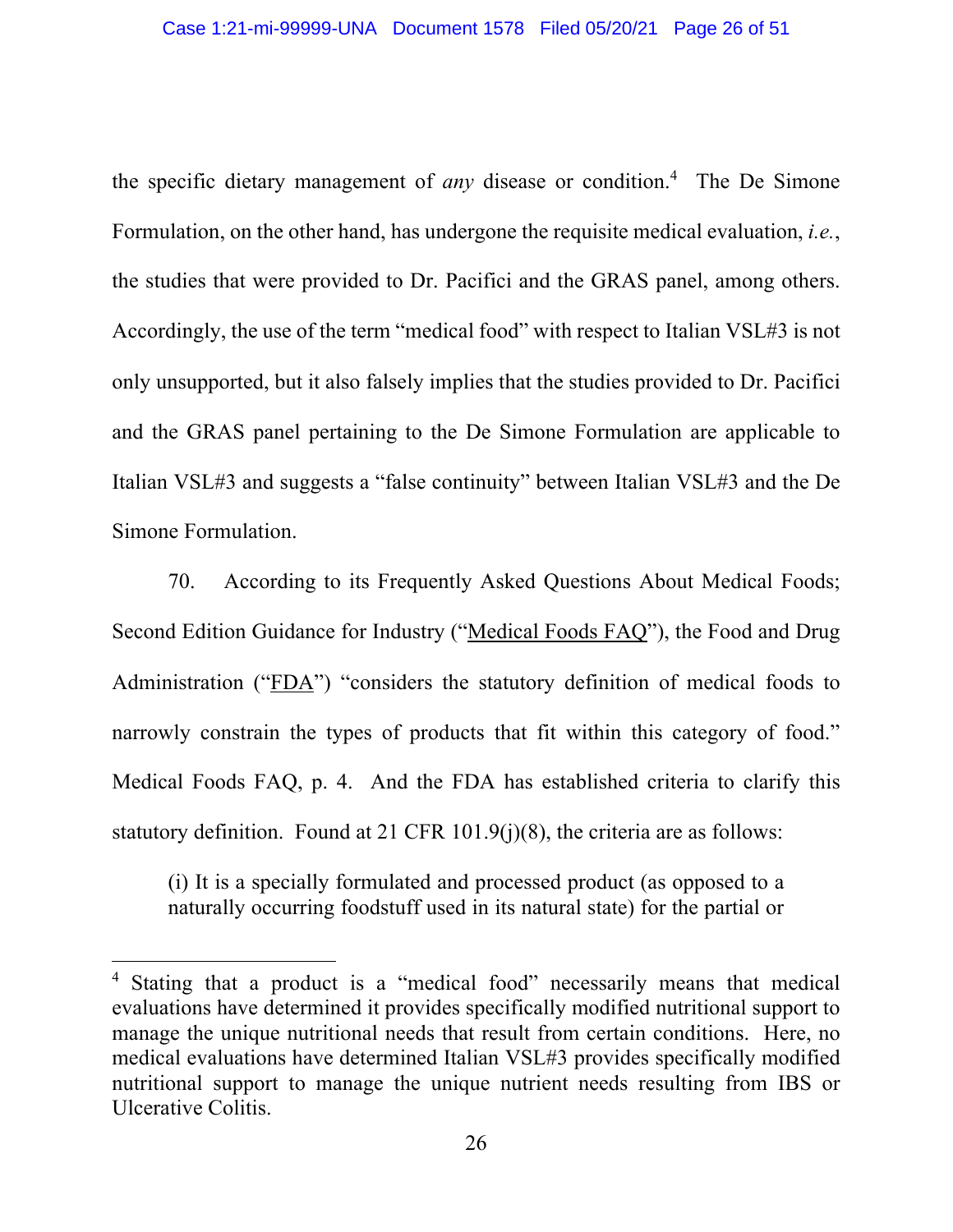exclusive feeding of a patient by means of oral intake or enteral feeding by tube;

(ii) It is intended for the dietary management of a patient who, because of therapeutic or chronic medical needs, has limited or impaired capacity to ingest, digest, absorb, or metabolize ordinary foodstuffs or certain nutrients, or who has other special medically determined nutrient requirements, the dietary management of which cannot be achieved by the modification of the normal diet alone;

(iii) It provides nutritional support specifically modified for the management of the unique nutrient needs that result from the specific disease or condition, as determined by medical evaluation;

(iv) It is intended to be used under medical supervision; and

(v) It is intended only for a patient receiving active and ongoing medical supervision wherein the patient requires medical care on a recurring basis for, among other things, instructions on the use of the medical food.

71. Italian VSL#3 has never been tested clinically in humans to determine whether it is effective for dietary management of patients with UC, IBS, or hepatic encephalopathy. There is no human data to suggest that it provides specifically modified nutritional support to manage the unique nutritional needs that result from certain conditions.

72. In fact, since the launch of Italian VSL#3 (first in Europe, then in the U.S. and Canada), multiple investigators in Europe have compared Italian VSL#3 to the De Simone Formulation and found striking differences between them.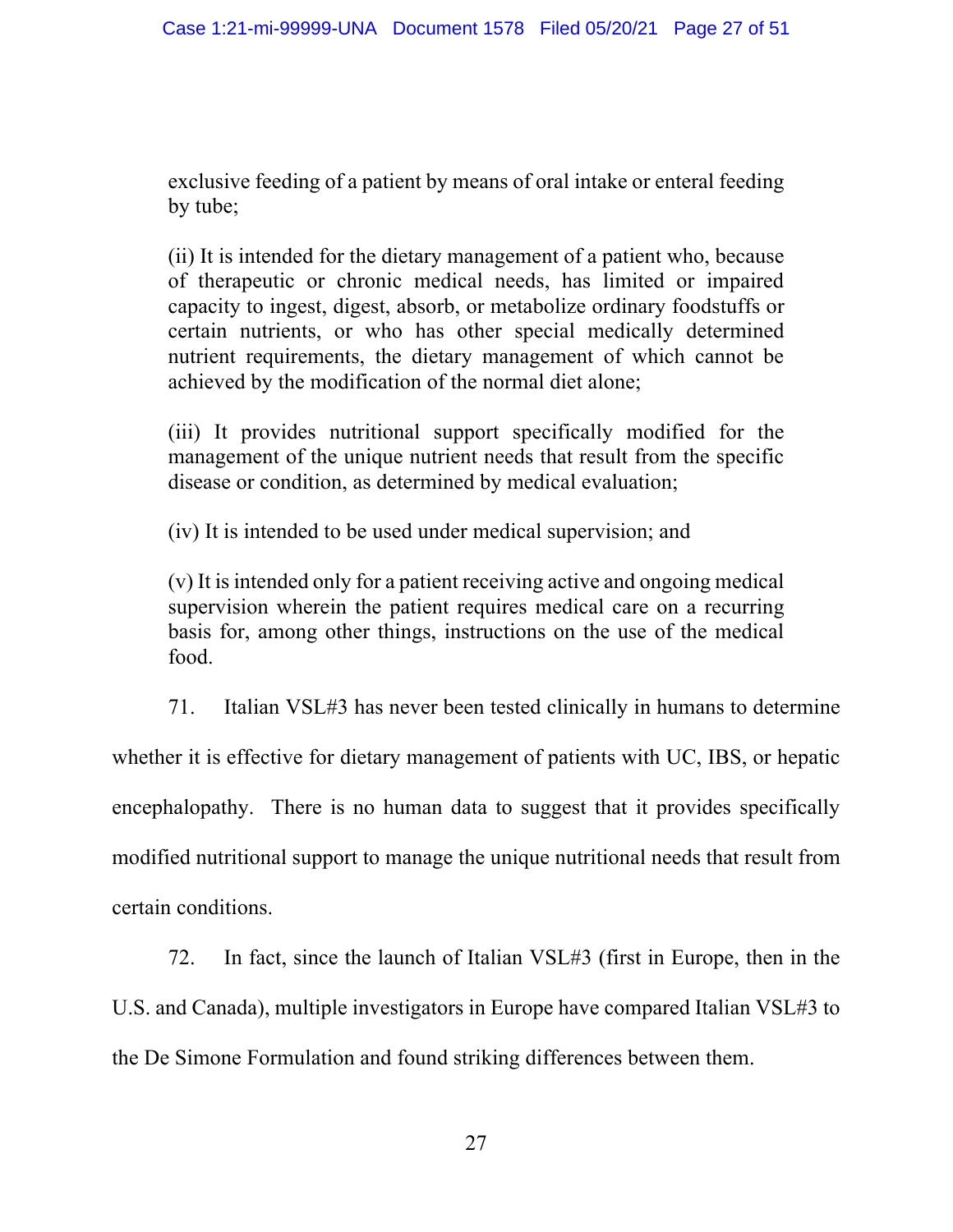73. Additional articles appeared in various peer-reviewed scientific journals, comparing the functional and performance characteristics of the De Simone Formulation and Italian VSL#3, as well as in abstracts at international conferences. All of the articles and abstracts concluded that there are significant differences between the two products.<sup>5</sup>

# **E. Litigation in the District of Maryland**

74. De Simone filed suit in the United States District Court for the District of Maryland (the previously defined "Maryland District Court Action"), bringing various claims against VSL Inc., including a claim for a declaratory judgment that he owned the Know-How to make the De Simone Formulation. When ExeGi learned that Leadiant and Alfasigma were selling the Imitation Formula and marketing it as "the same" as, and equally efficacious to, the De Simone Formulation, ExeGi joined the Maryland District Court Action and brought claims against Leadiant and Alfasigma for false advertising under the Lanham Act. In response, Alfasigma filed a series of counterclaims against both ExeGi and Professor De Simone. In total, VSL Inc., Alfasigma, and Leadiant brought 52 counterclaims.

<sup>&</sup>lt;sup>5</sup> For good reason: the Italian VSL#3 reviewed had seven strains of bacteria (rather than eight) and contained different ratios of bacteria, too. Italian VSL#3 also is manufactured in a different facility according to a different proprietary process than the De Simone Formulation.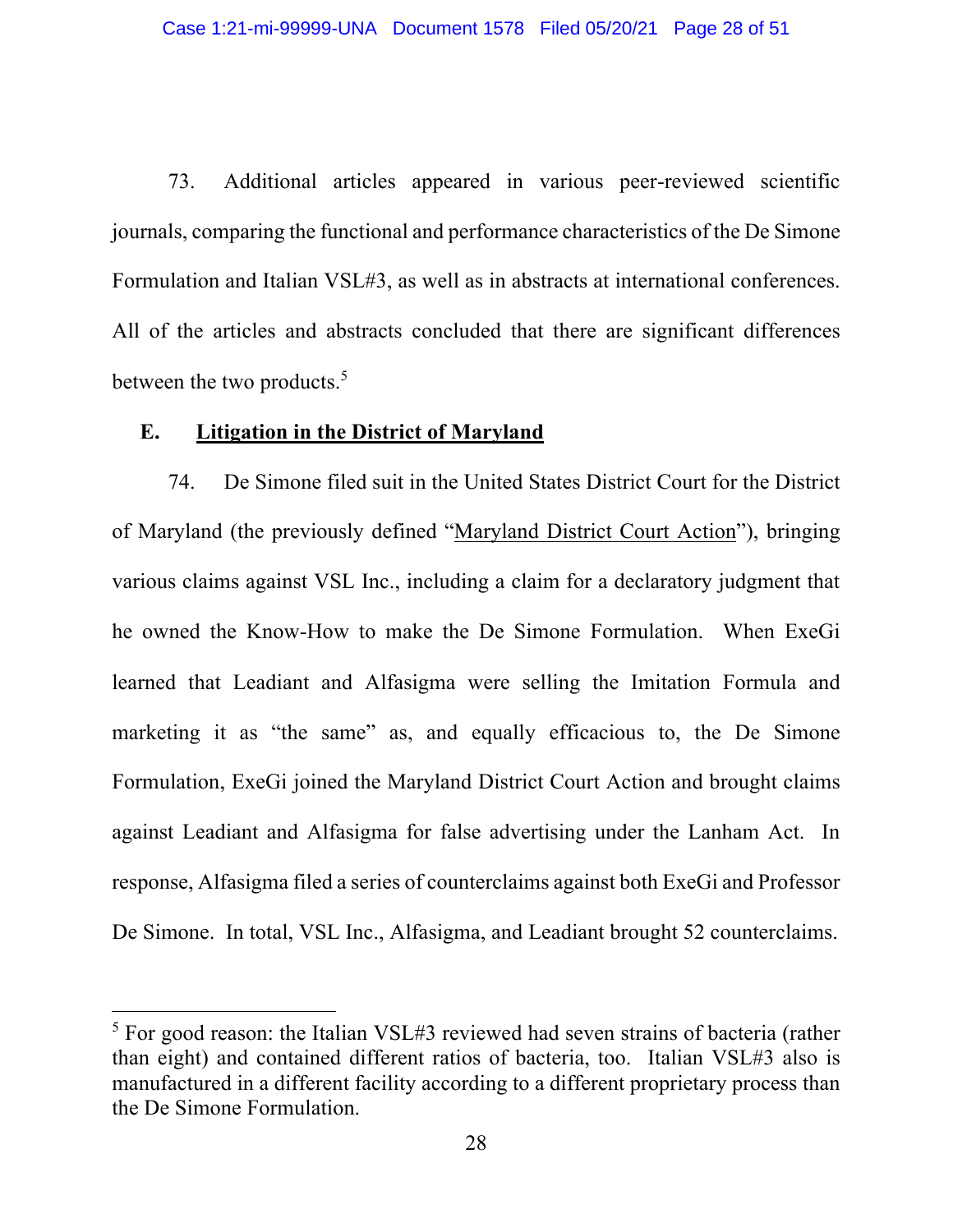75. The District Court granted summary judgment for Professor De Simone on the issue of Know-How, ruling that Professor De Simone owned it. Then, in November of 2018, after a three-week trial, the jury reached a unanimous verdict in favor of Professor De Simone and ExeGi and against VSL Inc., Alfasigma, and Leadiant. The jury awarded Professor De Simone and ExeGi \$18,014,041 in damages, including \$15 million to ExeGi on its false advertising claim.

76. The jury's verdict and award of \$15 million in damages on the false advertising claim was necessarily premised on the finding that the two probiotic products are materially different. As a basic matter, as the evidence showed at trial, the De Simone Formulation contains eight strains of bacteria, while Italian VSL#3 contains seven. In addition, the De Simone Formulation contains lactose, while Italian VSL#3 does not, and they are made by different manufacturers, using different processes. The evidence at trial, including expert testimony, further showed that Italian VSL#3 and the De Simone Formulation have materially different biological, proteomic, enzymatic, and immunological profiles. And, per expert testimony, those differences would have a material effect on how the two products would perform in the body, including the conclusion that the differences were substantial enough that there was no expectation that Italian VSL#3 would have any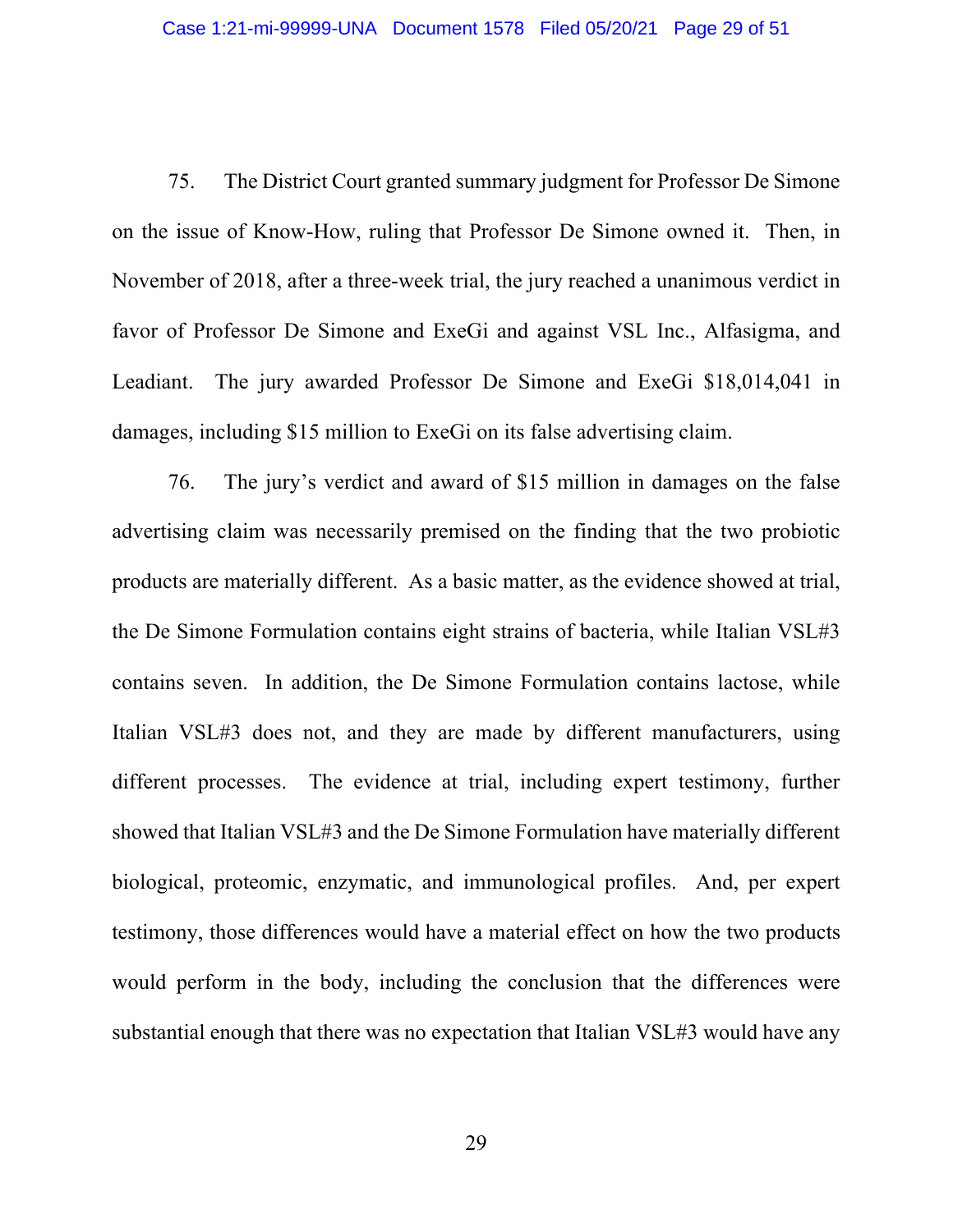of the beneficial effects that were studied and documented to belong to the De Simone Formulation in the clinical studies and clinical history.

77. When Leadiant and Alfasigma challenged the sufficiency of the evidence to support this jury conclusion in post-trial motions, the Court pointedly disagreed and rejected the motions. Indeed, the Court adopted the jury's conclusion as its own. The Court stated in its Opinion that "the scientific evidence established that the products are not the same," and "the harm to ExeGi was the promoting of a false continuity between Italian VSL#3 and the De Simone Formulation." *De Simone v. VSL Pharm. Inc.*, No. CV TDC-15-1356, 2019 WL 2569574, \*3-\*4 (D. Md. June 20, 2019).

78. Based on those findings, the Court entered a permanent injunction that forbids the VSL#3 distributors from claiming that Italian VSL#3 (1) contains the same formulation found in the De Simone Formulation; (2) contains the "original proprietary blend"; or (3) contains the "same mix in the same proportions as earlier versions of VSL#3." The injunction further forbids the distributors from citing or referring to any clinical studies performed on the De Simone Formulation or earlier versions of VSL#3 as if they were performed on Italian VSL#3.

79. After the decisions in the Maryland District Court Action, ExeGi reached out to Emory, which was embarking on the human clinical study of VSL#3,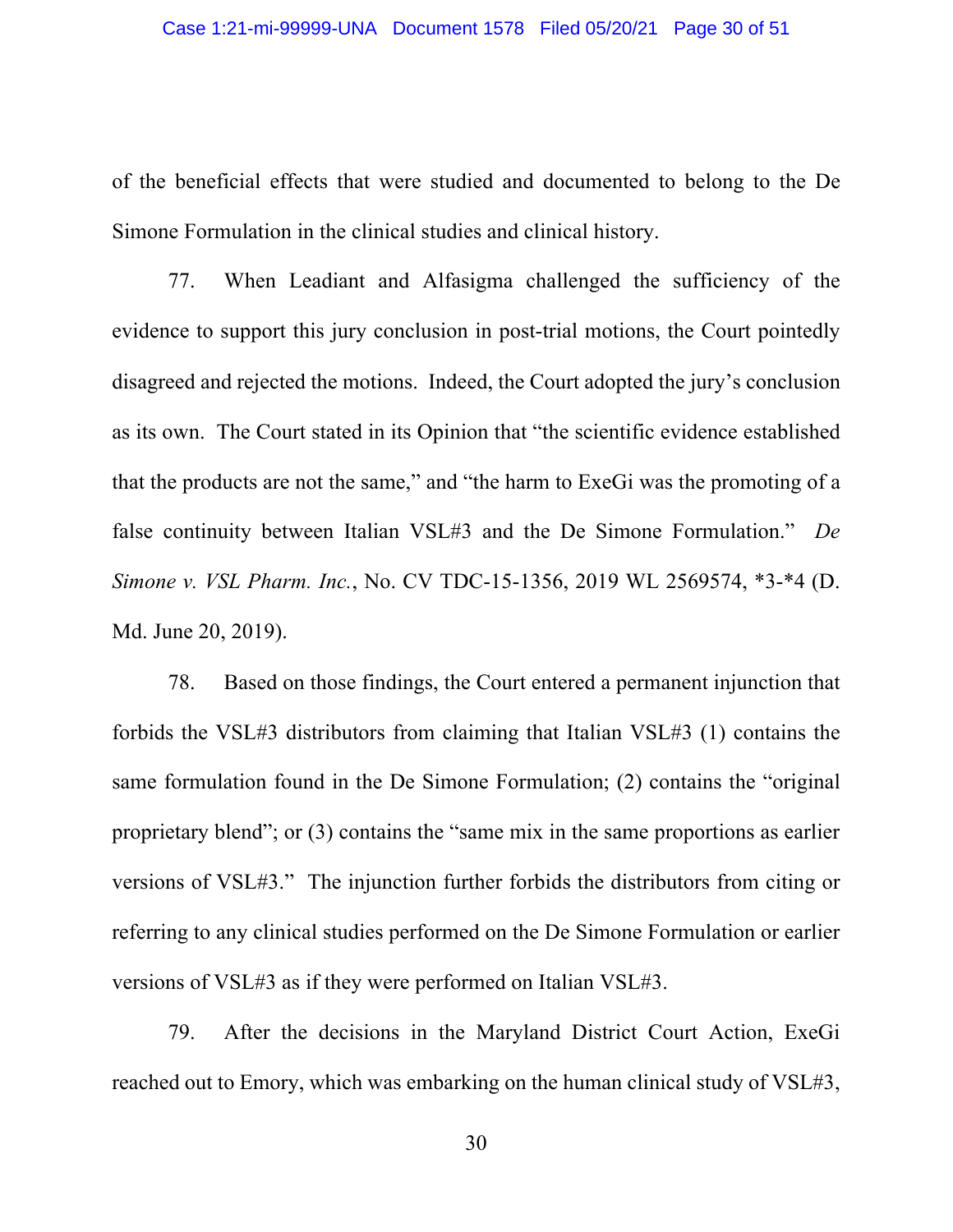headed by Dr. Pacifici. Upon hearing of the decisions, Emory halted the study. Several other major educational institutions in the United States and Europe also ceased clinical trials on "VSL#3" when it became public that the version of VSL#3 being used in the trials was the untested Imitation Formula and not the De Simone Formulation. Those institutions, which ceased their studies out of concern for patient safety and on the basis that VSL Inc.'s claim to a robust clinical history was disproven, included Stanford University, University of Wisconsin (Madison), University of Louisville, Policlinico Casilino Roma, and Università Cattolica Roma.

80. Notably, in March 2020, the following comment was posted on ClinicalTrials.gov regarding the halted Emory study: "The investigational product became the subject of a court judgment upholding false advertising claims concerning the product's similarity to earlier products sold under the same name. Because of questions raised by this ruling, no participants are considered as being assigned to a protocol-defined study arm."

81. Since 2007, the U.S. government has required companies, universities, federal agencies, and nonprofits that sponsor clinical trials to report their results, whether positive, negative, or inconclusive, so that doctors, patients, and researchers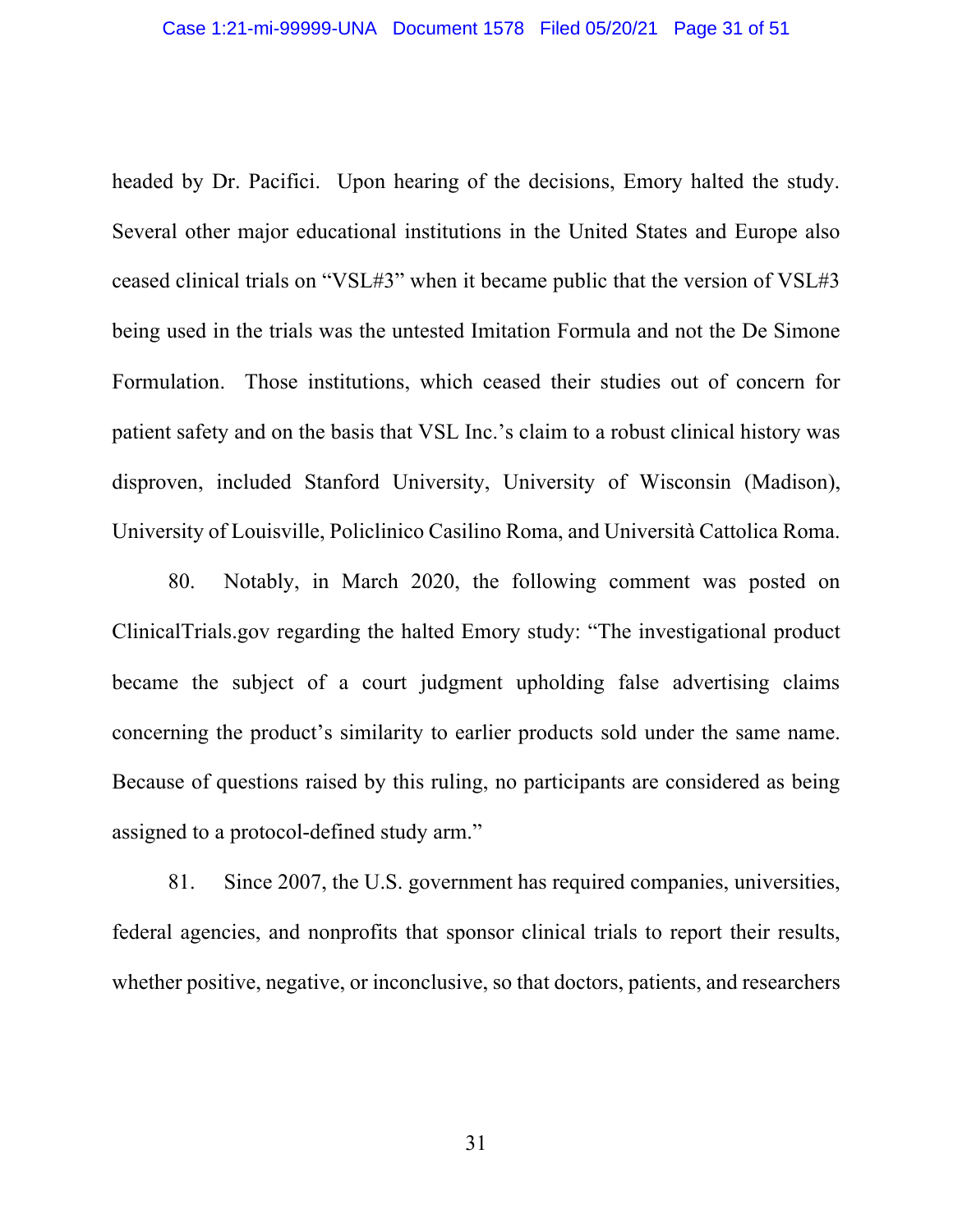can learn about the safety and efficacy of new drugs or devices.<sup>6</sup> The comment on ClinicalTrials.gov, and Emory's decision to discontinue the study, acknowledged reality: that Italian VSL#3 and the DeSimone Formulation are different and cannot be used interchangeably.

82. While Emory backed away from Dr. Pacifici's intended study, Dr. Pacifici has not rescinded his approval of the GRAS Panel Report, despite ExeGi's requests.

83. Dr. Pacifici's continuing support for the GRAS Panel Report runs directly contrary to the Maryland Federal District Court's statement that "there is a public interest in ensuring that the public not be misled into believing that a particular product offered to address health needs will have the same efficacy as a trusted product when that has not been established." *De Simone*, 2019 WL 2569574, at \*1.

84. Notably, ExeGi filed a contempt motion against Alfasigma and VSL Inc. for failing to abide by the Maryland Federal District Court's injunction. The

<sup>6</sup> Charles Piller, *In a first, FDA cites violation of clinical trials reporting law*, SCIENCE (April 28, 2021), https://www.sciencemag.org/news/2021/04/first-fdacites-violation-clinical-trials-reporting-law.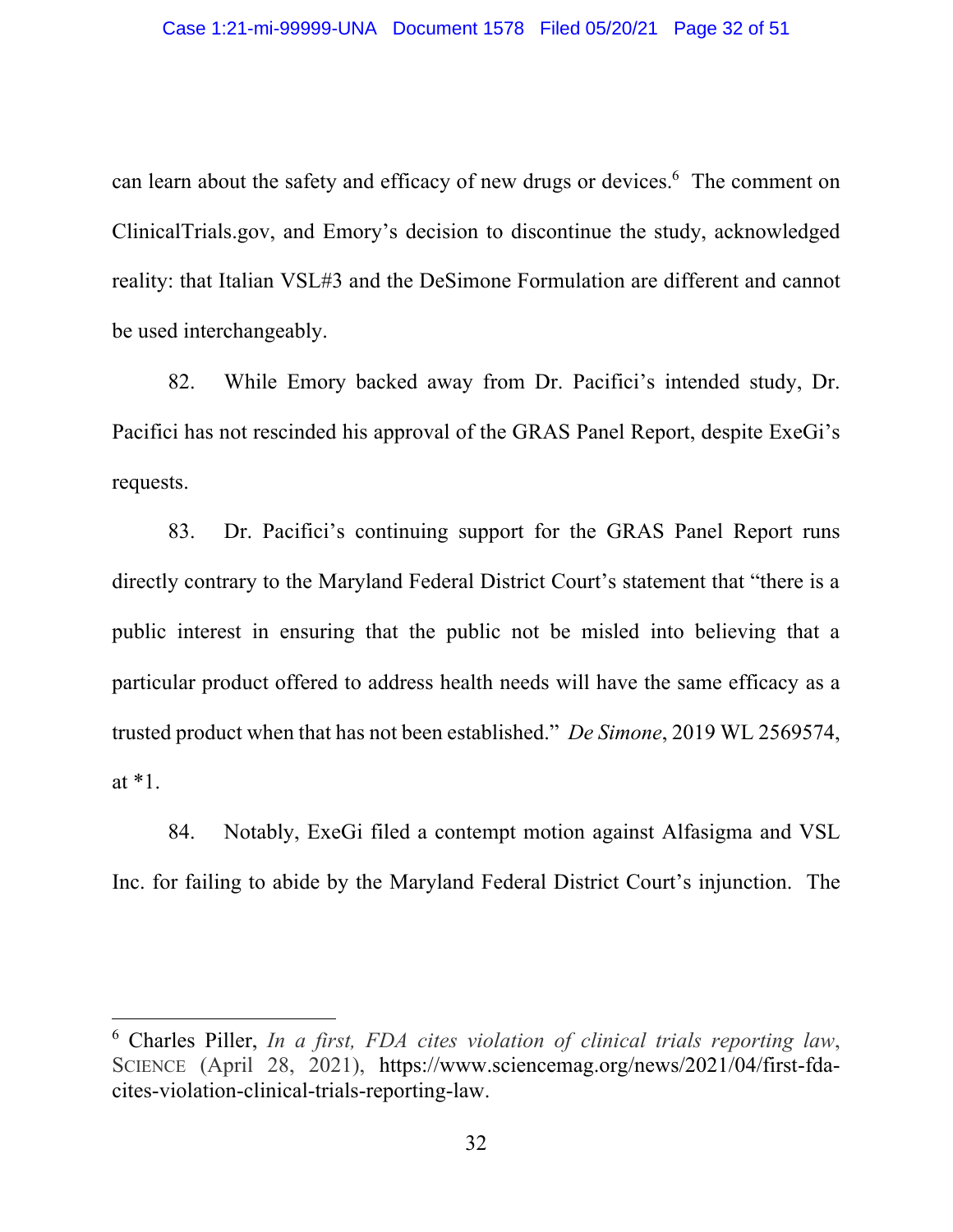Court granted the motion, in significant part, on July 30, 2020, finding Alfasigma and VSL Inc. had committed "blatant" violations.

85. Although the Court found that the characterization of Italian VSL#3 as a medical food and GRAS did not, on their face, violate the precise language of the permanent injunction, the Court was careful to point out that Alfasigma and VSL Inc. could not cite to the clinical studies of the De Simone Formulation to support their "medical food" or GRAS claims (which is what the GRAS Panel Report repeatedly does). Further, without clinical studies of their own on the intended medical applications of Italian VSL#3, or a GRAS report untethered to the clinical studies about the De Simone Formulation, as the Court aptly observed, the "VSL Parties run the risk that they may not be able to adequately respond to any consumer inquiries into the GRAS or medical food designations without violating" the permanent injunction that had been issued by the Maryland Federal District Court. As the scope of this motion was only whether Alfasigma and VSL Inc. violated the injunction, the Court did not determine, nor was it asked to determine, whether the "GRAS" or "medical food" indications were violations of the Lanham Act.

86. Despite this limited scope, the Court made clear that VSL Inc. and its related parties were "on notice of the identified violations and of potential violations that could arise from the use of the clinical studies in support of the GRAS and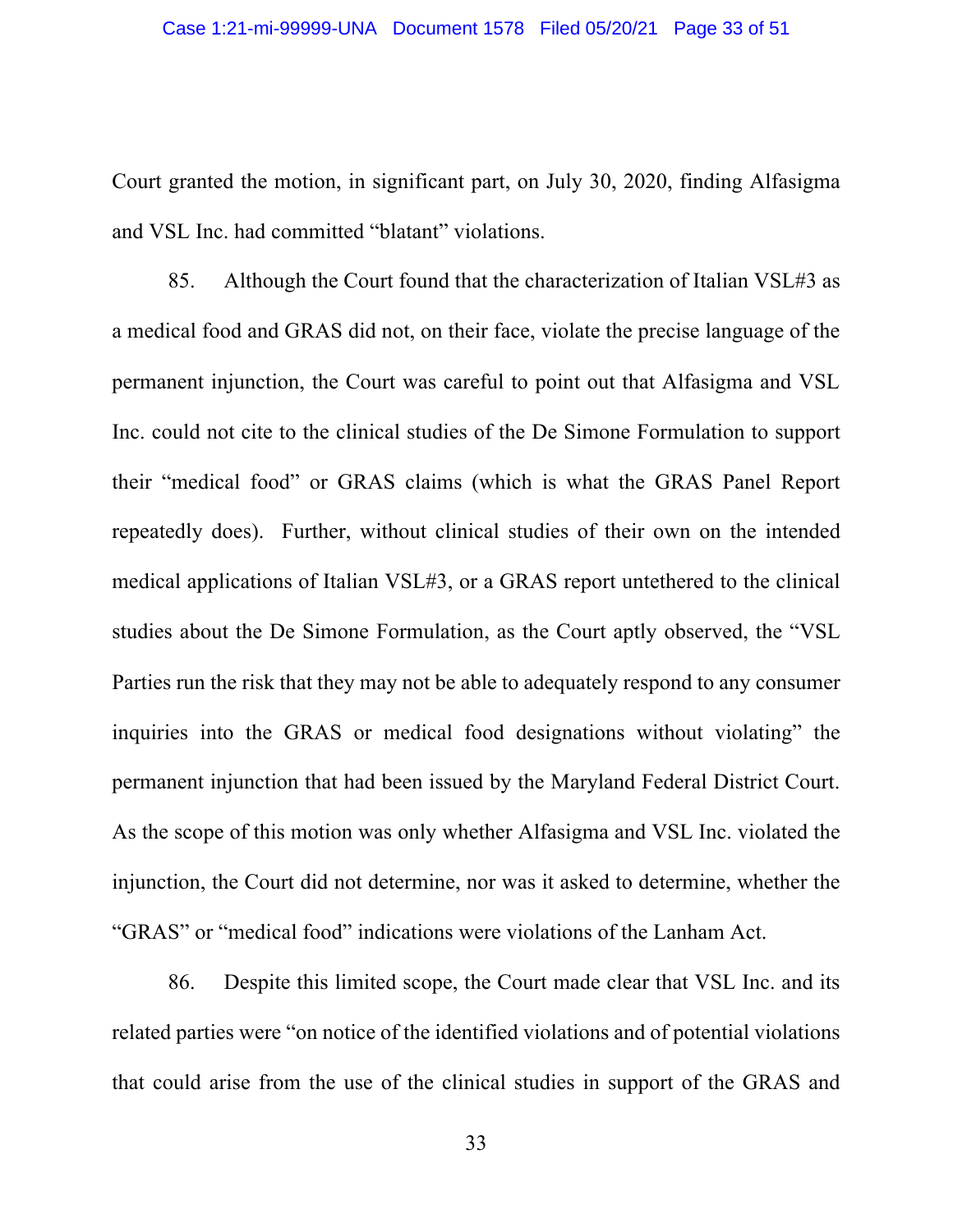medical food claims, any such violations occurring in the future will likely result in more serious sanctions."

87. Remedial measures are warranted for Dr. Pacifici, who has long been aware of the differences between the products and yet signed the GRAS Panel Report, refused to rescind that Report, and made public remarks about Italian VSL#3, all premised on a false conclusion that the product is the same as the De Simone Formulation. In so doing, he has materially contributed to the false advertising of the VSL#3 product, engaged in unfair competition, and tortiously interfered with ExeGi's business relations.

## **COUNT I (Contributory False Advertising Under 15 U.S.C. § 1125(a)(1)(B) of the Lanham Act)**

88. ExeGi adopts by reference each and every one of the foregoing factual allegations as if alleged in full in Count I, except as they may be inconsistent with the specific allegations contained in Count I.

89. Alfasigma, a third party, engaged in false advertising that has injured ExeGi, as found by the jury and by the Court in the Maryland District Court Action. This false advertising is ongoing and has proximately caused injury to ExeGi's commercial interest in sales of Visbiome, and such injury is continuing.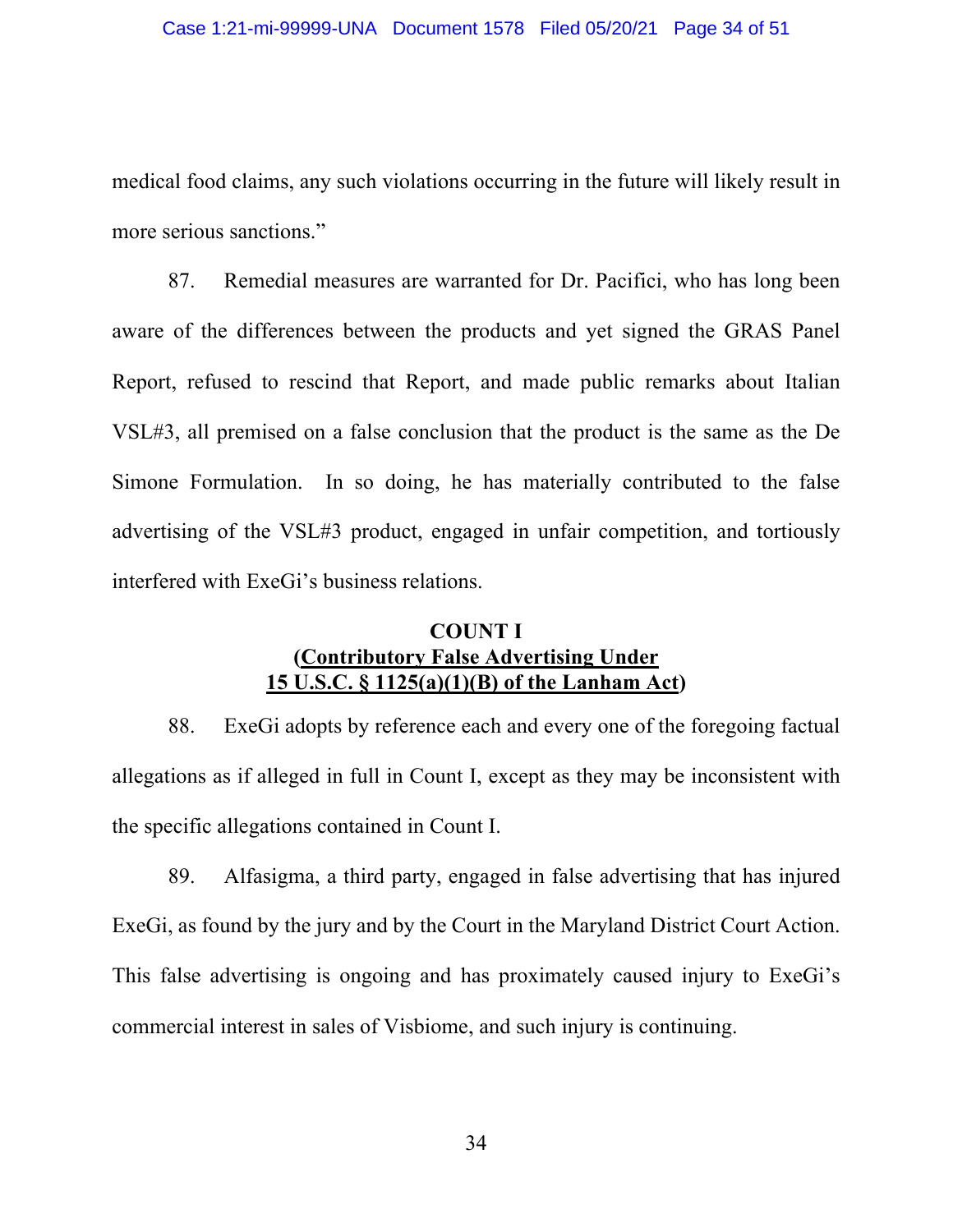90. Dozens of false and/or misleading statements made by Alfasigma and VSL Inc., which have been consistently repeated in commercial advertising from 2016 through the present, were based on Dr. Pacifici's Report. Those statements lack any valid evidentiary or scientific support and create a false continuity between Italian VSL#3 and the De Simone Formulation. Specifically, they are based upon an entirely different probiotic product and on studies conducted on that different product.

91. Specifically, the Report was, and continues to be, used by Alfasigma to falsely advertise its product as a "medical food" for the dietary management of various diseases, as GRAS certified, and the same as or equivalent to Visbiome. These advertising statements deceived, continue to deceive, and/or had the capacity to deceive wholesalers, suppliers, doctors, and ultimate consumers, who because of their deception purchased (and recommended the purchase of) Italian VSL#3 rather than Visbiome, the lone product that contained the De Simone Formulation from mid-2016 to the present.

92. The false statements in the Report, and in Alfasigma's advertising based on the Report, are statements of fact.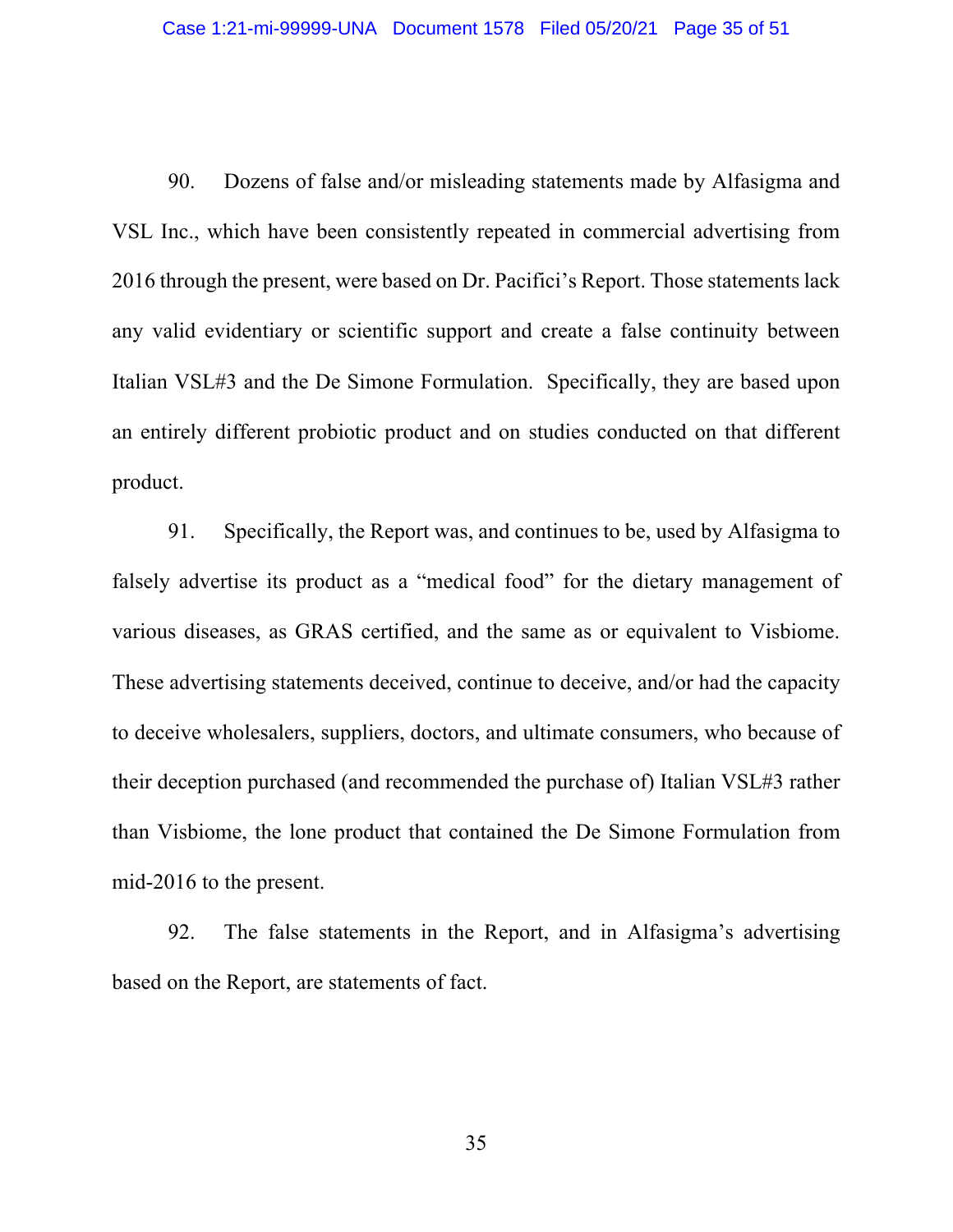93. Even if framed as opinions, the statements in the Report, and in Alfasigma's advertising based on the Report, should be treated as statements of (incorrect) fact because they fairly imply a factual basis that justify the statements.

94. Whether or not a probiotic is "GRAS" and is a "medical food" are key considerations for wholesalers, suppliers, doctors, and probiotics consumers when making purchasing decisions. This is particularly true for products that are marketed based on their ability—such as Visbiome—or their purported ability—such as Italian VSL#3—to manage serious gastrointestinal disorders. Thus, the deception had a material effect on the purchasing decisions of wholesalers, suppliers, doctors, and probiotics consumers.

95. The misrepresented attributes of Italian VSL#3 materially affect interstate commerce.

96. ExeGi has been and continues to be injured by the false statements in the Report and in Alfasigma's advertising based on the Report, as a direct and proximate result of Dr. Pacifici's contributory false advertising, as described herein, through both a direct diversion of its sales and by a lessening of goodwill associated with the original De Simone Formulation sold by ExeGi under the brand name Visbiome.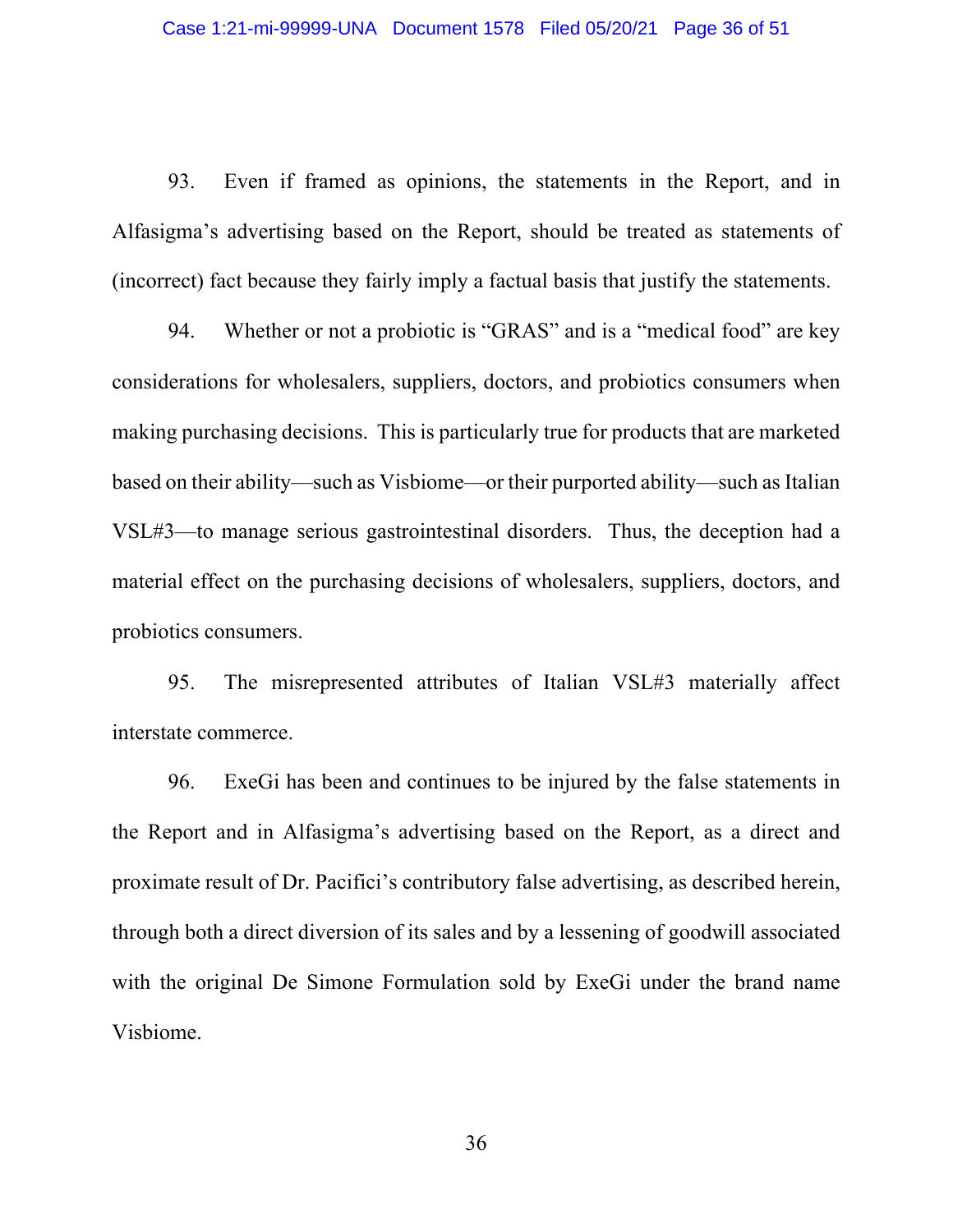97. The underpinning of much of the false advertising engaged in by Alfasigma has been the Report. And, despite the ruling in the Maryland District Court Action, Alfasigma continues to rely upon the flawed conclusions of the Report to claim that Italian VSL#3 is a medical food and GRAS and that there is an equivalence between Italian VSL#3 and Visbiome. Such false claims permit Alfasigma to sell its product to the detriment of ExeGi.

98. Dr. Pacifici has contributed to the false advertising by knowingly inducing and helping cause it, and he materially participated in it by signing off on the GRAS Panel Report, by refusing to rescind the Report, and by making the public remarks detailed herein, despite being informed, numerous times and in numerous ways both before and after the Report was signed, that the studies upon which the Report was based were performed on the De Simone Formulation and not on Italian VSL#3. Dr. Pacifici, thus, intended to participate in and actually knew about the false advertising being committed by Alfasigma. He materially furthered such false advertising, and without Dr. Pacifici's contributions, the false advertising would have been reduced or eliminated.

99. As alleged herein, Dr. Pacifici knew or should have known that the GRAS Panel Report contains numerous materially false representations, including but not limited to the false representations enumerated in Paragraphs 58-70 above.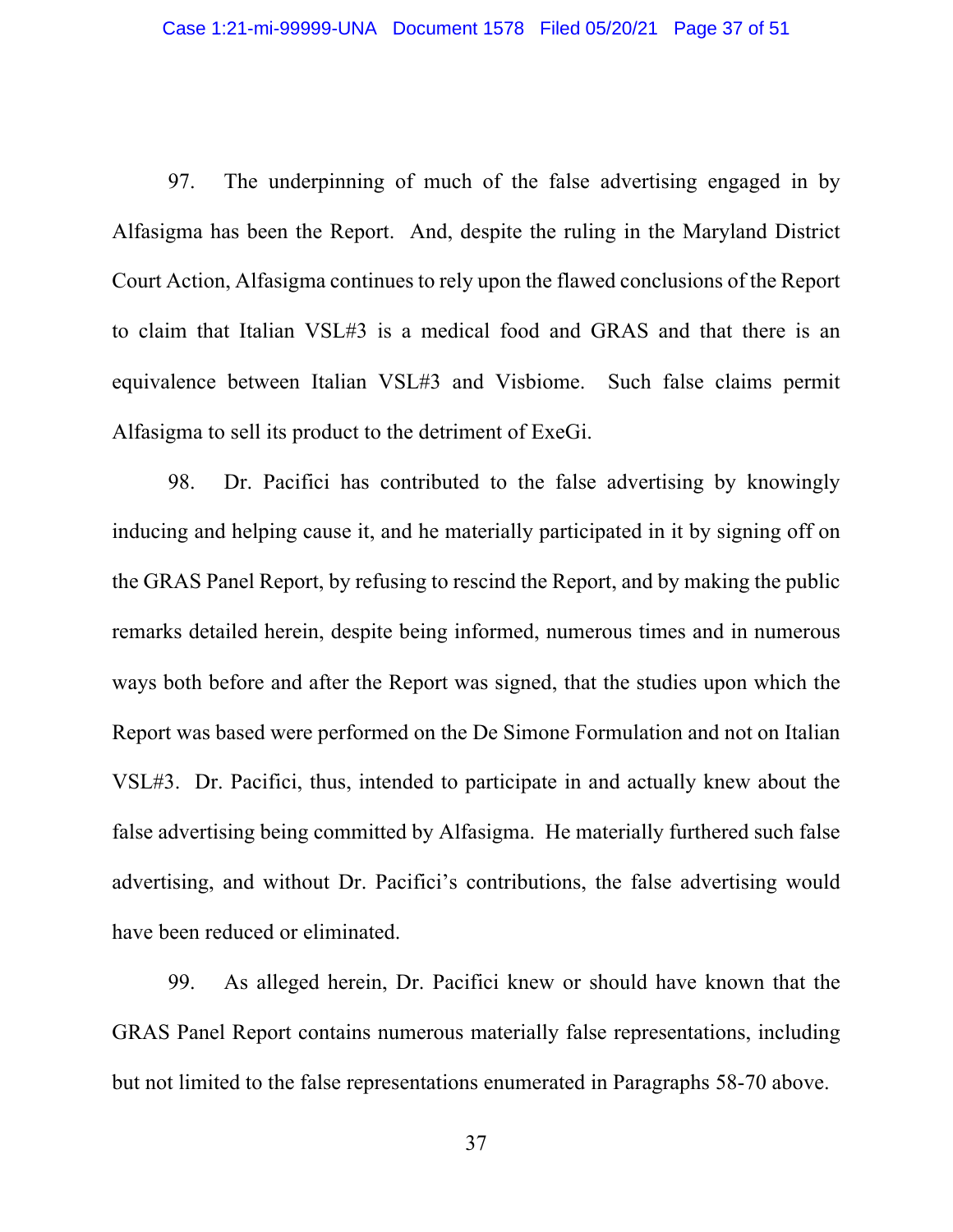100. As described above, Dr. Pacifici knew or should have known that those false representations would be relied upon by Alfasigma to falsely advertise Italian VSL#3, which was likely to confuse consumers about Italian VSL#3® and cause consumers to buy it rather than Visbiome.

101. Despite this knowledge, Dr. Pacifici signed off on the GRAS Panel Report and, further, has continuously refused to rescind his support for the GRAS Panel Report, allowing VSL Inc. and its distributors to falsely state and falsely imply that Italian VSL#3 has the safety and efficacy data that was, in actuality, generated from studying the De Simone Formulation alone. Such false statements include, but are not limited to, the perpetual marketing that Italian VSL#3 is a "medical food" and "GRAS" when neither status has been properly established.

102. Dr. Pacifici's perpetuation of the false representations in the Report is intended to divert sales from Visbiome to Italian VSL#3, and it has successfully, directly, and proximately caused that diversion. Furthermore, the goodwill associated with Visbiome, which is made by Danisco USA, Inc. using the De Simone Formulation, has been and will be diminished because consumers falsely believe that Italian VSL#3 is the equivalent of Visbiome and has the clinical studies and clinical history supporting the safety and efficacy of Visbiome when it does not. Therefore,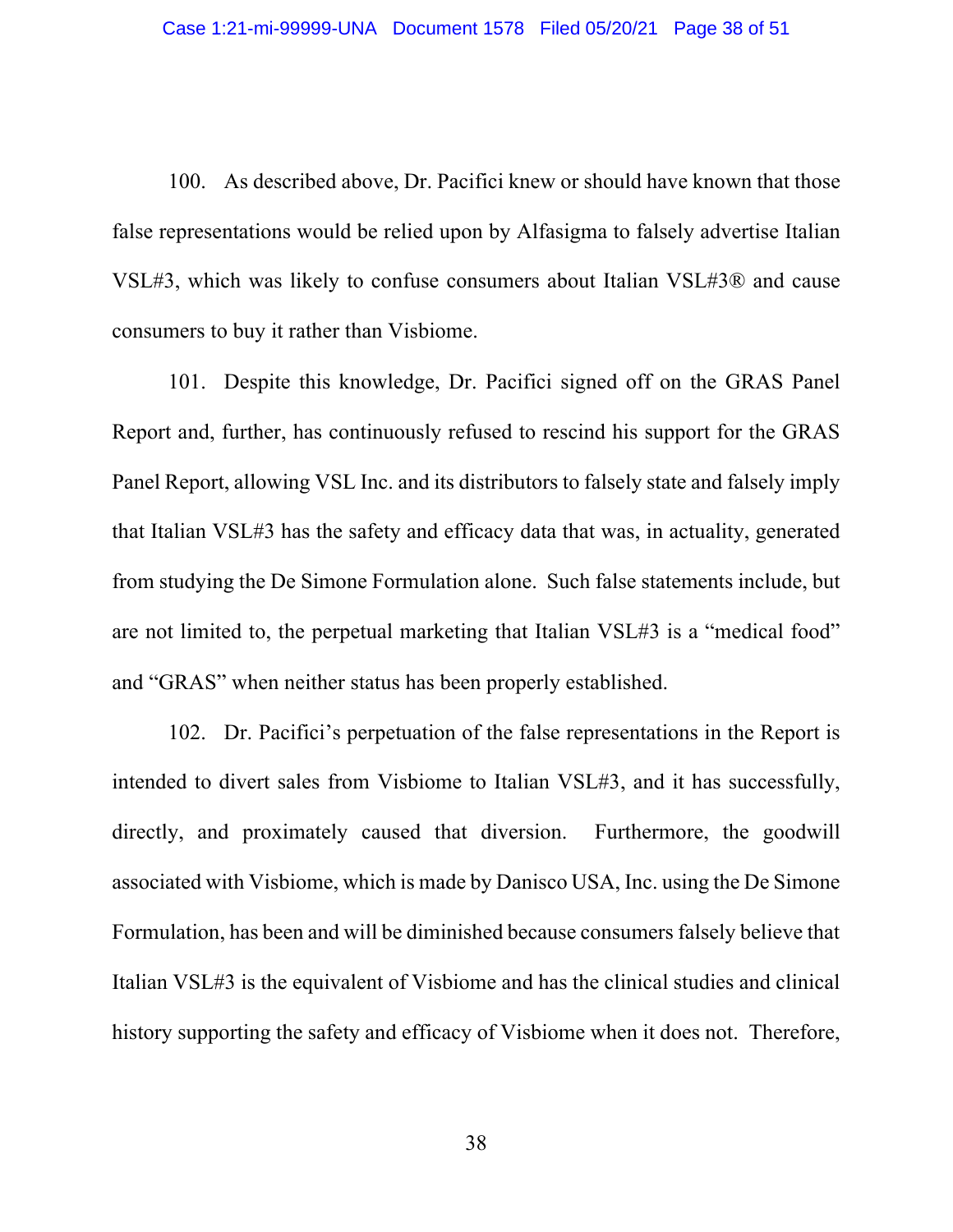consumers have thought and will think less of ExeGi and Visbiome based on such false representations.

103. As Italian VSL#3 has not undergone a single human clinical trial, and independent testing and consumer reaction has revealed material differences with the De Simone Formulation and serious efficacy deficiencies in Italian VSL#3, it is likely Italian VSL#3 will indeed continue to fail to meet the performance standards of the De Simone Formulation, which was heavily tested by clinical trials and has a long user history.

104. Dr. Pacifici's contributory false advertising has caused ExeGi to suffer damages totaling more than \$10 million.

105. There is a substantial likelihood that ExeGi will succeed on the merits of this claim, especially given the findings in the Maryland District Court Action.

106. ExeGi has suffered and will continue to suffer irreparable harm unless an injunction is issued.

107. The potential continuing injury to ExeGi far outweighs any possible harm to Dr. Pacifici. In fact, Dr. Pacifici would help and improve his own standing by backing away from the demonstrably false claims in the GRAS Panel Report.

108. The requested injunction is in the public interest as consumer deception, by its very nature, is against the public interest.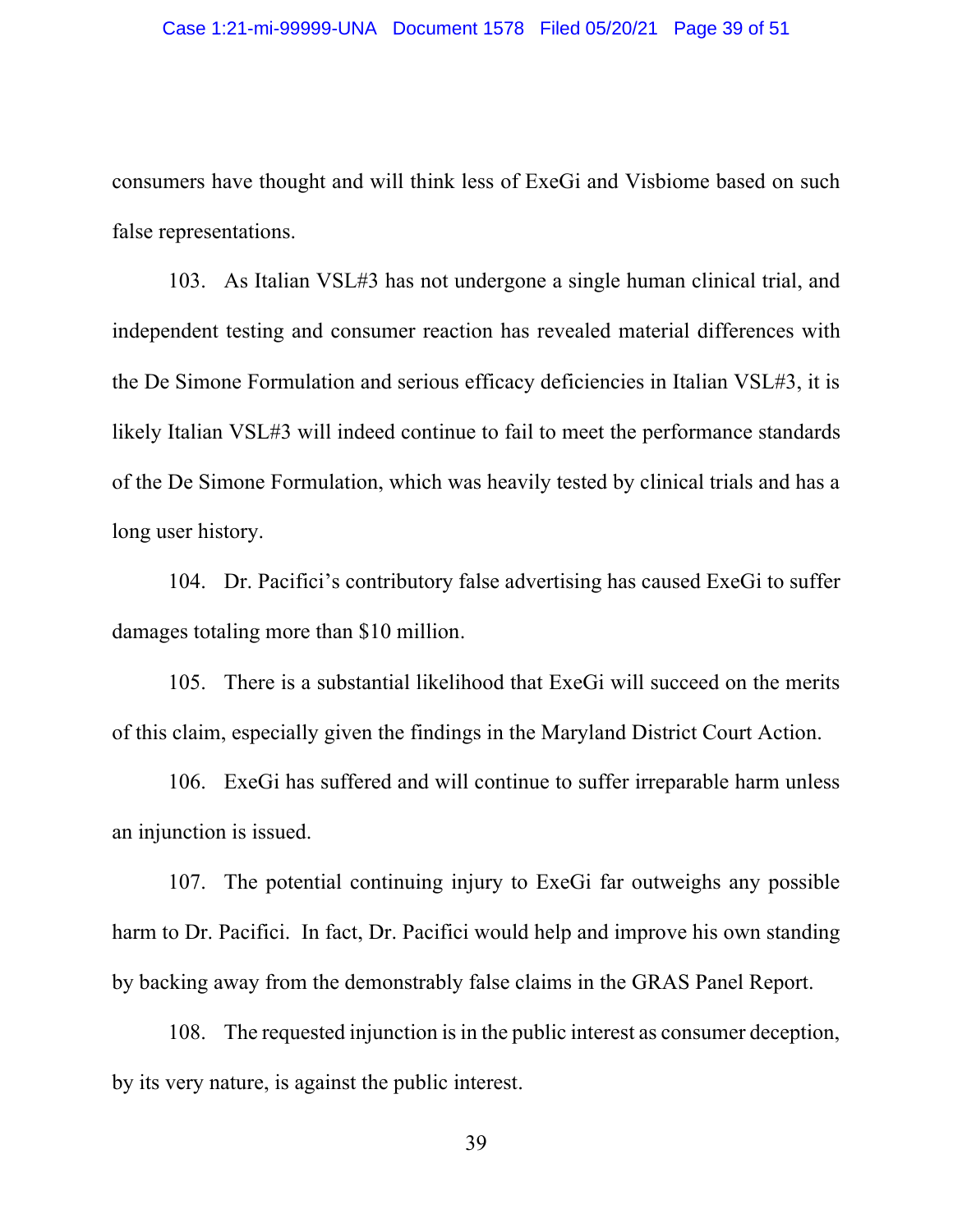## **COUNT II (Unfair Competition under 15 U.S.C. § 1125(a)(1)(A) of the Lanham Act)**

109. ExeGi adopts by reference each and every one of the foregoing factual allegations as if alleged in full in Count II, except as they may be inconsistent with the specific allegations contained in Count II.

110. Under 15 U.S.C. § 1125(a)(1)(A), a person commits unfair competition if he "uses in commerce any . . . false or misleading description of fact, or false or misleading representation of fact which is likely to cause confusion . . . or to deceive as to the affiliation, connection, association of such person with another person, or as to the origin, sponsorship, or approval of his or her goods, services, or commercial activities by another person."

111. Here, Dr. Pacifici has engaged in unfair competition in violation of the Lanham Act in several ways.

112. First, by signing off on and by continuing to authorize the GRAS Panel Report, he has caused a likelihood of confusion or misunderstanding as to the approval and certification of Italian VSL#3 as a medical food and GRAS because the Report relies upon studies and research performed on Visbiome rather than Italian VSL#3.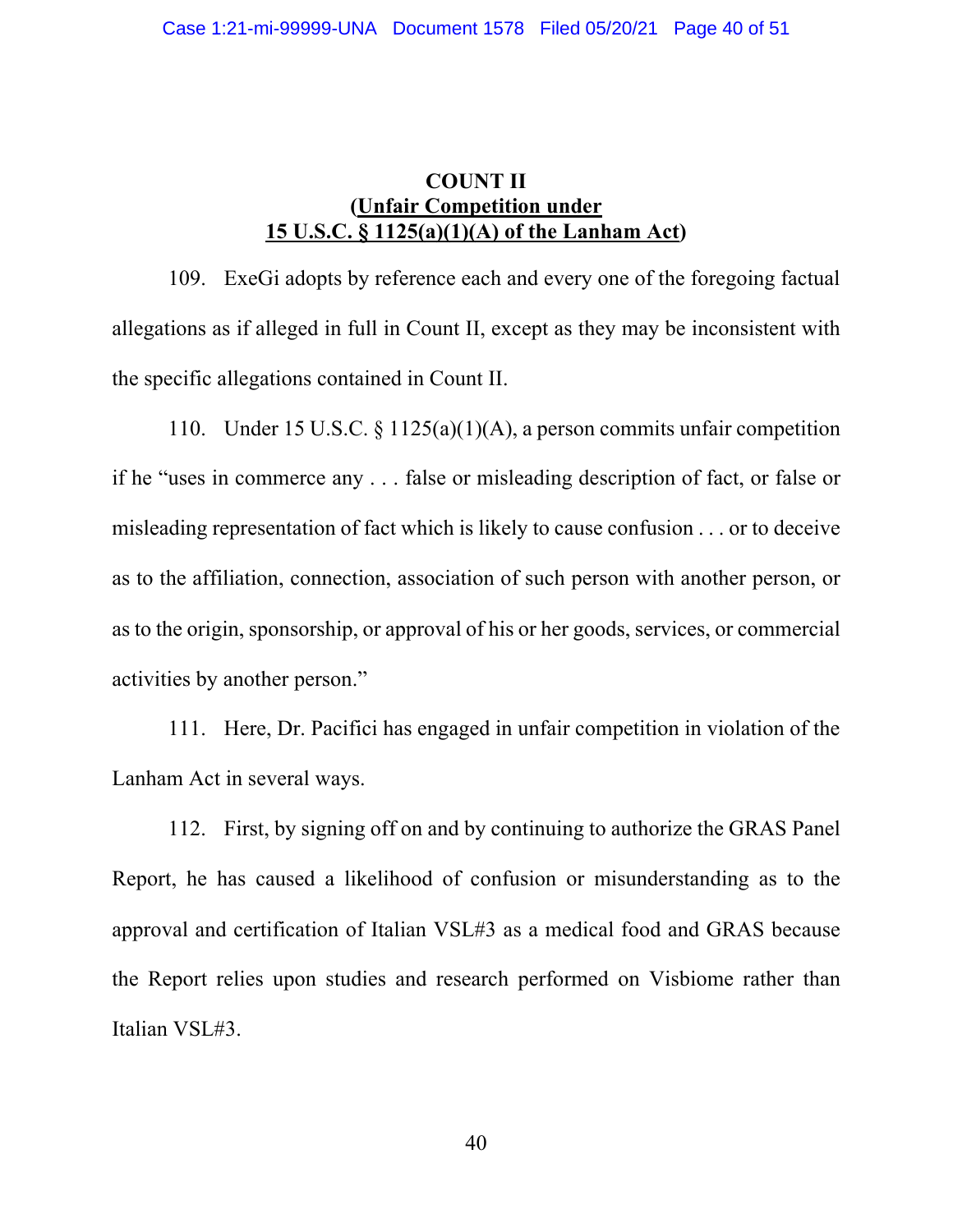113. Second, by signing off on and by continuing to authorize the GRAS Panel Report, Dr. Pacifici represented and has caused Alfasigma to represent that Italian VSL#3 has approval of scientists and that there is a consensus among qualified experts that data and information relating to Italian VSL#3 establish the safety of its intended use. There is no such approval or consensus regarding Italian VSL#3.

114. Third, by signing off on and by continuing to authorize the GRAS Panel Report, Dr. Pacifici falsely represented and has caused Alfasigma to represent that Italian VSL#3 is of a particular standard and quality—*i.e.*, that it is a medical food and GRAS. Both of those conclusions are false, based upon the lack of clinical trials or other research to support them.

115. Dr. Pacifici has been specifically and repeatedly informed of the falsity of those communications, both before and after he endorsed the GRAS Panel Report. Dr. Pacifici's GRAS Panel Report, and his continuous and repeated refusal to withdraw that Report, even after being advised that the studies and research upon which it was based were performed on the De Simone Formulation (then being sold as Visbiome) rather than Italian VSL#3 (then being sold as VSL#3®) continues to foster a confusion and misunderstanding about the efficacy and safety of Italian VSL#3.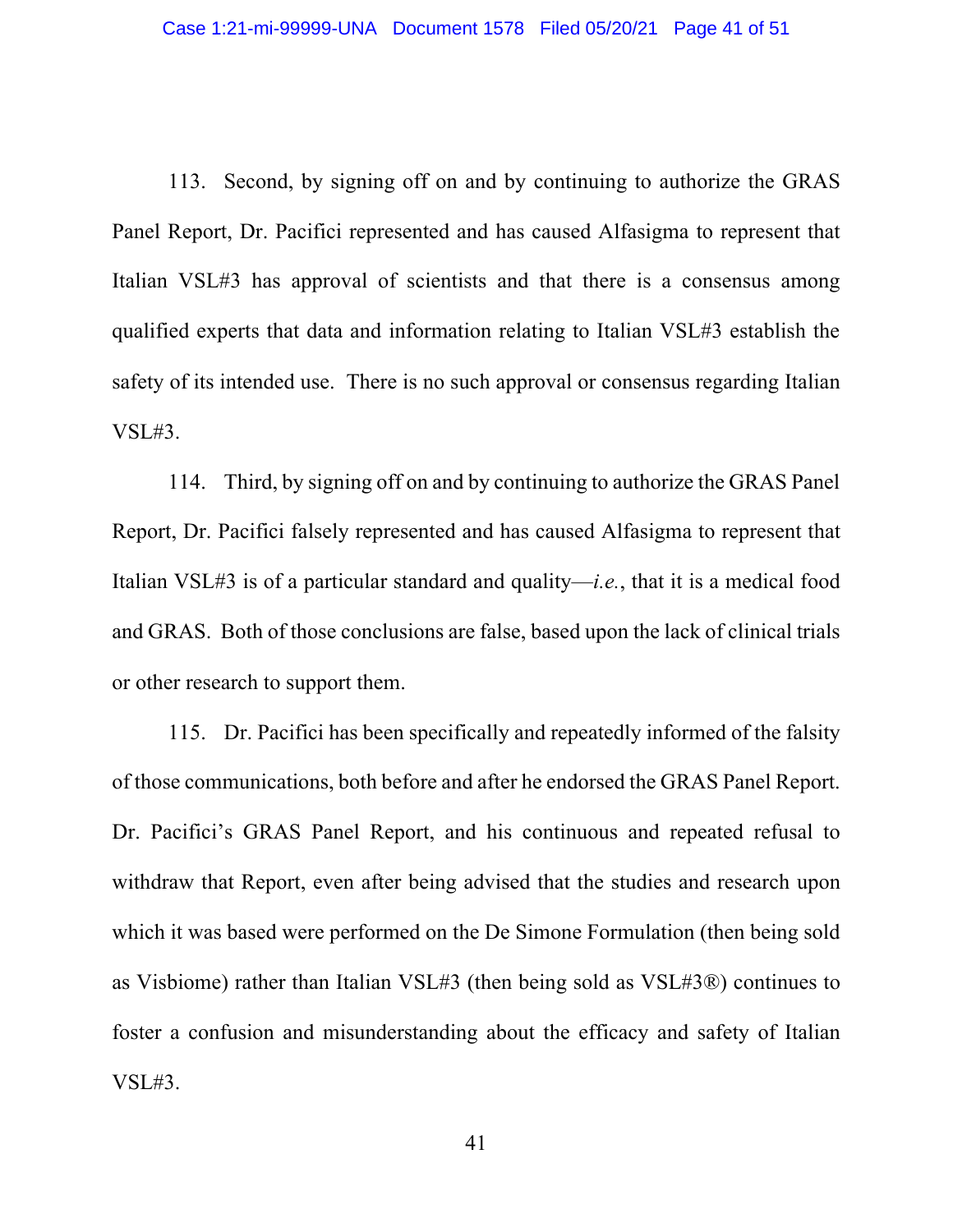116. In the GRAS Panel Report, Dr. Pacifici misrepresents facts, and has caused Alfasigma to misrepresent facts. As such, ExeGi is entitled not only to damages but also to injunctive relief that requires recission of Dr. Pacifici's endorsement of the GRAS Panel Report.

117. The representations made by Dr. Pacifici in endorsing the GRAS Panel Report, including that Italian VSL#3 is a medical food, GRAS, and effective, are false.

118. Dr. Pacifici was at all times fully aware that his work in relation to the GRAS Panel Report was commercial in nature and conducted in the course of his and Alfasigma's business.

119. There is a substantial likelihood that ExeGi will succeed on the merits of this claim, especially given the findings in the Maryland District Court Action.

120. ExeGi has suffered and will continue to suffer irreparable harm unless an injunction is issued.

121. The potential continuing injury to ExeGi far outweighs any possible harm to Dr. Pacifici. In fact, Dr. Pacifici would help and improve his own standing by backing away from the demonstrably false claims in the GRAS Panel Report.

122. The requested injunction is in the public interest as consumer deception, by its very nature, is against the public interest.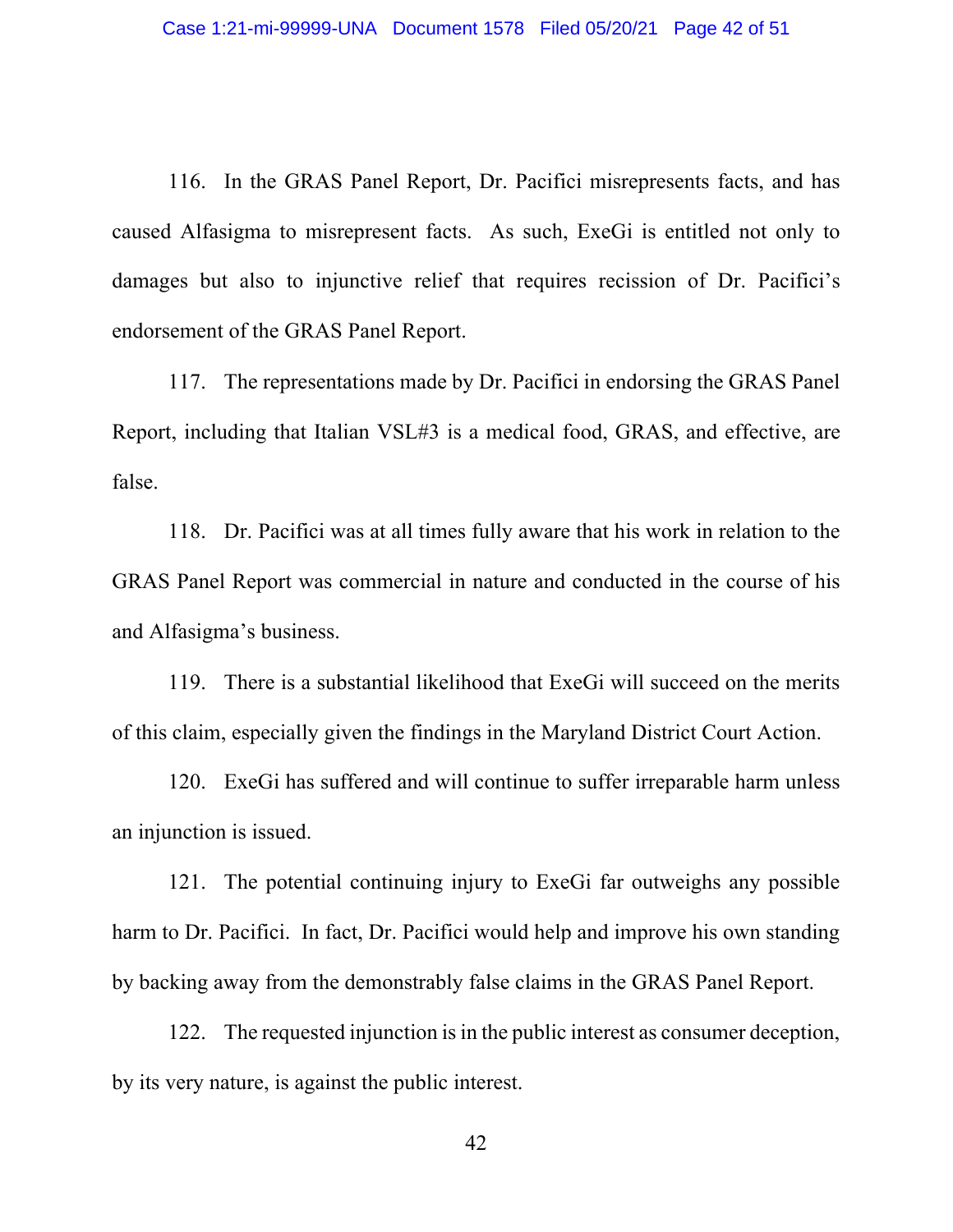123. Given that Dr. Pacifici has been made aware of the misrepresentations in the GRAS Panel Report and the flaws undergirding it, Dr. Pacifici has willfully engaged in such misrepresentations, knowing them to be deceptive.

### **COUNT III (Violation of Georgia Unfair Competition Statute, O.C.G.A. § 10-1-370,** *et seq.***)**

124. ExeGi adopts by reference each and every one of the foregoing factual allegations as if alleged in full in Count III, except as they may be inconsistent with the specific allegations contained in Count III.

125. According to O.C.G.A. § 10-1-372(a):

A person engages in a deceptive trade practice when, in the course of his business, vocation, or occupation, he: ... (2) Causes likelihood of confusion or of misunderstanding as to the source, sponsorship, approval, or certification of goods or services; … (5) Represents that goods or services have sponsorship, approval, characteristics, ingredients, uses, benefits, or quantities that they do not have or that a person has a sponsorship, approval, status, affiliation, or connection that he does not have; … (7) Represents that goods or services are of a particular standard, quality, or grade or that goods are of a particular style or model, if they are of another; … or (12) Engages in any other conduct which similarly creates a likelihood of confusion or of misunderstanding.

126. Here, Dr. Pacifici has engaged in deceptive trade practice pursuant to

Ga. Code Ann.  $\S$  10-1-372(a) in a number of ways.

127. First, by signing off on and by continuing to authorize the GRAS Panel

Report, he has caused a likelihood of confusion or misunderstanding as to the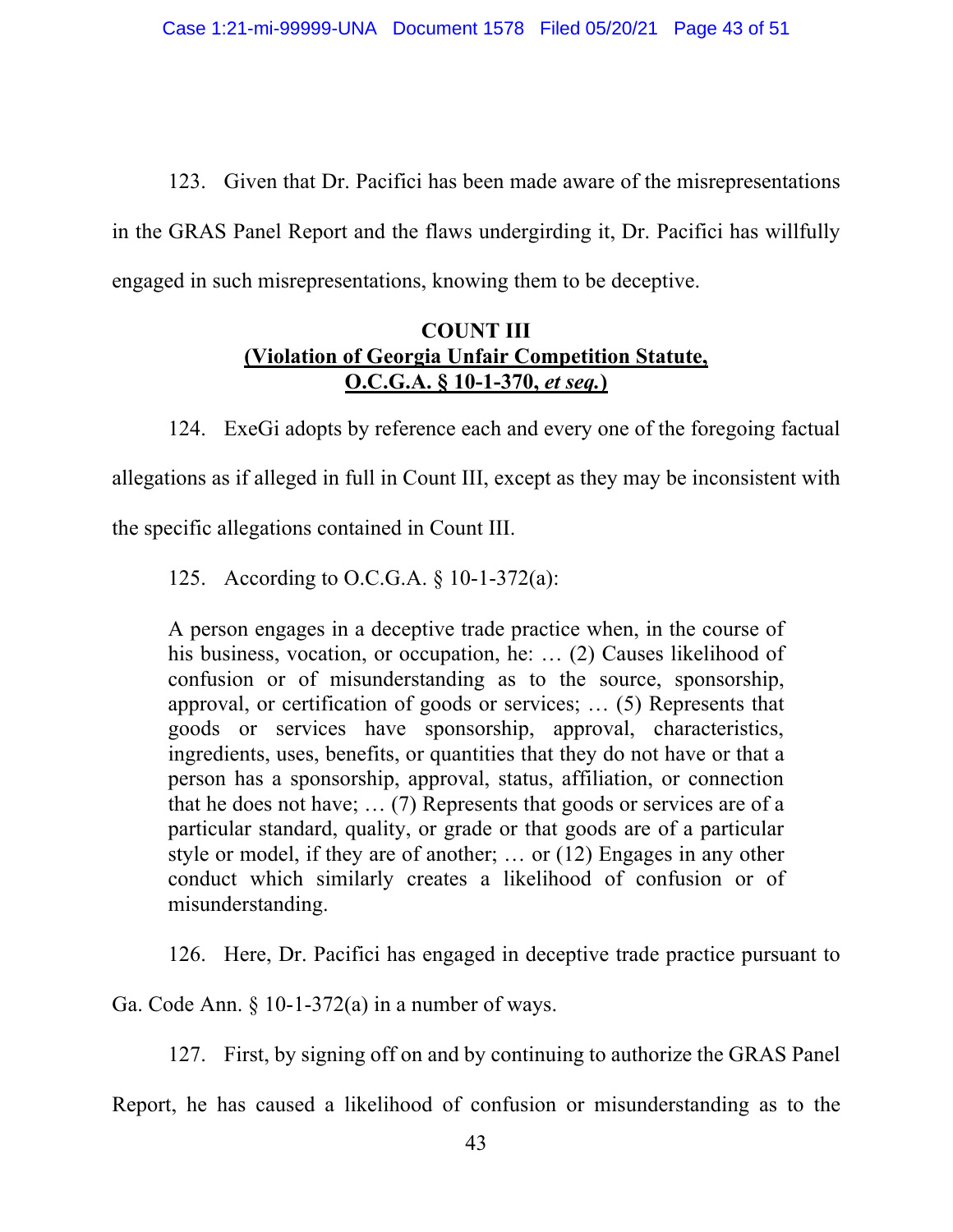approval and certification of Italian VSL#3 as a medical food and GRAS because the Report relies upon studies and research performed on Visbiome rather than Italian VSL#3.

128. Second, by signing off on and by continuing to authorize the GRAS Panel Report, Dr. Pacifici represented and has caused Alfasigma to represent that Italian VSL#3 has approval of scientists and that there is a consensus among qualified experts that data and information relating to Italian VSL#3 establish the safety of its intended use. There is no such approval or consensus regarding Italian VSL#3.

129. Third, by signing off on and by continuing to authorize the GRAS Panel Report, Dr. Pacifici falsely represented and has caused Alfasigma to represent that Italian VSL#3 is of a particular standard and quality—*i.e.*, that it is a medical food and GRAS. Both of those conclusions are false, based upon the lack of clinical trials or other research to support them.

130. Dr. Pacifici has been specifically and repeatedly informed of the falsity of those communications, both before and after he endorsed the GRAS Panel Report. Dr. Pacifici's GRAS Panel Report, and his continuous and repeated refusal to withdraw that Report, even after being advised that the studies and research upon which it was based were performed on the De Simone Formulation (then being sold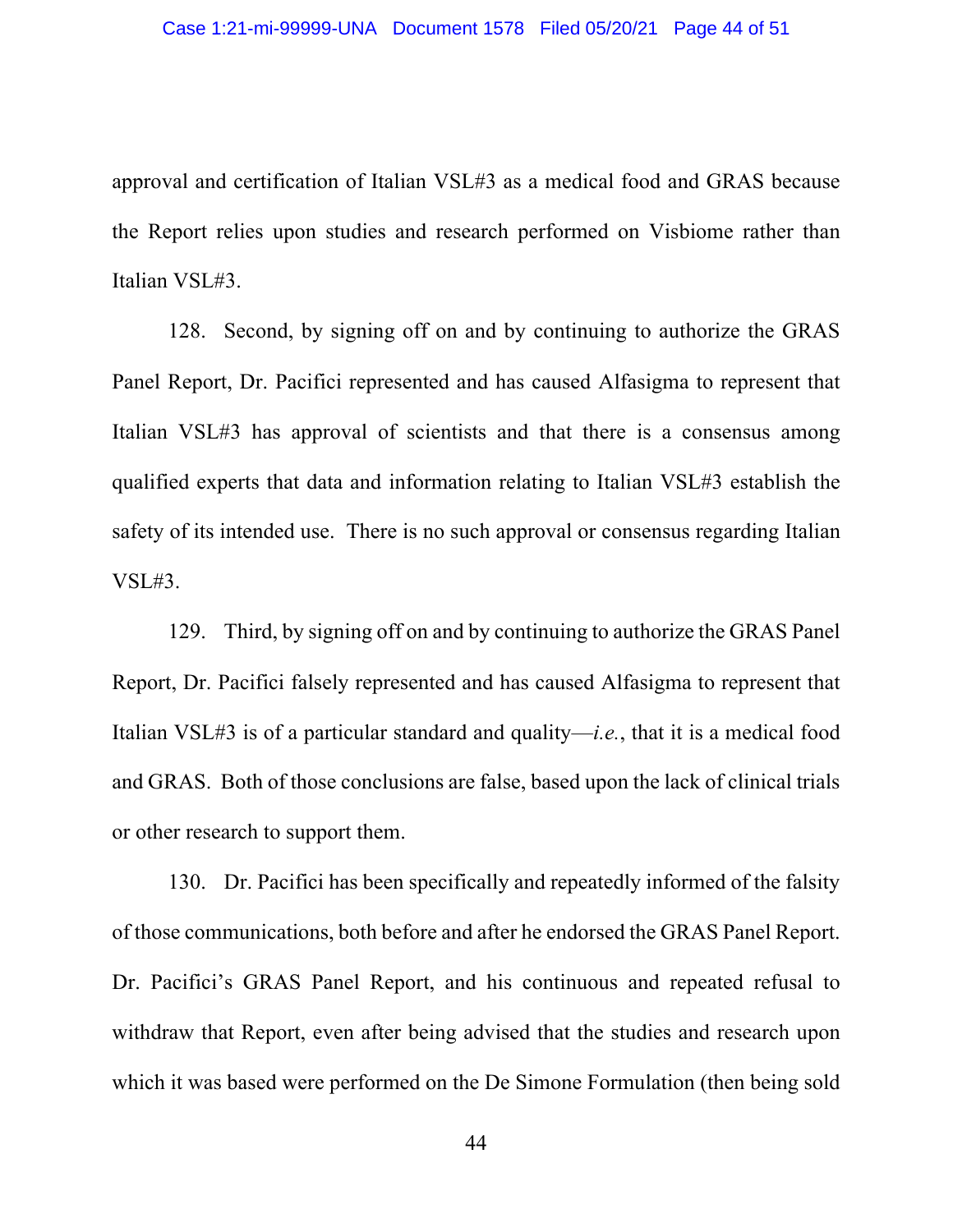as Visbiome) rather than Italian VSL#3 (then being sold as VSL#3®) continues to foster a confusion and misunderstanding about the efficacy and safety of Italian VSL#3.

131. In the GRAS Panel Report, Dr. Pacifici misrepresents facts, and has caused Alfasigma to misrepresent facts. As such, ExeGi is entitled to injunctive relief, per O.C.G.A. § 10-1-373, that requires recission of Dr. Pacifici's endorsement of the GRAS Panel Report.

132. The representations made by Dr. Pacifici in endorsing the GRAS Panel Report, including that Italian VSL#3 is a medical food, GRAS, and effective, are false.

133. Dr. Pacifici was at all times fully aware that his work in relation to the GRAS Panel Report was commercial in nature and conducted in the course of his and Alfasigma's business.

134. There is a substantial likelihood that ExeGi will succeed on the merits of this claim, especially given the findings in the Maryland District Court Action.

135. ExeGi has suffered and will continue to suffer irreparable harm unless an injunction is issued.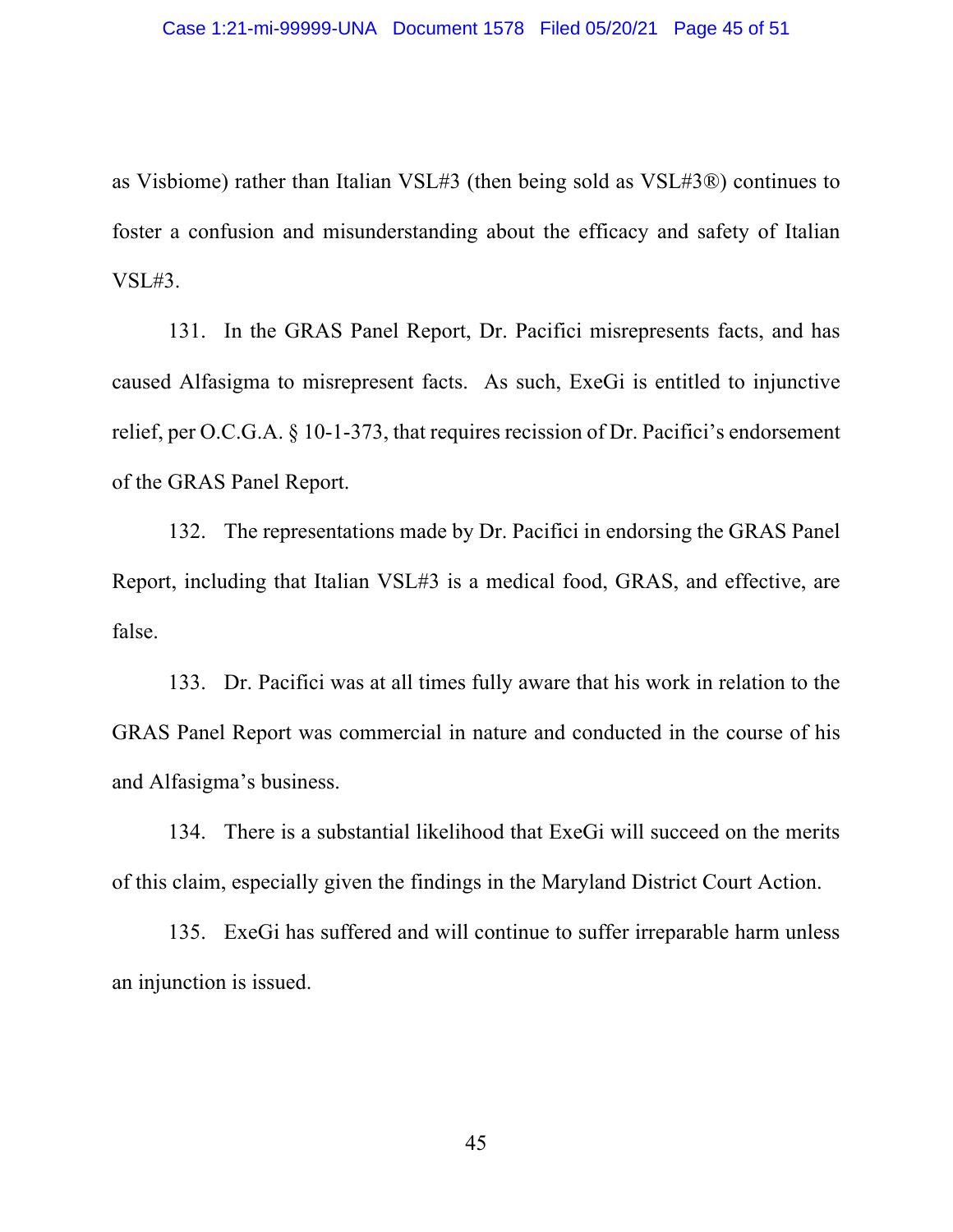136. The potential continuing injury to ExeGi far outweighs any possible harm to Dr. Pacifici. In fact, Dr. Pacifici would help and improve his own standing by backing away from the demonstrably false claims in the GRAS Panel Report.

137. The requested injunction is in the public interest as consumer deception, by its very nature, is against the public interest.

138. Given that Dr. Pacifici has been made aware of the misrepresentations in the GRAS Panel Report and the flaws undergirding it, Dr. Pacifici has willfully engaged in such misrepresentations, knowing them to be deceptive.

### **COUNT IV (Tortious Interference with Business Relations)**

139. ExeGi adopts by reference each and every one of the foregoing factual allegations as if alleged in full in Count IV, except as they may be inconsistent with the specific allegations contained in Count IV.

140. At all relevant times, ExeGi has had valid, ongoing business relationships with wholesalers and distributors of Visbiome, as well as doctors and end users of Visbiome, and had the expectancy of business with other potential wholesalers, distributors, and end users.

141. These relationships are for ExeGi's benefit, as the wholesalers and distributors purchase and sell Visbiome, and the end users also purchase Visbiome often under the direction of their doctors.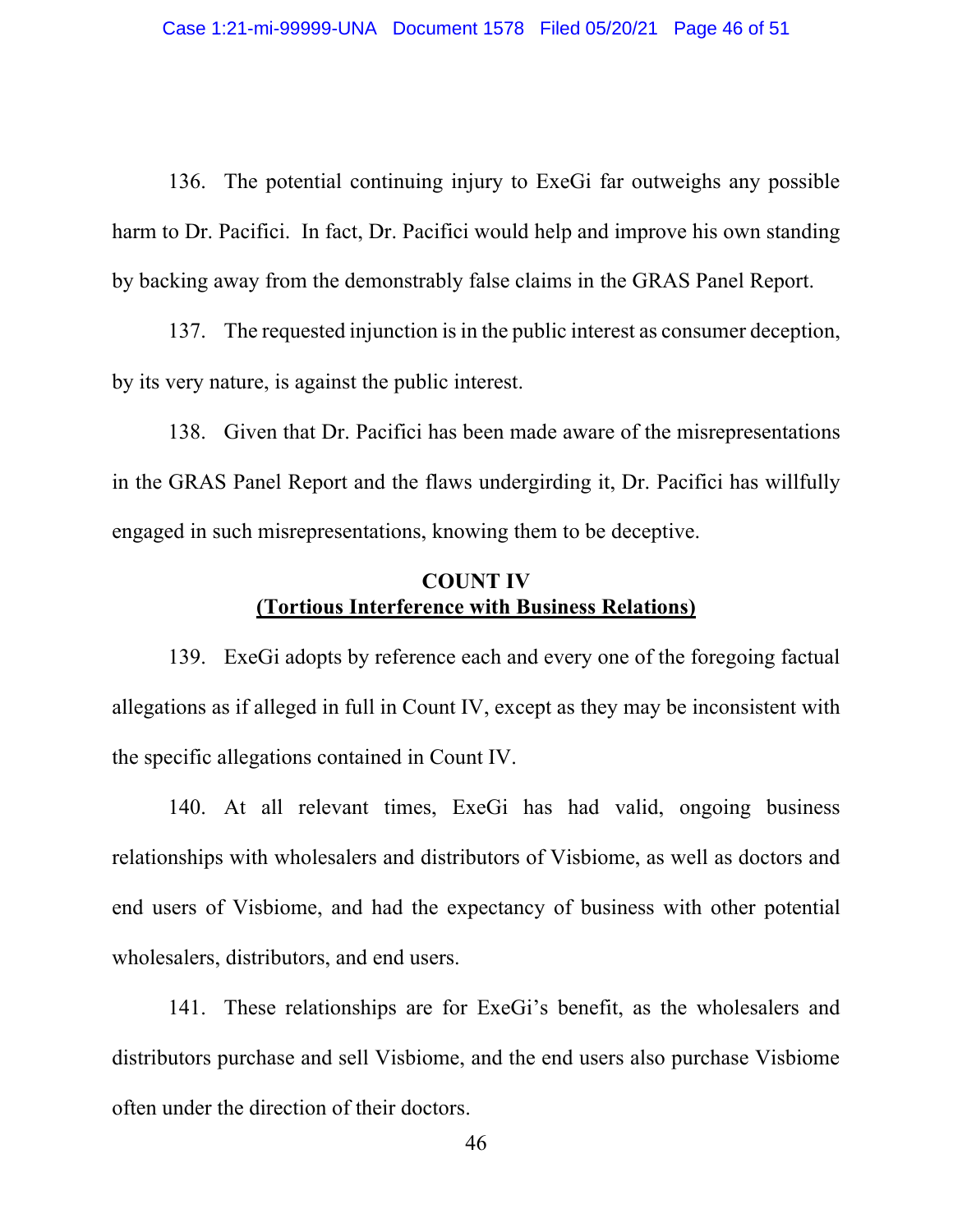142. At all relevant times, Dr. Pacifici has been aware of ExeGi's valid, ongoing business relationships described above, as well as its expectation of additional such business relationships.

143. Dr. Pacifici is a stranger to the ongoing business relationships described above, as well as to ExeGi's expected business relationships.

144. Dr. Pacifici purposely, and with malice with the intent to injure ExeGi and with reckless disregard for public health, interfered with these relationships by endorsing the GRAS Panel Report and then refusing to rescind that endorsement (and, thus, the Report itself) after it was made clear that the Report was based upon studies and research performed on the De Simone Formulation and not Italian VSL#3.

145. Such actions were improper, as they were based on false information, materially perpetrated a fraud on consumers, endangered public health, and were intended to advantage VSL Inc. and its distributors and cause harm to ExeGi, and taken without privilege, right, or justifiable cause. Furthermore, such actions proximately caused Alfasigma to engage in false advertising that induced wholesalers, distributors, doctors and end users of Visbiome to purchase (or recommend the purchase of) Italian VSL#3 rather than Visbiome and, therefore, not to enter into or continue business relationships with ExeGi.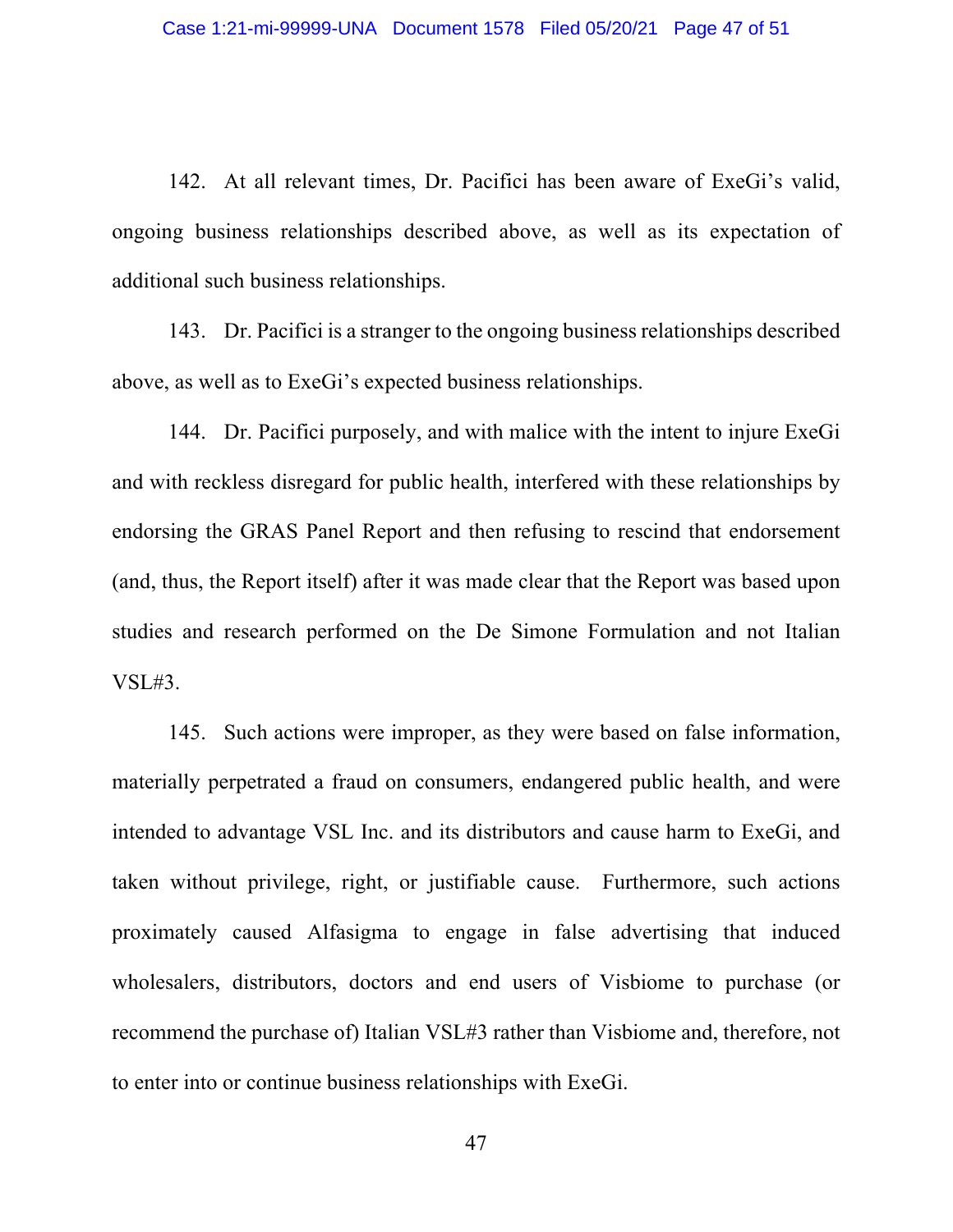146. Dr. Pacifici's conduct was intentional, willful, and calculated to cause harm to ExeGi's lawful business of selling Visbiome.

147. As a direct and proximate result of Dr. Pacifici's endorsement of the GRAS Panel Report and his refusal to rescind such endorsement, wholesalers, distributors, doctors, and end users of Visbiome have purchased (or have recommended the purchase of) Italian VSL#3 rather than Visbiome.

148. Dr. Pacifici's tortious interference with ExeGi's business relations and prospective business relations has caused ExeGi to suffer damages totaling more than \$10 million.

### **COUNT V (Attorneys' Fees and Expenses under O.C.G.A. § 13-6-11)**

149. ExeGi adopts by reference each and every one of the foregoing factual allegations as if alleged in full in Count V, except as they may be inconsistent with the specific allegations contained in Count V.

150. Dr. Pacifici has acted in bad faith, been stubbornly litigious, and caused ExeGi unnecessary trouble and expense.

151. ExeGi is therefore entitled to recover its expenses of litigation, including reasonable attorneys' fees, from Dr. Pacifici in accordance with O.C.G.A. § 13-6-11.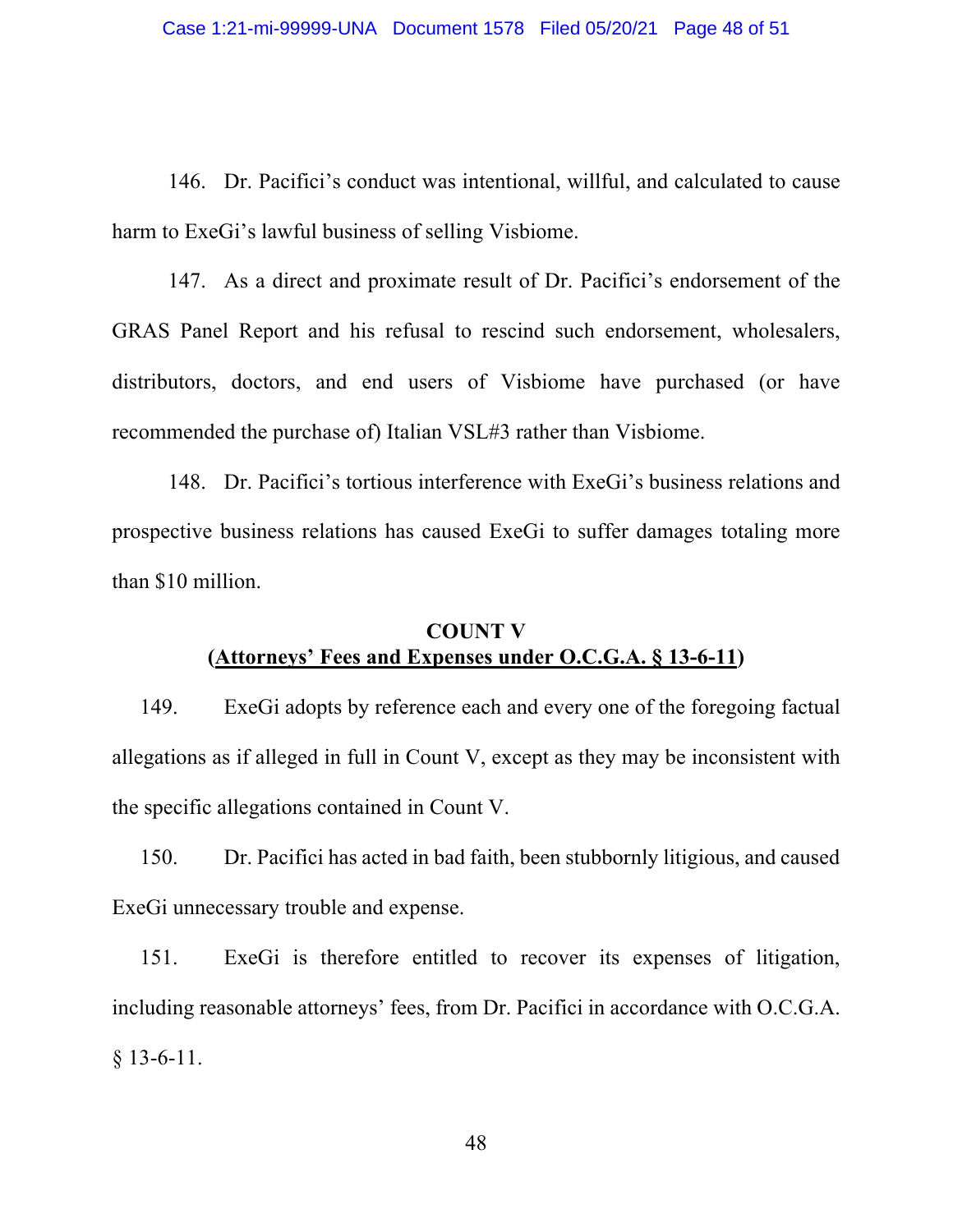#### **PRAYER FOR RELIEF**

WHEREFORE, Plaintiff requests that the Court enter judgment in its favor, and against Dr. Pacifici, and award the following relief:

A. On Count I (Contributory False Advertising Under 15 U.S.C. § 1125(a)(1)(B) of the Lanham Act), awarding ExeGi: (1) compensatory damages in an amount to be proven at trial but in no event less than \$10 million; (2) injunctive relief requiring Dr. Pacifici to rescind formally his approval and endorsement of the GRAS Panel Report and to state affirmatively that such rescission is based upon the false premises upon which the Report was based; (3) litigation costs, expenses and attorneys' fees; and (4) any further relief as the Court may deem just and proper.

B. On Count II (Unfair Competition under 15 U.S.C. § 1125(a)(1)(A) of the Lanham Act), awarding ExeGi: (1) compensatory damages in an amount to be proven at trial but in no event less than \$10 million; (2) injunctive relief requiring Dr. Pacifici to rescind formally his approval and endorsement of the GRAS Panel Report and to state affirmatively that such rescission is based upon the false premises upon which the Report was based; (3) litigation costs, expenses and attorneys' fees; and (4) any further relief as the Court may deem just and proper.

C. On Count III (Violation of Georgia Unfair Competition Statute – O.C.G.A. § 10-1-370, *et seq.*): (1) injunctive relief, per § 10-1-373(a), requiring Dr.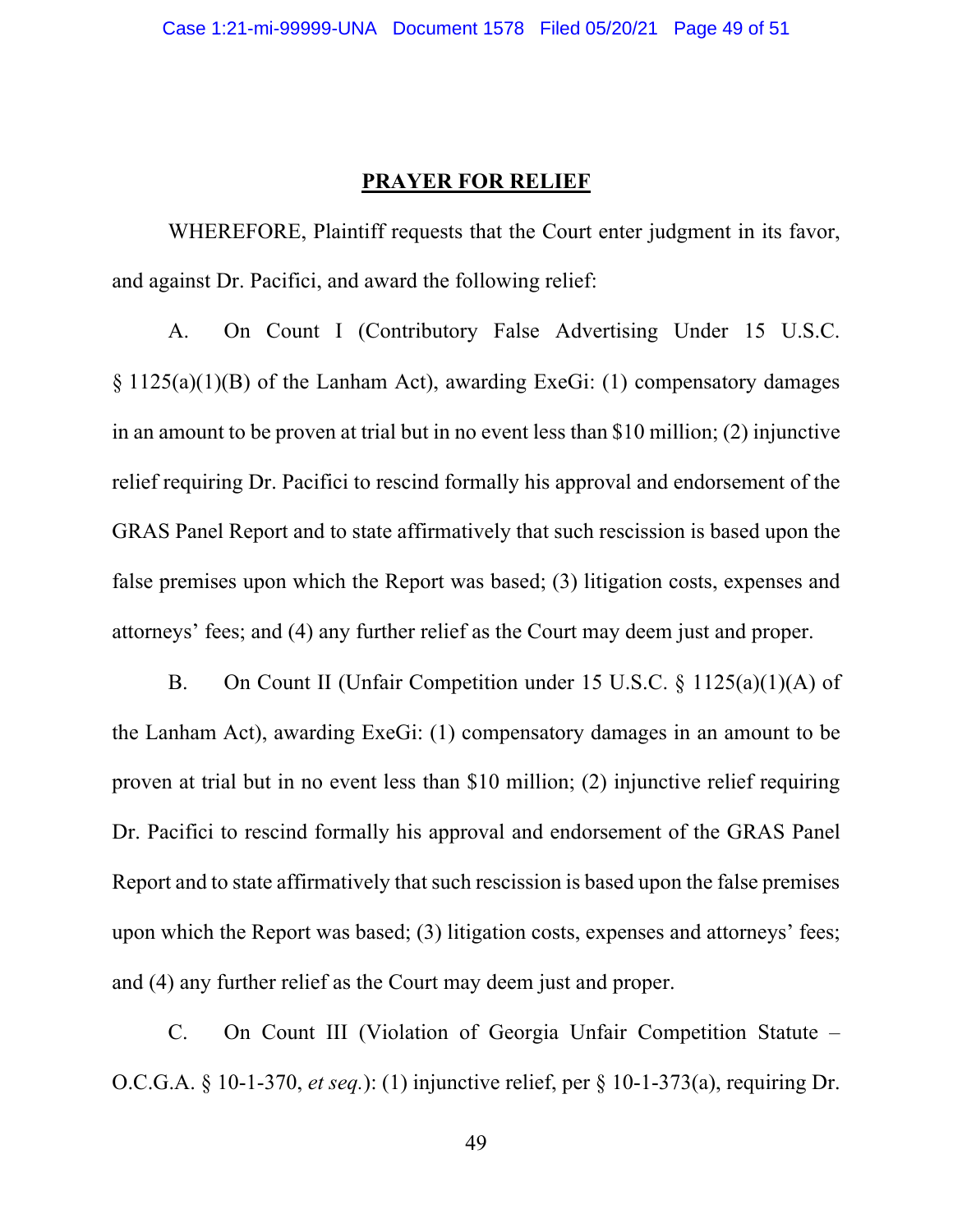Pacifici to rescind formally his approval and endorsement of the GRAS Panel Report and to state affirmatively that such rescission is based upon the false premises upon which the Report was based; (2) costs and attorneys' fees per  $\S$  10-1-373(b); and (3) any further relief as the Court may deem just and proper.

D. On Count IV (Tortious Interference), awarding ExeGi: (1) compensatory damages in an amount to be proven at trial but in no event less than \$10 million; (2) injunctive relief requiring Dr. Pacifici to rescind formally his approval and endorsement of the GRAS Panel Report and to state affirmatively that such rescission is based upon the false premises upon which the Report was based; and (3) any further relief as the Court may deem just and proper.

E. On Count V (Attorneys' Fees and Expenses), awarding ExeGi its reasonable attorneys' fees, costs, and expenses.

F. On all counts, pre-judgment and post-judgment interest.

G. Awarding such other, further, and general relief as to the Court deems just and proper.